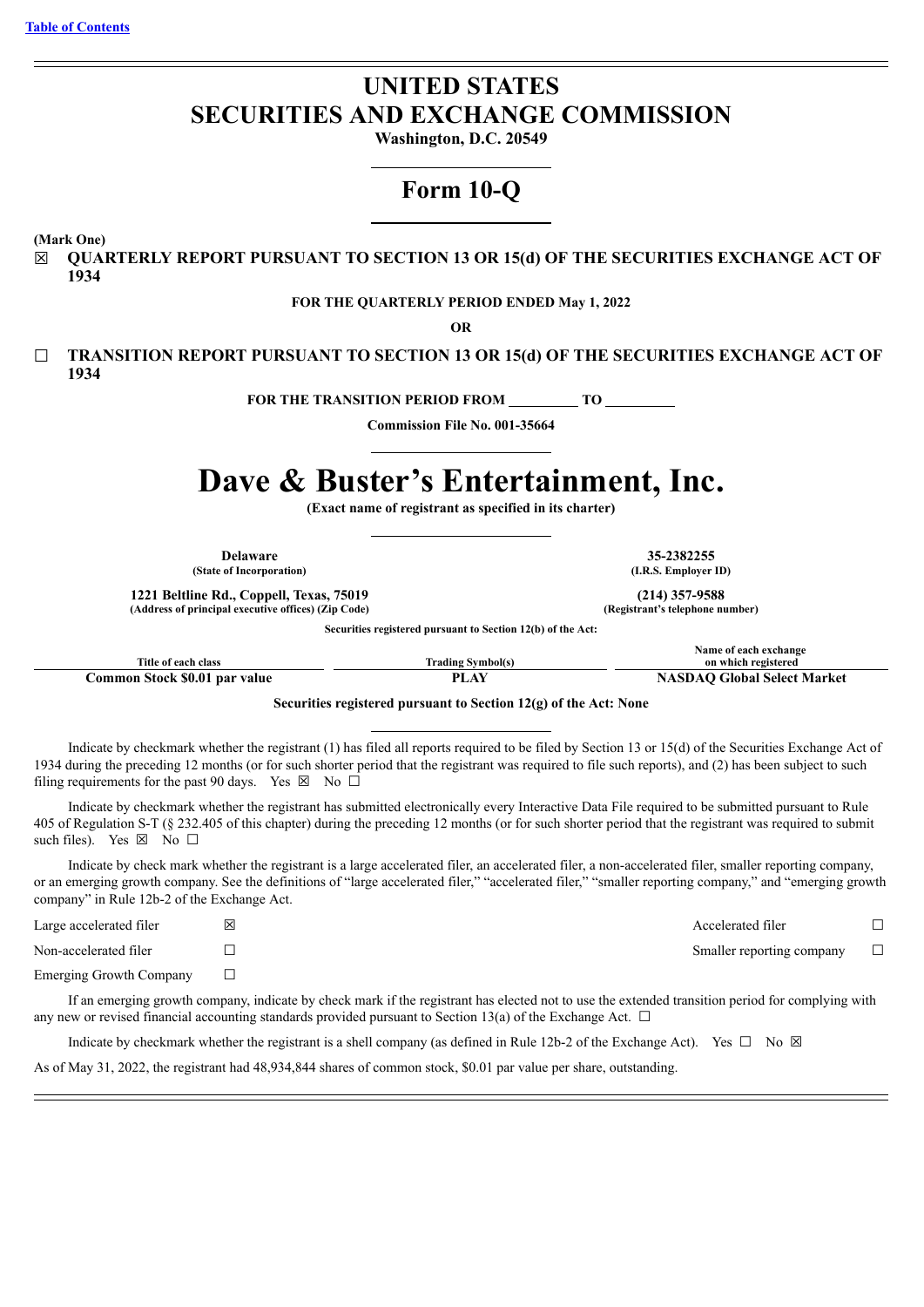ŀ.

#### **DAVE & BUSTER'S ENTERTAINMENT, INC. FORM 10-Q FOR QUARTERLY PERIOD ENDED MAY 1, 2022 TABLE OF CONTENTS**

<span id="page-1-0"></span>

|                |                                                                                       | Page |
|----------------|---------------------------------------------------------------------------------------|------|
| <b>PART I</b>  | <b>FINANCIAL INFORMATION</b>                                                          |      |
| Item 1.        | <b>Financial Statements</b>                                                           | 3    |
| Item 2.        | Management's Discussion and Analysis of Financial Condition and Results of Operations | 13   |
| Item 3.        | <b>Quantitative and Qualitative Disclosures About Market Risk</b>                     | 22   |
| Item 4.        | <b>Controls and Procedures</b>                                                        | 22   |
|                |                                                                                       |      |
| <b>PART II</b> | <b>OTHER INFORMATION</b>                                                              |      |
| Item 1.        | <b>Legal Proceedings</b>                                                              | 22   |
| Item 1A.       | <b>Risk Factors</b>                                                                   | 22   |
| Item 2.        | Unregistered Sales of Equity Securities and Use of Proceeds                           | 24   |
| Item 6.        | <b>Exhibits</b>                                                                       | 25   |
|                | Signatures                                                                            | 26   |
|                |                                                                                       |      |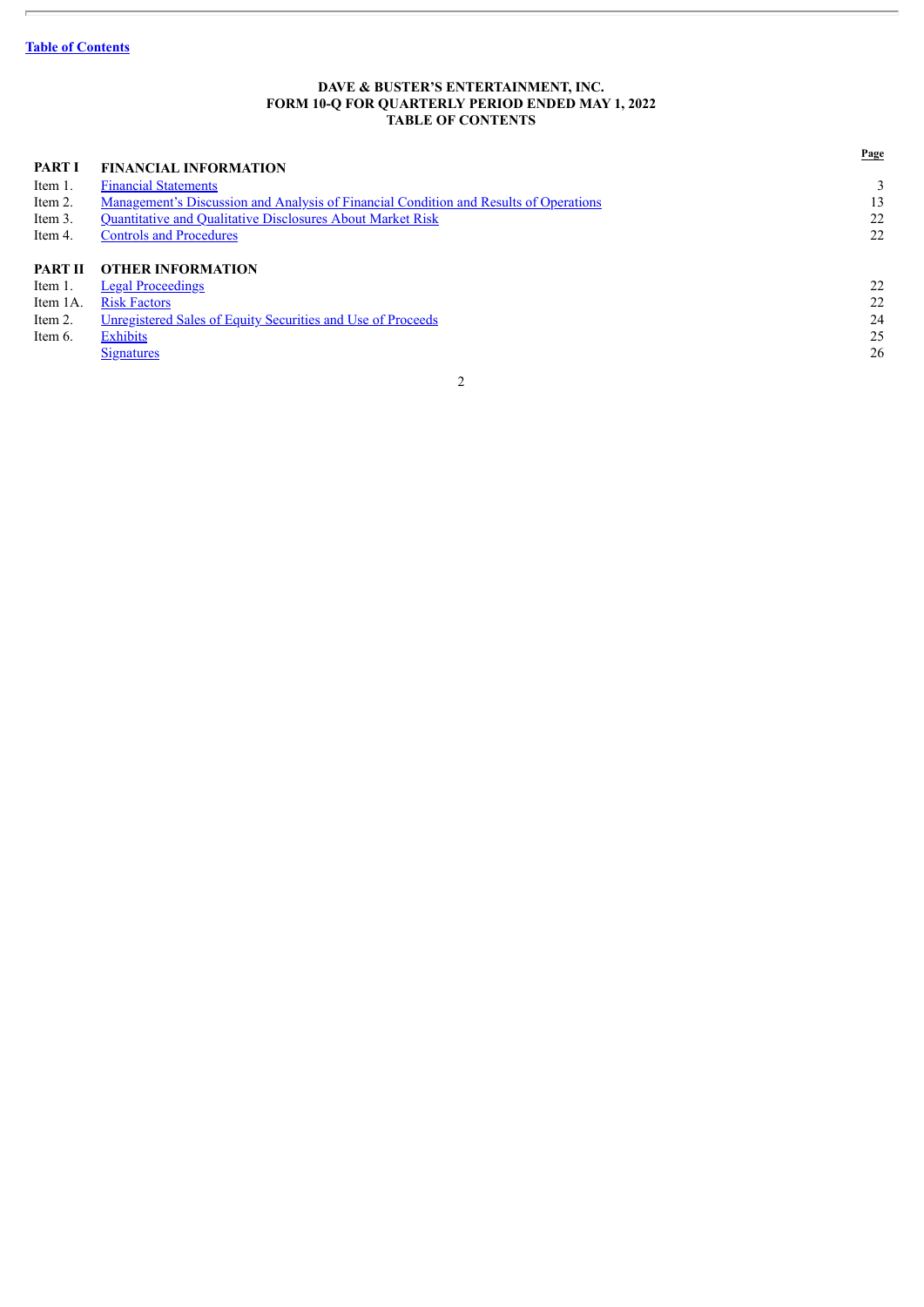### **PART I – FINANCIAL INFORMATION**

### <span id="page-2-0"></span>**Item 1. Financial Statements**

### **DAVE & BUSTER'S ENTERTAINMENT, INC. CONSOLIDATED BALANCE SHEETS**

(in thousands, except share and per share amounts)

|                                                                                                                                                                                                                               | May 1,<br>2022           | January 30,<br>2022    |
|-------------------------------------------------------------------------------------------------------------------------------------------------------------------------------------------------------------------------------|--------------------------|------------------------|
| <b>ASSETS</b>                                                                                                                                                                                                                 | (unaudited)              | (audited)              |
| Current assets:                                                                                                                                                                                                               |                          |                        |
| Cash and cash equivalents                                                                                                                                                                                                     | \$139,081                | $\mathbb{S}$<br>25,910 |
| Inventories                                                                                                                                                                                                                   | 41.601                   | 40,319                 |
| Prepaid expenses                                                                                                                                                                                                              | 16,403                   | 11,316                 |
| Income taxes receivable                                                                                                                                                                                                       | 16,697                   | 64,921                 |
| Other current assets                                                                                                                                                                                                          | 3,358                    | 3,105                  |
| Total current assets                                                                                                                                                                                                          | 217,140                  | 145,571                |
| Property and equipment (net of \$937,939 and \$908,536 accumulated depreciation as of May 1, 2022 and January 30, 2022,                                                                                                       |                          |                        |
| respectively)                                                                                                                                                                                                                 | 787,750                  | 778,597                |
| Operating lease right of use assets                                                                                                                                                                                           | 1,055,328                | 1,037,197              |
| Deferred tax assets                                                                                                                                                                                                           | 9,203                    | 9,961                  |
| Tradenames                                                                                                                                                                                                                    | 79,000                   | 79,000                 |
| Goodwill                                                                                                                                                                                                                      | 272,604                  | 272,597                |
| Other assets and deferred charges                                                                                                                                                                                             | 22,075                   | 22,867                 |
| Total assets                                                                                                                                                                                                                  | \$2,443,100              | \$2,345,790            |
| <b>LIABILITIES AND STOCKHOLDERS' EQUITY</b>                                                                                                                                                                                   |                          |                        |
| Current liabilities:                                                                                                                                                                                                          |                          |                        |
| Accounts payable                                                                                                                                                                                                              | \$<br>54,528             | $\mathbf S$<br>62,493  |
| <b>Accrued liabilities</b>                                                                                                                                                                                                    | 254,920                  | 248,493                |
| Income taxes payable                                                                                                                                                                                                          | 3,630                    | 529                    |
| Total current liabilities                                                                                                                                                                                                     | 313,078                  | 311,515                |
| Deferred income taxes                                                                                                                                                                                                         | 15,446                   | 12,012                 |
| Operating lease liabilities                                                                                                                                                                                                   | 1,294,486                | 1,277,539              |
| Other liabilities                                                                                                                                                                                                             | 36,382                   | 37,869                 |
| Long-term debt, net                                                                                                                                                                                                           | 431,966                  | 431,395                |
| Commitments and contingencies                                                                                                                                                                                                 |                          |                        |
| Stockholders' equity:                                                                                                                                                                                                         |                          |                        |
| Common stock, par value \$0.01; authorized: 400,000,000 shares; issued: 61,817,849 shares at May 1, 2022 and<br>61,563,613 shares at January 30, 2022; outstanding: 48,718,457 shares at May 1, 2022 and 48,489,935 shares at |                          |                        |
| January 30, 2022                                                                                                                                                                                                              | 618                      | 616                    |
| Preferred stock, 50,000,000 authorized; none issued                                                                                                                                                                           | $\overline{\phantom{0}}$ |                        |
| Paid-in capital                                                                                                                                                                                                               | 557,977                  | 548,776                |
| Treasury stock, 13,099,392 and 13,073,678 shares as of May 1, 2022 and January 30, 2022, respectively                                                                                                                         | (606, 669)               | (605, 435)             |
| Accumulated other comprehensive loss                                                                                                                                                                                          | (2,299)                  | (3,628)                |
| Retained earnings                                                                                                                                                                                                             | 402,115                  | 335,131                |
| Total stockholders' equity                                                                                                                                                                                                    | 351,742                  | 275,460                |
| Total liabilities and stockholders' equity                                                                                                                                                                                    | \$2,443,100              | \$2,345,790            |
|                                                                                                                                                                                                                               |                          |                        |

See accompanying notes to consolidated financial statements.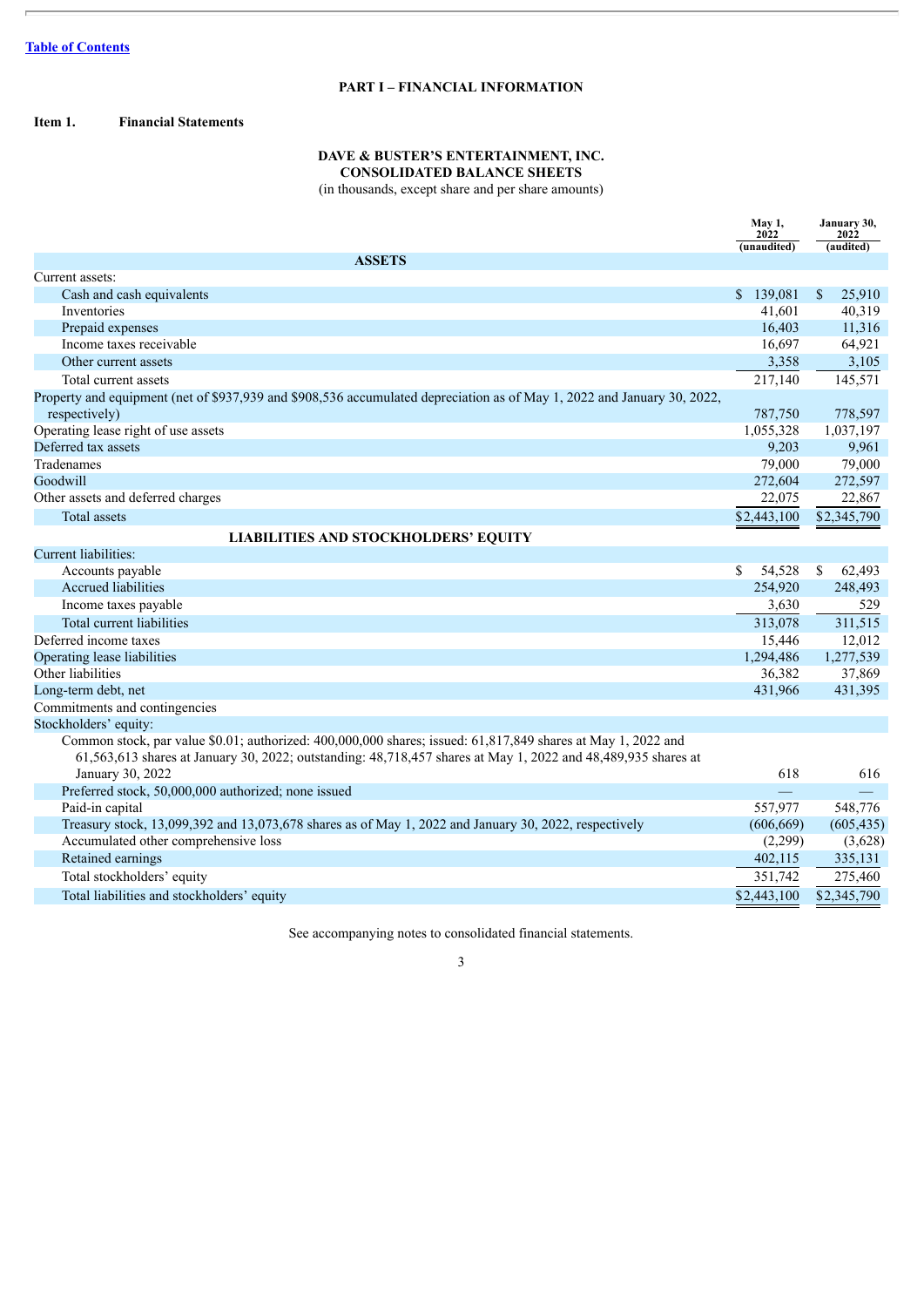## **DAVE & BUSTER'S ENTERTAINMENT, INC. CONSOLIDATED STATEMENTS OF COMPREHENSIVE INCOME (UNAUDITED)**

(in thousands, except share and per share amounts)

|                                                         | <b>Thirteen Weeks</b><br>Ended<br>May 1, 2022 | <b>Thirteen Weeks</b><br>Ended<br>May 2, 2021 |
|---------------------------------------------------------|-----------------------------------------------|-----------------------------------------------|
| Food and beverage revenues                              | $\mathbf{\hat{S}}$<br>151,912                 | $\mathbf S$<br>85,758                         |
| Amusement and other revenues                            | 299,189                                       | 179,582                                       |
| <b>Total revenues</b>                                   | 451,101                                       | 265,340                                       |
| Cost of food and beverage                               | 43,255                                        | 23,157                                        |
| Cost of amusement and other                             | 26,766                                        | 16,614                                        |
| Total cost of products                                  | 70,021                                        | 39,771                                        |
| Operating payroll and benefits                          | 93,361                                        | 50,279                                        |
| Other store operating expenses                          | 124,425                                       | 84,445                                        |
| General and administrative expenses                     | 28,297                                        | 17,091                                        |
| Depreciation and amortization expense                   | 33,288                                        | 35,099                                        |
| Pre-opening costs                                       | 2,997                                         | 1,659                                         |
| Total operating costs                                   | 352,389                                       | 228,344                                       |
| Operating income                                        | 98,712                                        | 36,996                                        |
| Interest expense, net                                   | 11,391                                        | 14,820                                        |
| Income before provision for income taxes                | 87,321                                        | 22,176                                        |
| Provision for income taxes                              | 20,337                                        | 2,541                                         |
| Net income                                              | 66,984                                        | 19,635                                        |
| Unrealized foreign currency translation gain (loss)     | (42)                                          | 61                                            |
| Unrealized gain on derivatives, net of tax              | 1,371                                         | 1,371                                         |
| Total other comprehensive income                        | 1,329                                         | 1,432                                         |
| Total comprehensive income                              | \$<br>68,313                                  | \$<br>21,067                                  |
| Net income per share:                                   |                                               |                                               |
| <b>Basic</b>                                            | \$<br>1.38                                    | \$<br>0.41                                    |
| Diluted                                                 | \$<br>1.35                                    | \$<br>0.40                                    |
| Weighted average shares used in per share calculations: |                                               |                                               |
| Basic                                                   | 48,580,273                                    | 47,695,705                                    |
| Diluted                                                 | 49,453,503                                    | 49,331,092                                    |

See accompanying notes to consolidated financial statements.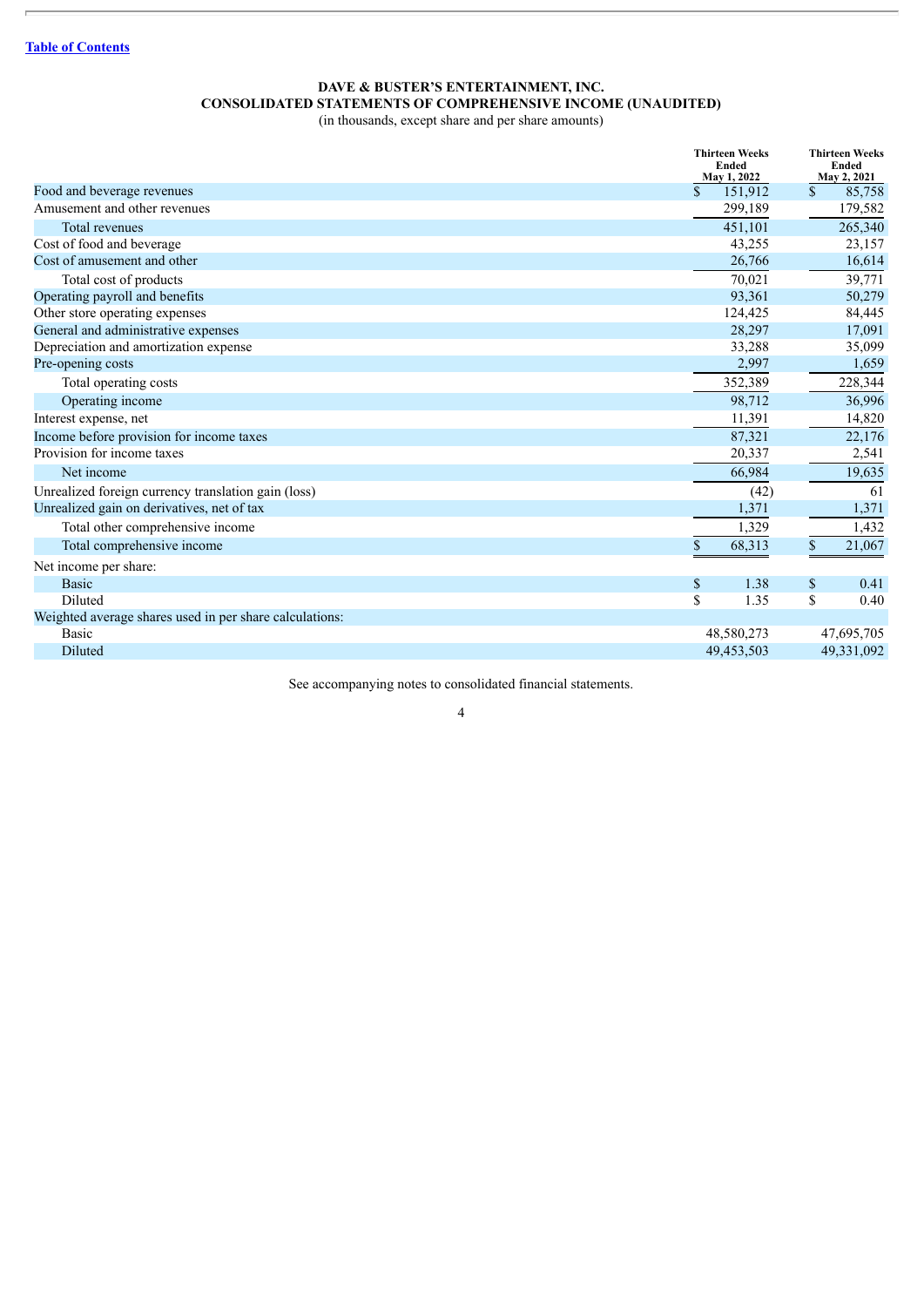### **DAVE & BUSTER'S ENTERTAINMENT, INC. CONSOLIDATED STATEMENTS OF STOCKHOLDERS' EQUITY (UNAUDITED)**

(in thousands, except share amounts)

|                                            | Thirteen Weeks Ended May 1, 2022 |               |                      |                               |                     |  |                                       |                       |                    |
|--------------------------------------------|----------------------------------|---------------|----------------------|-------------------------------|---------------------|--|---------------------------------------|-----------------------|--------------------|
|                                            | <b>Common Stock</b>              |               | Paid-In              | <b>Treasury Stock At Cost</b> |                     |  | Accumulated<br>Other<br>Comprehensive | <b>Retained</b>       |                    |
| <b>Balance January 30, 2022</b>            | <b>Shares</b><br>61,563,613      | Amt.<br>\$616 | Capital<br>\$548,776 | <b>Shares</b><br>13,073,678   | Amt.<br>\$(605,435) |  | Loss<br>(3,628)                       | Earnings<br>\$335,131 | Total<br>\$275,460 |
| Net income                                 |                                  |               |                      |                               |                     |  |                                       | 66,984                | 66,984             |
| Unrealized foreign currency translation    |                                  |               |                      |                               |                     |  |                                       |                       |                    |
| loss                                       |                                  |               |                      |                               |                     |  | (42)                                  |                       | (42)               |
| Unrealized gain on derivatives, net of tax |                                  |               |                      |                               |                     |  | 1,371                                 |                       | 1,371              |
| Share-based compensation                   |                                  |               | 3,555                |                               |                     |  |                                       |                       | 3,555              |
| Issuance of common stock                   | 254,236                          | 2             | 5,646                |                               |                     |  |                                       |                       | 5,648              |
| Repurchase of common stock                 |                                  |               |                      | 25,714                        | (1,234)             |  |                                       |                       | (1,234)            |
| Balance May 1, 2022                        | 61,817,849                       | \$618         | \$557,977            | 13,099,392                    | \$(606,669)         |  | (2,299)                               | \$402,115             | \$351,742          |

|                                            | Thirteen Weeks Ended May 2, 2021 |       |           |                               |              |  |                                       |                 |           |
|--------------------------------------------|----------------------------------|-------|-----------|-------------------------------|--------------|--|---------------------------------------|-----------------|-----------|
|                                            | <b>Common Stock</b>              |       | Paid-In   | <b>Treasury Stock At Cost</b> |              |  | Accumulated<br>Other<br>Comprehensive | <b>Retained</b> |           |
|                                            | <b>Shares</b>                    | Amt.  | Capital   | <b>Shares</b>                 | Amt.         |  | Loss                                  | <b>Earnings</b> | Total     |
| <b>Balance January 31, 2021</b>            | 60,488,833                       | \$605 | \$531,191 | 12,842,227                    | \$(595,970)  |  | (9,085)                               | \$226,491       | \$153,232 |
| Net income                                 |                                  |       |           |                               |              |  |                                       | 19,635          | 19,635    |
| Unrealized foreign currency translation    |                                  |       |           |                               |              |  |                                       |                 |           |
| gain                                       |                                  |       |           |                               |              |  | 61                                    |                 | 61        |
| Unrealized gain on derivatives, net of tax |                                  |       |           |                               |              |  | 1,371                                 |                 | 1,371     |
| Share-based compensation                   |                                  |       | 2,971     |                               |              |  |                                       | __              | 2,971     |
| Issuance of common stock                   | 203,073                          | 2     | 1,606     |                               |              |  |                                       |                 | 1,608     |
| Repurchase of common stock                 |                                  |       |           | 5,071                         | (236)        |  |                                       |                 | (236)     |
| Balance May 2, 2021                        | 60,691,906                       | \$607 | \$535,768 | 12,847,298                    | \$(596, 206) |  | (7,653)                               | \$246,126       | \$178,642 |

See accompanying notes to consolidated financial statements.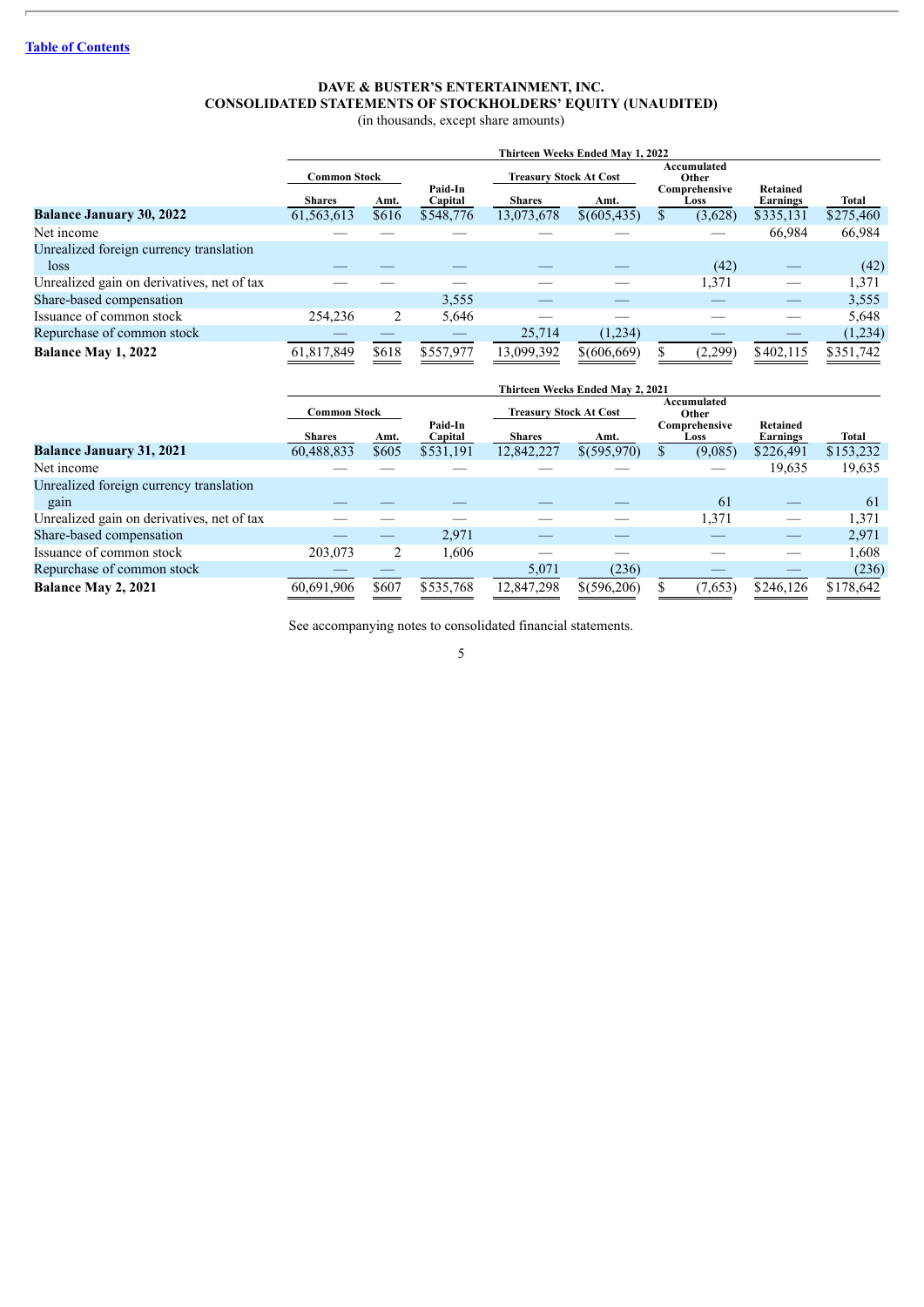### **DAVE & BUSTER'S ENTERTAINMENT, INC. CONSOLIDATED STATEMENTS OF CASH FLOWS (UNAUDITED)**

(in thousands)

|                                                                                   |    | <b>Thirteen Weeks</b><br>Ended<br>May 1, 2022 | <b>Thirteen Weeks</b><br>Ended<br>May 2, 2021 |           |
|-----------------------------------------------------------------------------------|----|-----------------------------------------------|-----------------------------------------------|-----------|
| <b>Cash flows from operating activities:</b>                                      |    |                                               |                                               |           |
| Net income                                                                        | \$ | 66,984                                        | \$                                            | 19,635    |
| Adjustments to reconcile net income to net cash provided by operating activities: |    |                                               |                                               |           |
| Depreciation and amortization expense                                             |    | 33,288                                        |                                               | 35,099    |
| Non-cash interest expense                                                         |    | 1,887                                         |                                               | 1,887     |
| Deferred taxes                                                                    |    | 3,677                                         |                                               | (4, 840)  |
| Loss on disposal of fixed assets                                                  |    | 216                                           |                                               | 145       |
| Share-based compensation                                                          |    | 3,555                                         |                                               | 2,971     |
| Other, net                                                                        |    | 993                                           |                                               | 950       |
| Changes in assets and liabilities:                                                |    |                                               |                                               |           |
| Inventories                                                                       |    | (1,282)                                       |                                               | 995       |
| Prepaid expenses                                                                  |    | (5,087)                                       |                                               | 197       |
| Income tax receivable                                                             |    | 48,224                                        |                                               | 14,840    |
| Other current assets                                                              |    | (253)                                         |                                               | (341)     |
| Other assets and deferred charges                                                 |    | 64                                            |                                               | (2,097)   |
| Accounts payable                                                                  |    | (10, 882)                                     |                                               | 1,173     |
| Accrued liabilities                                                               |    | 4,166                                         |                                               | 8,667     |
| Income taxes payable                                                              |    | 3,101                                         |                                               | 845       |
| Other liabilities                                                                 |    | (57)                                          |                                               | (2,930)   |
| Net cash provided by operating activities                                         |    | 148,594                                       |                                               | 77,196    |
| <b>Cash flows from investing activities:</b>                                      |    |                                               |                                               |           |
| Capital expenditures                                                              |    | (40, 037)                                     |                                               | (10, 359) |
| Proceeds from sales of property and equipment                                     |    | 200                                           |                                               | 54        |
| Net cash used in investing activities                                             |    | (39, 837)                                     |                                               | (10, 305) |
| <b>Cash flows from financing activities:</b>                                      |    |                                               |                                               |           |
| Proceeds from debt                                                                |    | 14,000                                        |                                               | 19,000    |
| Payments of debt                                                                  |    | (14,000)                                      |                                               | (79,000)  |
| Proceeds from the exercise of stock options                                       |    | 5,648                                         |                                               | 1,608     |
| Repurchases of common stock to satisfy employee withholding tax obligations       |    | (1,234)                                       |                                               | (236)     |
| Net cash provided by (used in) financing activities                               |    | 4,414                                         |                                               | (58, 628) |
| Increase in cash and cash equivalents                                             |    | 113,171                                       |                                               | 8,263     |
| Beginning cash and cash equivalents                                               |    | 25,910                                        |                                               | 11,891    |
| Ending cash and cash equivalents                                                  | \$ | 139,081                                       | \$                                            | 20,154    |
| Supplemental disclosures of cash flow information:                                |    |                                               |                                               |           |
| Increase in fixed asset accounts payable                                          | \$ | 2,917                                         | \$                                            | 1,845     |
| Cash paid (refund received) for income taxes, net                                 | \$ | (35, 129)                                     | \$                                            | (8, 525)  |
| Cash paid for interest, net                                                       | \$ | 16,904                                        | \$                                            | 22,525    |

See accompanying notes to consolidated financial statements.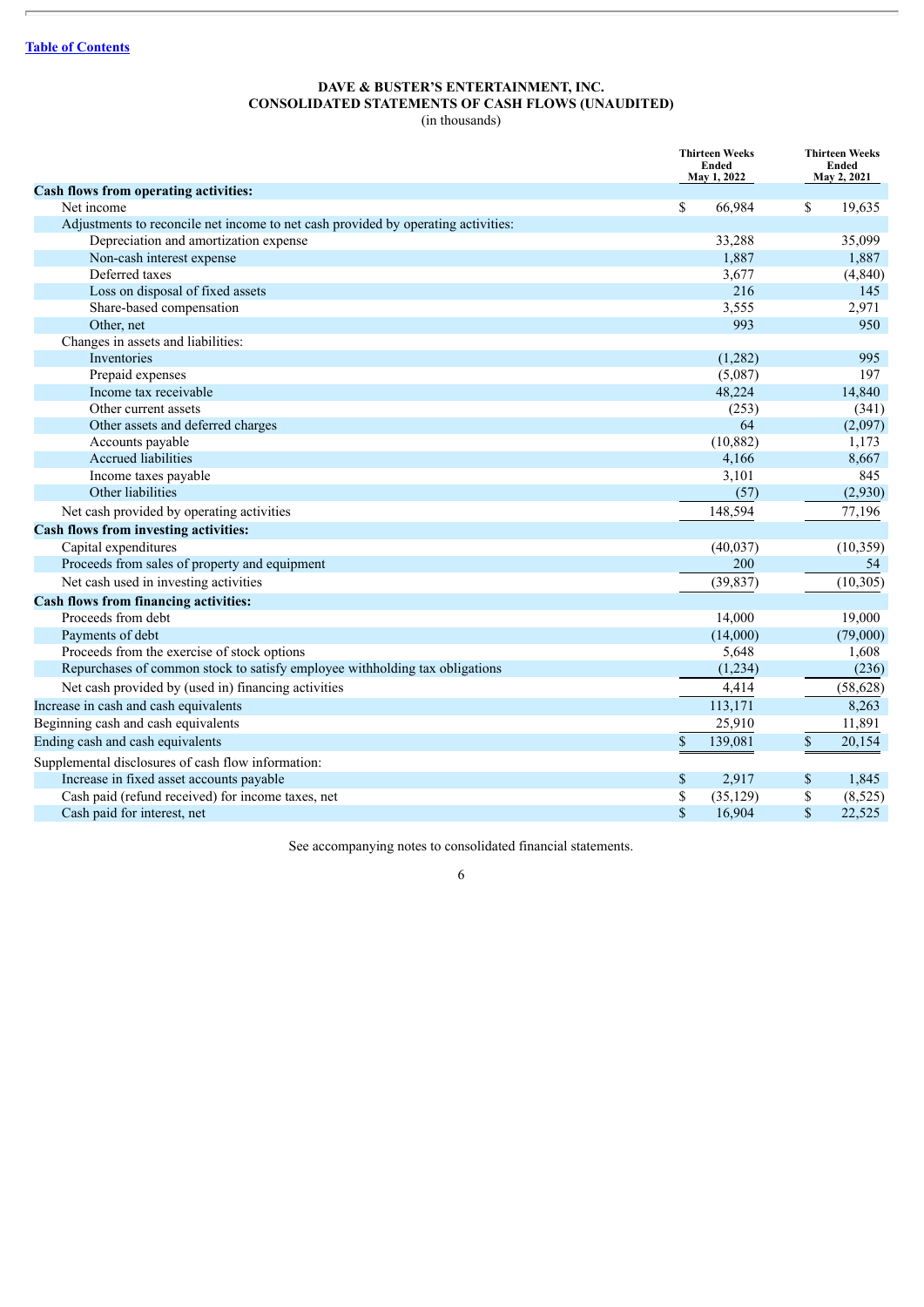#### **DAVE & BUSTER'S ENTERTAINMENT, INC. NOTES TO UNAUDITED CONSOLIDATED FINANCIAL STATEMENTS (in thousands, except share and per share amounts)**

#### **Note 1: Summary of Significant Accounting Policies**

The accompanying unaudited consolidated financial statements include the accounts of Dave & Buster's Entertainment, Inc. (referred to herein as the "Company", "we," "us" and "our"), any predecessor companies and its wholly-owned subsidiaries, Dave & Buster's Holdings, Inc. ("D&B Holdings"), which owns 100% of the outstanding common stock of Dave & Buster's, Inc. ("D&B Inc"), the operating company. All intercompany balances and transactions have been eliminated in consolidation. The Company, headquartered in Coppell, Texas, is a leading operator of high-volume entertainment and dining venues ("stores") in North America for adults and families under the name "Dave & Buster's". The Company operates its business as one operating and one reportable segment. During the thirteen weeks ended May 1, 2022, we opened one new store located in Sioux Falls, South Dakota. As of May 1, 2022, we owned and operated 145 stores located in 41 states, Puerto Rico and one Canadian province.

The Company operates on a 52 or 53-week fiscal year that ends on the Sunday after the Saturday closest to January 31. Each quarterly period reported has 13 weeks. Fiscal 2022 and 2021, which end on January 29, 2023 and January 30, 2022, respectively, contain 52 weeks.

The Company's financial statements have been prepared in accordance with generally accepted accounting principles ("GAAP") in the United States for interim financial information as prescribed by the Securities and Exchange Commission ("SEC"). Accordingly, they do not include all the information and notes required by GAAP for complete financial statements. In the opinion of management, these financial statements contain all adjustments, consisting of normal recurring accruals, necessary to present fairly the financial position, results of operations and cash flows for the periods indicated. Our quarterly financial data should be read in conjunction with the audited financial statements and notes thereto for the year ended January 30, 2022, included in our Annual Report on Form 10-K as filed with the SEC.

The preparation of consolidated financial statements in conformity with GAAP requires us to make estimates and assumptions that affect the reported amounts of assets, liabilities, revenues and expenses and related disclosures of contingent assets and liabilities at the date of the consolidated financial statements and for the period then ended. Actual results could differ from those estimates. Operating results for the thirteen weeks ended May 1, 2022 are not necessarily indicative of results that may be expected for any other interim period or for the fiscal year ending January 29, 2023.

*Cash and cash equivalents* — We consider transaction settlements in process from credit card companies and all highly-liquid investments with original maturities of three months or less to be cash equivalents. Our cash management system provides for the daily funding of all major bank disbursement accounts as checks are presented for payment. Under this system, outstanding checks in excess of the cash balances at certain banks creates book overdrafts. A book overdraft of \$16,673 is presented in "Accounts payable" in the Consolidated Balance Sheets as of January 30, 2022. There was no book overdraft as of May 1, 2022. Changes in the book overdraft position are presented within "Net cash provided by operating activities" within the Consolidated Statements of Cash Flows.

*Fair value of financial instruments* — Fair value is defined as the price that would be received to sell an asset or paid to transfer a liability in an orderly transaction between market participants at the measurement date under current market conditions. In determining fair value, the accounting standards establish a three-level hierarchy for inputs used in measuring fair value as follows: Level One inputs are quoted prices available for identical assets or liabilities in active markets; Level Two inputs are observable for the asset or liability, either directly or indirectly, including quoted prices for similar assets or liabilities in active markets; and Level Three inputs are unobservable and reflect management's own assumptions.

The carrying amounts of cash and cash equivalents, accounts and notes receivable, accounts payable, and other current liabilities approximate fair value because of their short-term nature. The fair value of the Company's interest rate swap is determined based upon Level Two inputs which includes valuation models as reported by our counterparties and third-party valuation specialists. These valuation models are based on the present value of expected cash flows using forward rate curves. The fair value of our senior secured notes was \$455,387 and \$456,204 as of May 1, 2022 and January 30, 2022, respectively. The fair value of the Company's debt is determined based on a discounted cash flow method, using a sector-specific yield curve based on market-derived, trade price data as of the measurement date, and is classified as a Level Two input within the fair value hierarchy.

The Company also measures certain non-financial assets (primarily property and equipment, right-of-use ("ROU") assets, goodwill, tradenames, and other assets) at fair value on a non-recurring basis in connection with its periodic evaluations of such assets for potential impairment. During the first quarter of fiscal 2022, there were no impairments recognized.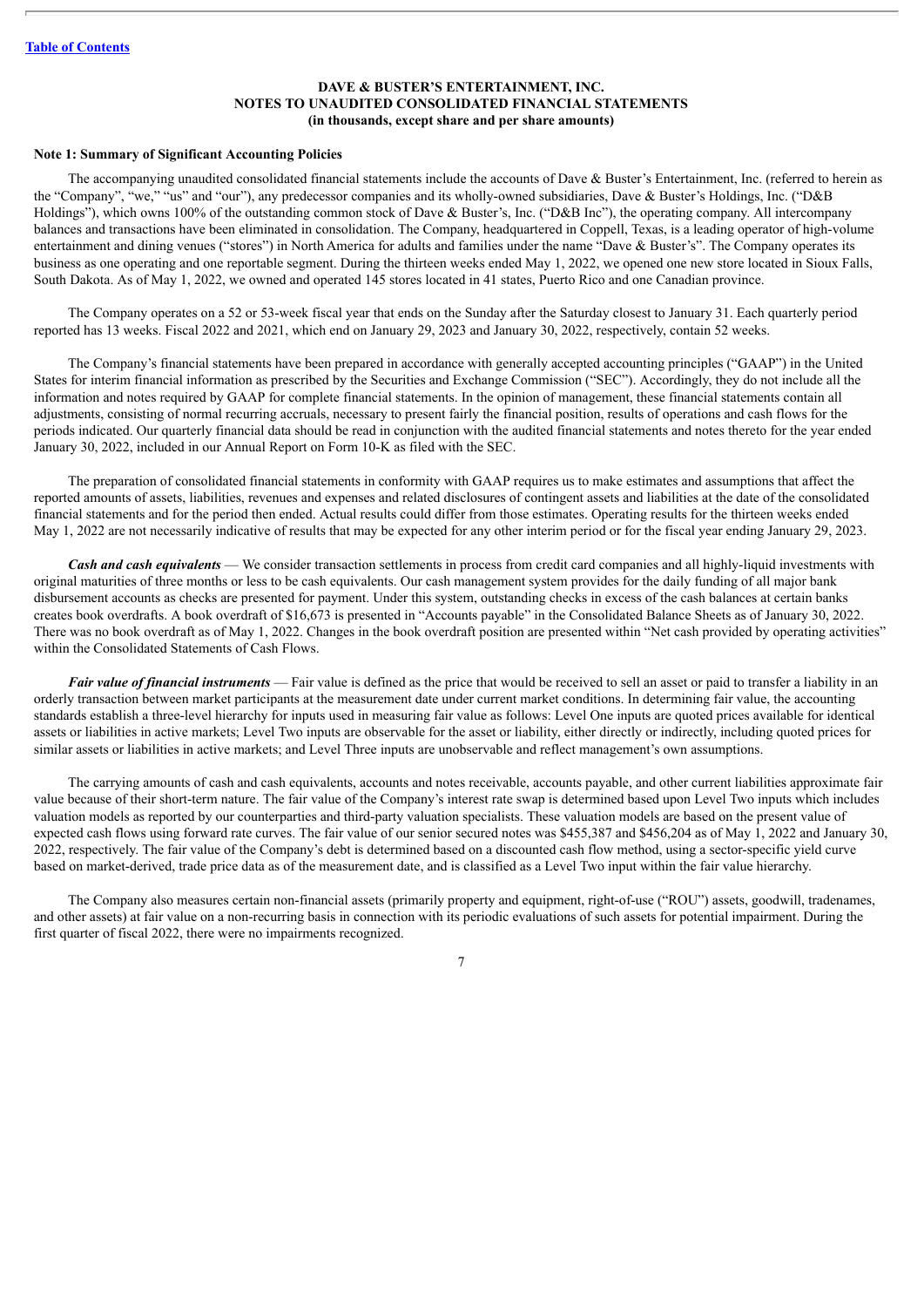*Interest rate swaps* — Effective February 28, 2019, the Company entered into three interest rate swap agreements to manage our exposure to interest rate movements on our variable rate credit facility. The notional amount of the swap agreements, which mature August 17, 2022, totals \$350,000 and the fixed rate of interest for all agreements is 2.47%. Effective April 14, 2020, the Company amended its existing credit facility agreement to obtain relief from its financial covenants, and as a result, the variable interest rate terms were modified to create an interest rate floor of 1.00%. Accordingly, the Company discontinued the hedging relationship as of April 14, 2020 (de-designation date). Given the continued existence of the hedged interest payments, the Company is reclassifying its accumulated other comprehensive loss of \$17,609 as of the de-designation date into "Interest expense, net" using a straight-line approach over the remaining life of the originally designated hedging relationship, and the unamortized balance of \$2,201 as of May 1, 2022 will be fully amortized at maturity. Effective with the de-designation, any gain or loss on the derivatives are recognized in earnings in the period in which the change occurs. For the thirteen weeks ended May 1, 2022 and May 2, 2021, a gain of \$701 and \$131, respectively, were recognized, which are included in "Other store operating expenses" in the Consolidated Statements of Comprehensive Income.

The fair value of outstanding interest rate swap derivatives liability was \$1,172 and \$3,823 as of May 1, 2022 and January 30, 2022, respectively, and the balance is included in "Accrued liabilities" in the Consolidated Balance Sheets.

The following table summarizes the activity in accumulated other comprehensive loss related to our derivative instruments:

|                                                      |         | Thirteen weeks ended |                 |             |
|------------------------------------------------------|---------|----------------------|-----------------|-------------|
|                                                      |         | May 1, 2022          |                 | May 2, 2021 |
| Loss reclassified or amortized into interest expense | \$1.887 |                      | $\sim$ s $\sim$ | 1.887       |
| Income tax effect                                    |         | (516)                | $^{\circ}$ S    | (516)       |

*Revenue recognition* — Amusement revenues are primarily recognized upon utilization of game play credits on power cards purchased and used by customers to activate video and redemption games. Redemption games allow customers to earn tickets, which may be redeemed for prizes in our WIN! area. We have deferred a portion of amusement revenues for the estimated unfulfilled performance obligations based on an estimated rate of future use by customers of unused game play credits and the material right provided to customers to redeem tickets in the future for prizes. During the thirteen weeks ended May 1, 2022, we recognized revenue of approximately \$19,100 related to the amount in deferred amusement revenue as of the end of fiscal 2021.

In jurisdictions where we do not have a legal obligation to remit unredeemed gift card balances to a legal authority, we recognize revenue on unredeemed gift cards in proportion to the pattern of redemption by the customers. During the thirteen weeks ended May 1, 2022, we recognized revenue of approximately \$2,100 related to the amount in deferred gift card revenue as of the end of fiscal 2021, of which approximately \$290 was breakage revenue.

*Stockholders' equity* — In our consolidated financial statements, the Company treats shares withheld for tax purposes on behalf of our employees in connection with the vesting of time-based and performance restricted stock units as common stock repurchases because they reduce the number of shares that would have been issued upon vesting. During the thirteen weeks ended May 1, 2022 and May 2, 2021, respectively, we withheld 25,714 and 5,071 shares of common stock to satisfy \$1,234 and \$236 of employees' tax obligations, respectively.

*Earnings per share* — Basic net income (loss) per share is computed by dividing net income available to common shareholders by the basic weighted average number of common shares outstanding for the reporting period. Diluted net income per share reflects the potential dilution that could occur if securities or other contracts to issue common stock were exercised or converted into common stock. For the calculation of diluted net income per share, the basic weighted average shares outstanding is increased by the dilutive effect of stock options and restricted share awards. Stock options and restricted share awards with an anti-dilutive effect are not included in the diluted net income per share calculation. For the thirteen weeks ended May 1, 2022 and May 2, 2021, the Company excluded anti-dilutive awards from the calculation of approximately 102,896 and 111,485, respectively. Basic weighted average shares outstanding are reconciled to diluted weighted average shares outstanding as follows:

 $\overline{Q}$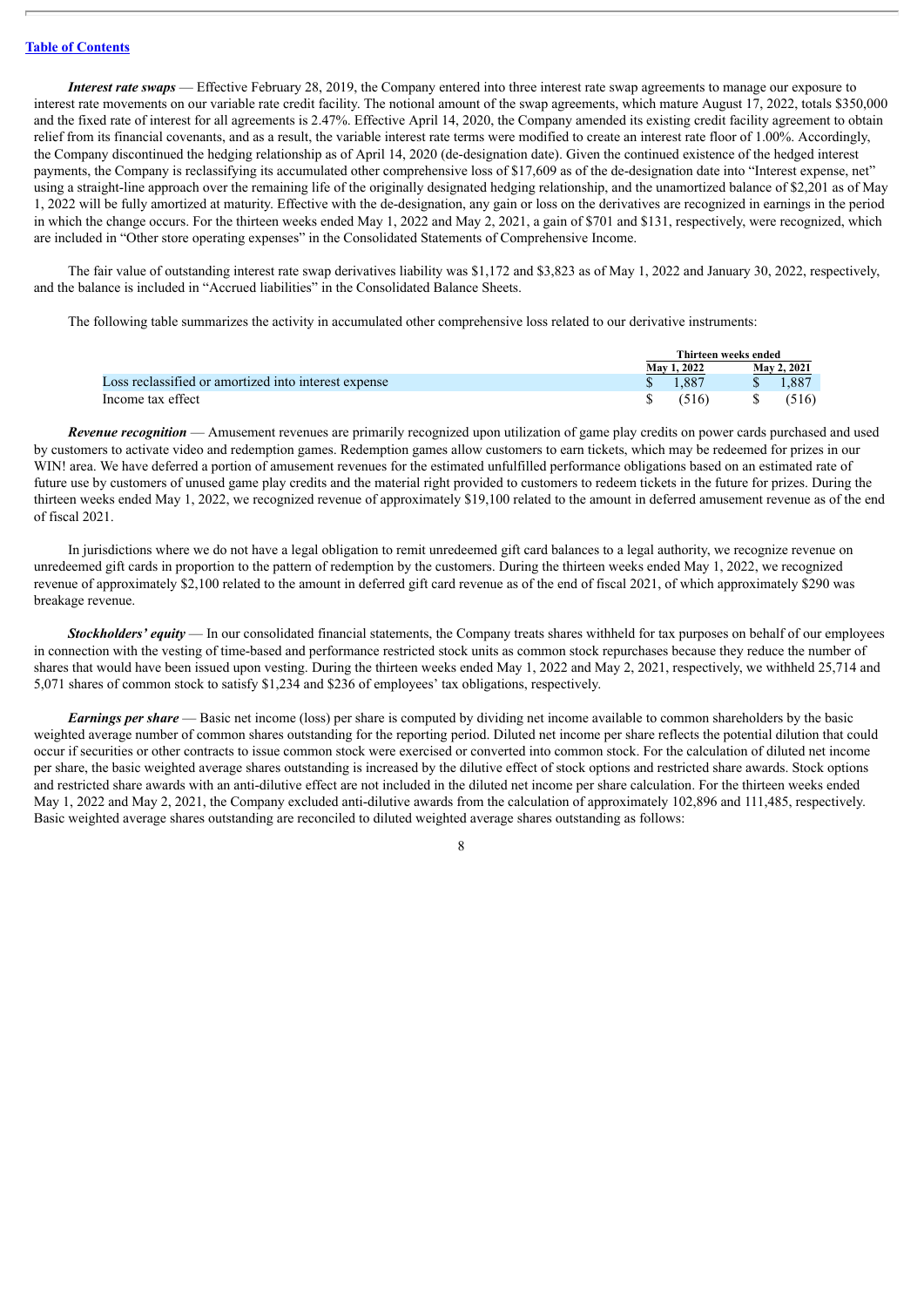|                                             | Thirteen weeks ended |                    |
|---------------------------------------------|----------------------|--------------------|
|                                             | <b>May 1, 2022</b>   | <b>May 2, 2021</b> |
| Basic weighted average shares outstanding   | 48.580.273           | 47.695.705         |
| Weighted average dilutive impact of awards  | 873.230              | 1.635.387          |
| Diluted weighted average shares outstanding | 49.453.503           | 49.331.092         |

#### **Note 2: Accrued Liabilities**

Accrued liabilities consist of the following as of the end of each period:

|                                                         | May 1, 2022  | <b>January 30, 2022</b> |
|---------------------------------------------------------|--------------|-------------------------|
| Deferred amusement revenue                              | \$<br>99,883 | \$<br>92,961            |
| Current portion of operating lease liabilities, net (1) | 52,780       | 45,445                  |
| Compensation and benefits                               | 30,357       | 27,447                  |
| Current portion of deferred occupancy costs             | 14.248       | 19,164                  |
| Deferred gift card revenue                              | 10,840       | 11,855                  |
| Property taxes                                          | 7,143        | 6,450                   |
| Current portion of long-term insurance                  | 5,700        | 5,700                   |
| Customer deposits                                       | 5,592        | 3,471                   |
| <b>Utilities</b>                                        | 5,582        | 5,262                   |
| Sales and use taxes                                     | 5,574        | 4,465                   |
| Current portion of derivatives                          | 1,172        | 3,823                   |
| Accrued interest                                        | 246          | 8,629                   |
| Other                                                   | 15,803       | 13,821                  |
| Total accrued liabilities                               | \$254,920    | \$<br>248,493           |

(1) The balance of leasehold incentive receivables of \$3,419 and \$10,064 as of May 1, 2022 and January 30, 2022, respectively, is reflected as a reduction of the current portion of operating lease liabilities.

#### **Note 3: Debt**

Long-term debt consists of the following:

|                          | May 1, 2022 | <b>January 30, 2022</b> |
|--------------------------|-------------|-------------------------|
| Senior secured notes     | \$440,000   | 440,000                 |
| Total debt outstanding   | 440,000     | 440,000                 |
| Less debt issuance costs | (8,034)     | (8,605)                 |
| Long-term debt, net      | \$431,966   | 431.395                 |

On October 27, 2020, the Company issued \$550,000 aggregate principal amount of 7.625% senior secured notes (the "Notes"). Interest on the Notes is payable in arrears on November 1 and May 1 of each year. The Notes mature on November 1, 2025, unless earlier redeemed, and are subject to the terms and conditions set forth in the related indenture. The Notes were issued by D&B Inc and are unconditionally guaranteed by D&B Holdings and certain of D&B Inc's existing and future wholly owned material domestic subsidiaries, which is substantially the same as the guarantors of the Company's existing credit facility. During fiscal 2021, the Company redeemed a total of \$110,000 outstanding principal amount of the Notes in two separate transactions, and paid prepayment premiums of \$3,300, plus accrued and unpaid interest to the date of redemptions. The early redemptions of the Notes resulted in a loss on extinguishment of approximately \$2,300 related to a proportional amount of unamortized issuance costs. Beginning October 27, 2022, the Company may elect to further redeem the Notes, in whole or in part, at certain specified redemption prices, plus accrued and unpaid interest, at the redemption date.

The interest rates per annum applicable to loans under our existing credit facility are based on a defined LIBOR rate plus an applicable margin, based on a total leverage ratio, as defined. The first amendment to the existing credit facility, effective April 14, 2020, increased the interest rate spread on variable rate debt to 2.00% and set a LIBOR floor of 1.00%. Concurrent and subject to the issuance of the Notes, the Company entered into a second amendment to its existing credit facility, which extended the maturity of the \$500,000 revolving portion of the facility from August 17, 2022, to August 17, 2024, and during the financial covenant suspension increased pricing period, increased the interest rate spread to 4.00% and instituted a 1.00% utilization fee. Shortly after the end of the Company's first quarter of fiscal 2022, the interest rate spread will range from 1.25% to 3.00% and the utilization fee, which is due at maturity, will cease. At the end of the first quarter of fiscal 2022, we had letters of credit outstanding of \$7,505 and an unused commitment balance of \$492,495 under the revolving credit facility.

 $\overline{Q}$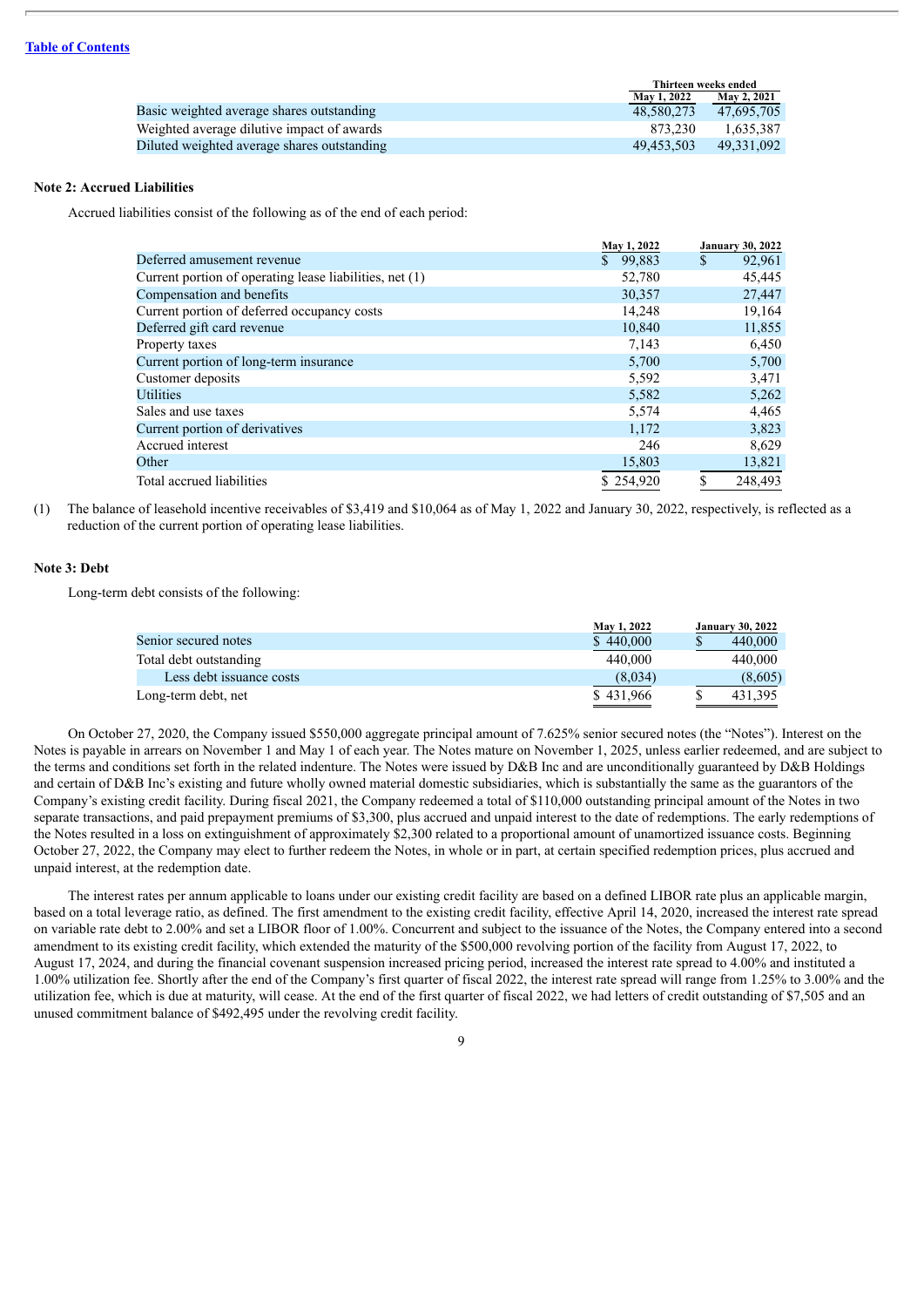Amortization of debt issuance costs associated with the issuance of the Notes and credit facility was \$960 and \$1,102 for the first quarter of fiscal 2022 and fiscal 2021, respectively, and is included in "Interest expense, net" in the Consolidated Statements of Comprehensive Income. For the thirteen weeks ended May 1, 2022, and May 2, 2021, respectively, the Company's weighted average effective interest rate on our total debt facilities (before capitalized interest amounts) was 10.90% and 10.15%, respectively.

Our credit facility and Notes contain restrictive covenants that, among other things, place certain limitations on our ability to incur additional indebtedness, make loans or advances to subsidiaries and other entities, pay dividends, acquire other businesses or sell assets. As of the end of the first quarter of fiscal 2022, the Company was in compliance with the financial covenants of our credit facility and all the restrictive covenants of the Notes and credit facility.

#### **Note 4: Leases**

We currently lease most of the buildings or sites for our stores, store support center, and warehouse space under facility operating leases. These leases typically have initial terms ranging from ten to twenty years and include one or more options to renew. When determining the lease term, we include option periods for which renewal is reasonably certain. Most of the leases require us to pay property taxes, insurance, and maintenance of the leased assets. Our lease agreements do not contain any material residual value guarantees or material restrictive covenants. Operating leases also includes certain equipment leases that have a term in excess of one year. Certain facility leases also have provisions for additional contingent rentals based on revenues.

Operating lease cost, variable lease cost and short-term lease cost related primarily to our facilities is included in "Other store operating expenses" for our operating stores, "Pre-opening costs" for our stores not yet operating, or "General and administrative expenses" for our corporate office and warehouse, in the Consolidated Statements of Comprehensive Income.

The components of lease expense, including variable lease costs primarily consisting of common area maintenance charges and property taxes, are as follows for the fiscal year ended:

|                       |             | <b>Thirteen Weeks Ended</b> |  |  |
|-----------------------|-------------|-----------------------------|--|--|
|                       | May 1, 2022 | May 2, 2021                 |  |  |
| Operating lease cost  | 34,782      | 33,294                      |  |  |
| Variable lease cost   | 9.847       | 7.389                       |  |  |
| Short-term lease cost | 417         | 123                         |  |  |
| Total                 | 44.746      | 40.806                      |  |  |

During fiscal 2020 and the first half of fiscal 2021, the Company entered into rent relief agreements with our respective landlords. The Company elected to apply an available practical expedient to account for lease concessions and deferrals resulting directly from the COVID-19 pandemic as though the enforceable rights and obligations to the deferrals existed in the respective contracts at lease inception and not account for the concessions as lease modifications unless the concession results in a substantial increase in the Company's obligations. A total of 208 of our 225 rent relief agreements qualified for this accounting election, and the remaining agreements were treated as lease modifications, primarily due to a significant extension of the lease term. The Company has bifurcated our current operating lease liabilities into the portion that remains subject to accretion and the portion that is accounted for as a deferral of payments. The current portion of deferred occupancy costs is included in "Accrued liabilities" and the balance, or \$6,353 and \$8,434 as of May 1, 2022 and January 30, 2022, respectively, is included in "Other liabilities" in the Consolidated Balance Sheets. **Note 5: Commitments and Contingencies**

We are subject to certain legal proceedings and claims that arise in the ordinary course of our business, including claims alleging violations of federal and state law regarding workplace and employment matters, discrimination, slip-and-fall and other customer-related incidents and similar matters. In the opinion of management, based upon consultation with legal counsel, the amount of ultimate liability, with respect to such legal proceedings and claims will not materially affect the consolidated results of our operations or our financial condition. Legal costs related to such claims are expensed as incurred.

The Company is a defendant in several lawsuits filed in courts in California alleging violations of California Business and Professions Code, industry wage orders, wage-and-hour laws and rules and regulations pertaining primarily to the failure to pay proper regular and overtime wages, failure to pay for missed meals and rest periods, pay stub violations, failure to pay all wages due at the time of termination and other employment related claims (the "California Cases"). Some of the California Cases purport or may be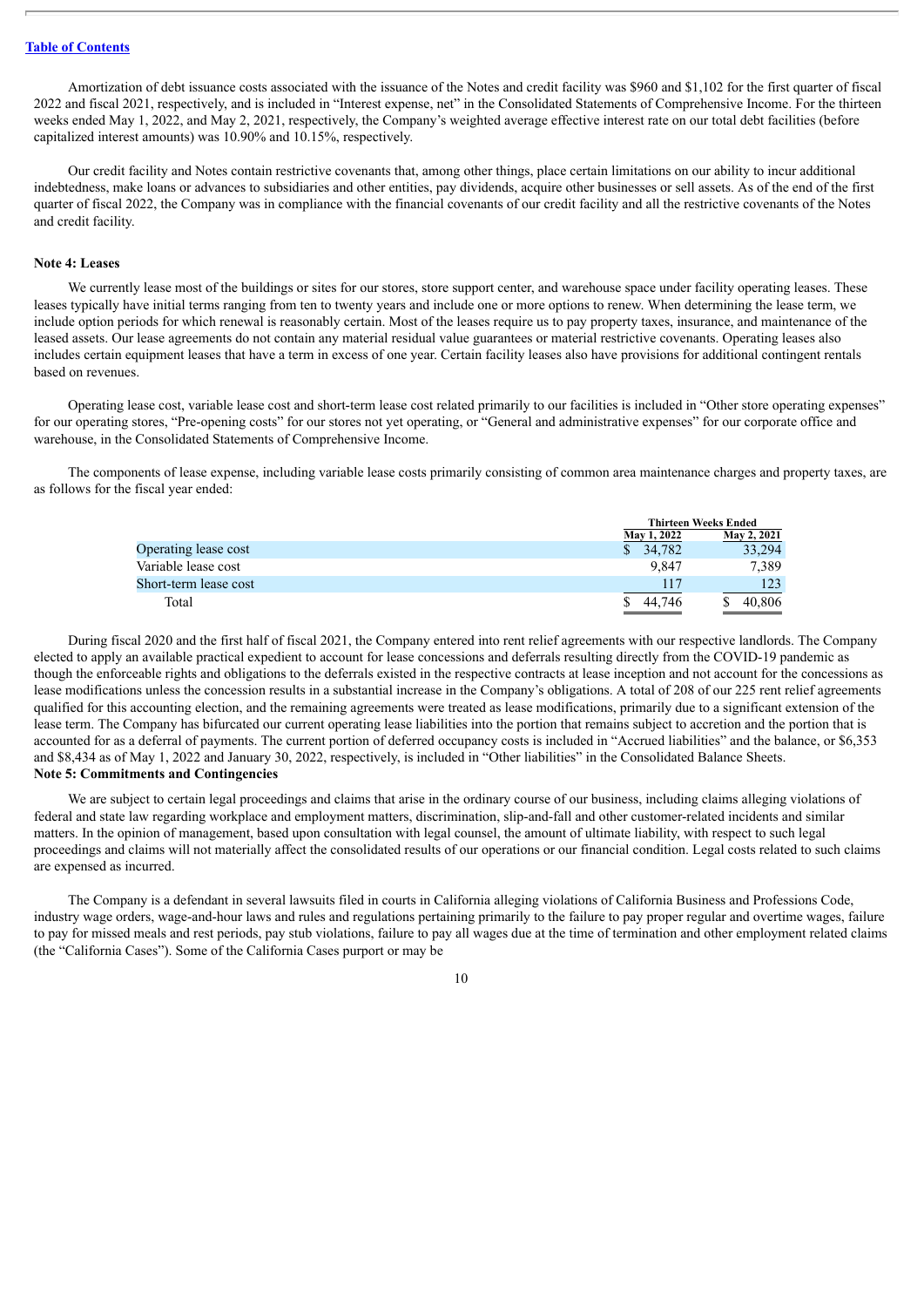determined to be class actions or Private Attorneys General Act representative actions and seek substantial damages and penalties. During fiscal 2020, the Company settled a portion of the cases at the approximate amount estimated and accrued. For the remaining cases, the Company's assessments are based on assumptions that have been deemed reasonable by management, but that may prove to be incomplete or inaccurate, and unanticipated events and circumstances may occur that might cause the Company to change those estimates and assumptions. Management's assessment of these California Cases, as well as other lawsuits, could change because of future determinations or the discovery of facts that are not presently known. Accordingly, the ultimate costs of resolving these cases may be substantially higher or lower than estimated. The Company continues to aggressively defend the remaining cases.

#### **Note 6: Share-Based Compensation**

Compensation expense related to stock options and restricted stock units is included in "General and administrative expenses" in the Consolidated Statements of Comprehensive Income and is as follows:

|                                  |                    | <b>Thirteen Weeks Ended</b> |
|----------------------------------|--------------------|-----------------------------|
|                                  | <b>May 1, 2022</b> | <b>May 2, 2021</b>          |
| Stock options                    | 261                | 274                         |
| Restricted stock units           | 3,294              | 2.697                       |
| Share-based compensation expense | 3.555              | 97 <sup>°</sup>             |

Transactions related to stock option awards during the thirteen weeks ended May 1, 2022 were as follows:

|                                 |               | <b>2014 Stock Incentive Plan</b> |                       |               | <b>2010 Stock Incentive Plan</b> |                       |           |  |
|---------------------------------|---------------|----------------------------------|-----------------------|---------------|----------------------------------|-----------------------|-----------|--|
|                                 | <b>Number</b> | Wtd. Avg.                        |                       | <b>Number</b> |                                  |                       | Wtd. Avg. |  |
|                                 | of Options    |                                  | <b>Exercise Price</b> | of Options    |                                  | <b>Exercise Price</b> |           |  |
| Outstanding at January 30, 2022 | 933,379       | ъ                                | 42.50                 | 73,554        | D                                | 8.33                  |           |  |
| Granted                         | 36,844        |                                  | 47.71                 |               |                                  |                       |           |  |
| Exercised                       | (160,091)     |                                  | 34.95                 | (6,059)       |                                  | 8.69                  |           |  |
| Forfeited                       | (7, 855)      |                                  | 58.42                 |               |                                  |                       |           |  |
| Outstanding at May 1, 2022      | 802,277       |                                  | 44.08                 | 67,495        |                                  | 8.30                  |           |  |
| Exercisable at May 1, 2022      | 765,433       |                                  | 43.91                 | 67,495        |                                  | 8.30                  |           |  |

The total intrinsic value of options exercised during the thirteen weeks ended May 1, 2022 was \$2,287. The unrecognized expense related to our stock option plan totaled approximately \$954 as of May 1, 2022 and will be expensed over a weighted average period of 3.0 years.

Transactions related to restricted stock units during the thirteen weeks ended May 1, 2022, were as follows:

|                                 | <b>Shares</b> | Wtd. Avg.<br><b>Fair Value</b> |
|---------------------------------|---------------|--------------------------------|
| Outstanding at January 30, 2022 | 922,799       | 24.88                          |
| Granted                         | 485,522       | 47.17                          |
| Performance adjusted units      | 11.808        | 46.75                          |
| Vested                          | (88,086)      | 47.46                          |
| Forfeited                       | (41,212)      | 51.66                          |
| Outstanding at May 1, 2022      | 1,290,831     | 31.07                          |

Fair value of our time-based and performance-based restricted stock units is based on our closing stock price on the date of grant. The grant date fair value of stock options was determined using the Black-Scholes option valuation model. The unrecognized expense related to restricted stock units was \$27,575 as of May 1, 2022 and will be expensed over a weighted average period of 3.2 years.

During the thirteen weeks ended May 1, 2022 and May 2, 2021, excess tax expense (benefit) of \$(63) and \$(1,135), respectively, were recognized in the "Provision for income taxes" in the Consolidated Statement of Comprehensive Income and classified as a source in operating activities in the Consolidated Statement of Cash Flows.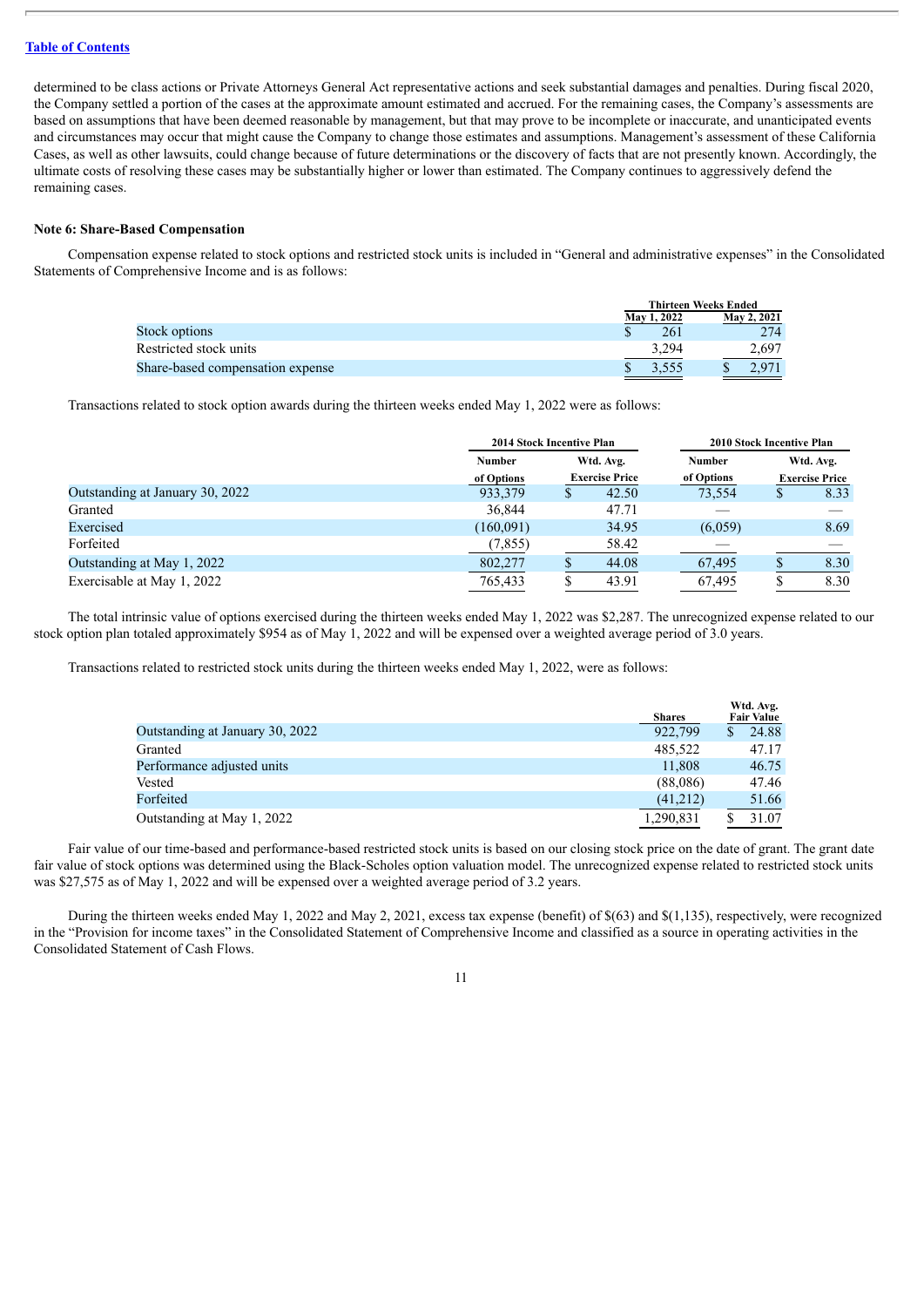#### **Note 7: Income Taxes**

The effective tax rate for the thirteen weeks ended May 1, 2022, was 23.3%, compared to 11.5% for the thirteen weeks ended May 2, 2021. The previous quarter tax provision includes higher excess tax benefits associated with share-based compensation and credits associated with the reversal of certain tax valuation allowances.

On March 27, 2020, the Coronavirus Aid, Relief and Economic Security Act ("CARES Act") was signed into law. Intended to provide economic relief to those impacted by the COVID-19 pandemic, the CARES Act includes provisions, among others, allowing for the carryback of net operating losses generated in fiscal 2018, 2019 and 2020 and technical amendments regarding the expensing of qualified improvement property. The application of the technical amendments made by the CARES Act to qualified improvement property resulted in additional tax net operating losses which were carried back from fiscal 2020 and fiscal 2019 to years with a higher federal corporate income tax rate. During the second quarter of fiscal 2021, the Company filed the fiscal 2020 carryback claims for federal tax refunds of approximately \$57,400, of which approximately \$33,200 were received during the first quarter of fiscal 2022.

#### **Note 8: Acquisition**

On April 6, 2022, the Company announced its entry into an Agreement and Plan of Merger, pursuant to which the Company has agreed to acquire 100% of the equity interests of Ardent Leisure Holding US, Inc. ("Ardent US"), doing business as "Main Event", in exchange for cash consideration of \$835 million (to be adjusted for cash on hand, Ardent US transaction expenses, payments pursuant to Ardent US's long term incentive plan, certain capital expenditures, and certain agreed upon working capital adjustments) less the indebtedness of Ardent US immediately prior to the closing of the transaction.

As of May 1, 2022, Ardent US owns and operates 48 family entertainment centers under the name "Main Event" and 3 family entertainment centers under the name "The Summit." All of the centers are located in the United States.

The closing of the transaction is subject to customary closing conditions, including approval by the shareholders of Ardent Leisure Group, and the transaction is expected to close in the second quarter. We expect the full amount of the cash consideration paid will be funded by a new term loan facility.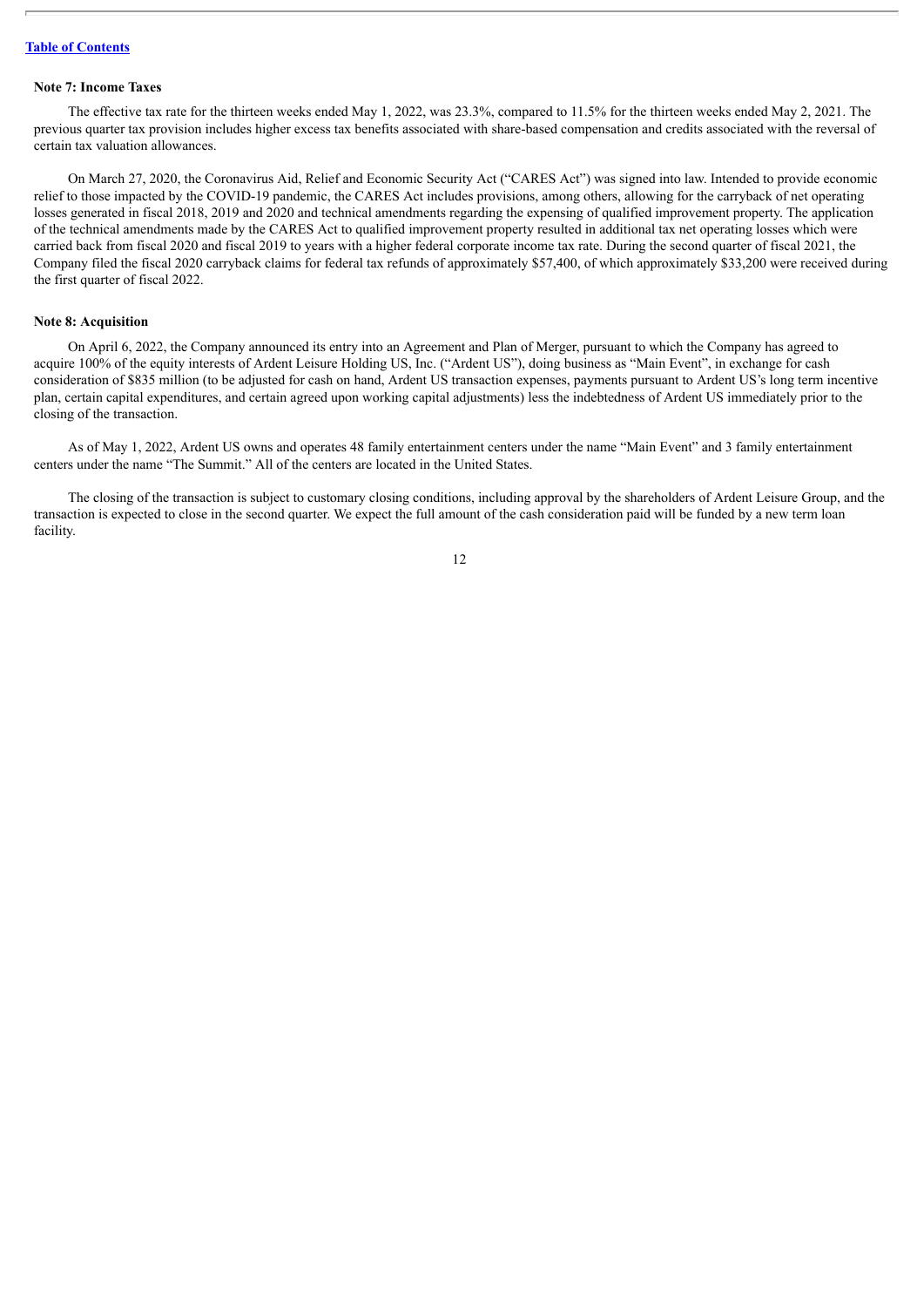#### <span id="page-12-0"></span>**Item 2. Management's Discussion and Analysis of Financial Condition and Results of Operations**

The following discussion and analysis of our financial condition and results of operations should be read together with the accompanying unaudited consolidated financial statements and the related notes in Item 1 and with the audited consolidated financial statements and the related notes included in our Annual Report on Form 10-K as filed with the Securities and Exchange Commission ("SEC") on March 29, 2022. Unless otherwise specified, the meanings of all defined terms in "Management's Discussion and Analysis of Financial Condition and Results of Operations" are consistent with the meanings of such terms as defined in the Notes to Unaudited Consolidated Financial Statements. This discussion contains statements that are, or may be deemed to be, "forward-looking statements" within the meaning of Section 27A of the Securities Act of 1933 and Section 21E of the Securities Exchange Act of 1934, as amended (the "Exchange Act"). These forward-looking statements can be identified by the use of forward-looking terminology, including the terms "believes," "estimates," "anticipates," "expects," "intends," "may," "will" or "should" or, in each case, their negative or other variations or comparable terminology. These forward-looking statements include all matters that are not historical facts. They appear in a number of places throughout this report and include statements regarding our intentions, beliefs or current expectations concerning, among other things, our results of operations, financial condition, liquidity, prospects, growth, strategies and the industry in which we operate.

By their nature, forward-looking statements involve risks and uncertainties because they relate to events and depend on circumstances that may or may not occur in the future. Forward-looking statements are not a guarantee of future performance and our actual results of operations, financial condition and liquidity, and the development of the industry in which we operate may differ materially from those made in or suggested by the forwardlooking statements contained in this quarterly report as a result of various factors, including those set forth in the section entitled "Risk Factors" in our Annual Report on Form 10-K filed with the SEC on March 29, 2022. In addition, even if our results of operations, financial condition and liquidity, and the development of the industry in which we operate are consistent with the forward-looking statements contained in this Form 10-Q, such results or developments may not be indicative of results or developments in subsequent periods.

#### **Financial Highlights**

- Revenues totaled \$451,101 in the first quarter of 2022 compared with \$363,582 in the first quarter of 2019. A total of 145 and 127 stores were open and operating without restrictions at the end of the first quarter of 2022 and 2019, respectively. Revenues totaled \$265,340 in the first quarter of 2021, which ended with 138 of 141 stores open and operating in limited capacity.
- Overall comparable store sales increased 10.9% compared with the same period in 2019 and increased 71.1% compared with the same period in 2021, which ended with 110 of 113 comparable stores open and operating in limited capacity.
- Net income totaled \$66,984, or \$1.35 per diluted share, compared with net income of \$42,443, or \$1.13 per diluted share in the same period of 2019. In the same period of 2021, we recorded net income of \$19,635.
- Adjusted EBITDA totaled \$143,247, or 31.8% of revenues, compared with Adjusted EBITDA of \$98,184 or 27.0% of revenues in the first quarter of 2019. The increase over fiscal 2019 in Adjusted EBITDA, as a percent of revenues, is largely driven by the higher mix of amusements, less discounting, lower hourly labor costs associated with labor efficiencies, and leveraging of certain fixed costs, including occupancy. Adjusted EBITDA was \$76,705 or 28.9% of revenues in the first quarter of 2021.
- Ended the quarter with \$139,081 in cash and approximately \$492,500 of liquidity available under the Company's revolving credit facility. The Company's total leverage ratio, as defined in the existing credit facility, was approximately 0.7x as of May 1, 2022.

#### **General**

We are a leading owner and operator of high-volume venues in North America that combine dining and entertainment for both adults and families under the name "Dave & Buster's". Founded in 1982, the core of our concept is to offer our customers the opportunity to "Eat Drink Play and Watch" all in one location. Eat and Drink are offered through a full menu of entrées and appetizers and a full selection of non-alcoholic and alcoholic beverages. Our Play and Watch offerings provide an extensive assortment of entertainment attractions centered around playing games and watching live sports and other televised events. Our brand appeals to a relatively balanced mix of male and female adults, as well as families and teenagers. We believe we appeal to a diverse customer base by providing a highly customizable experience in a dynamic and fun setting.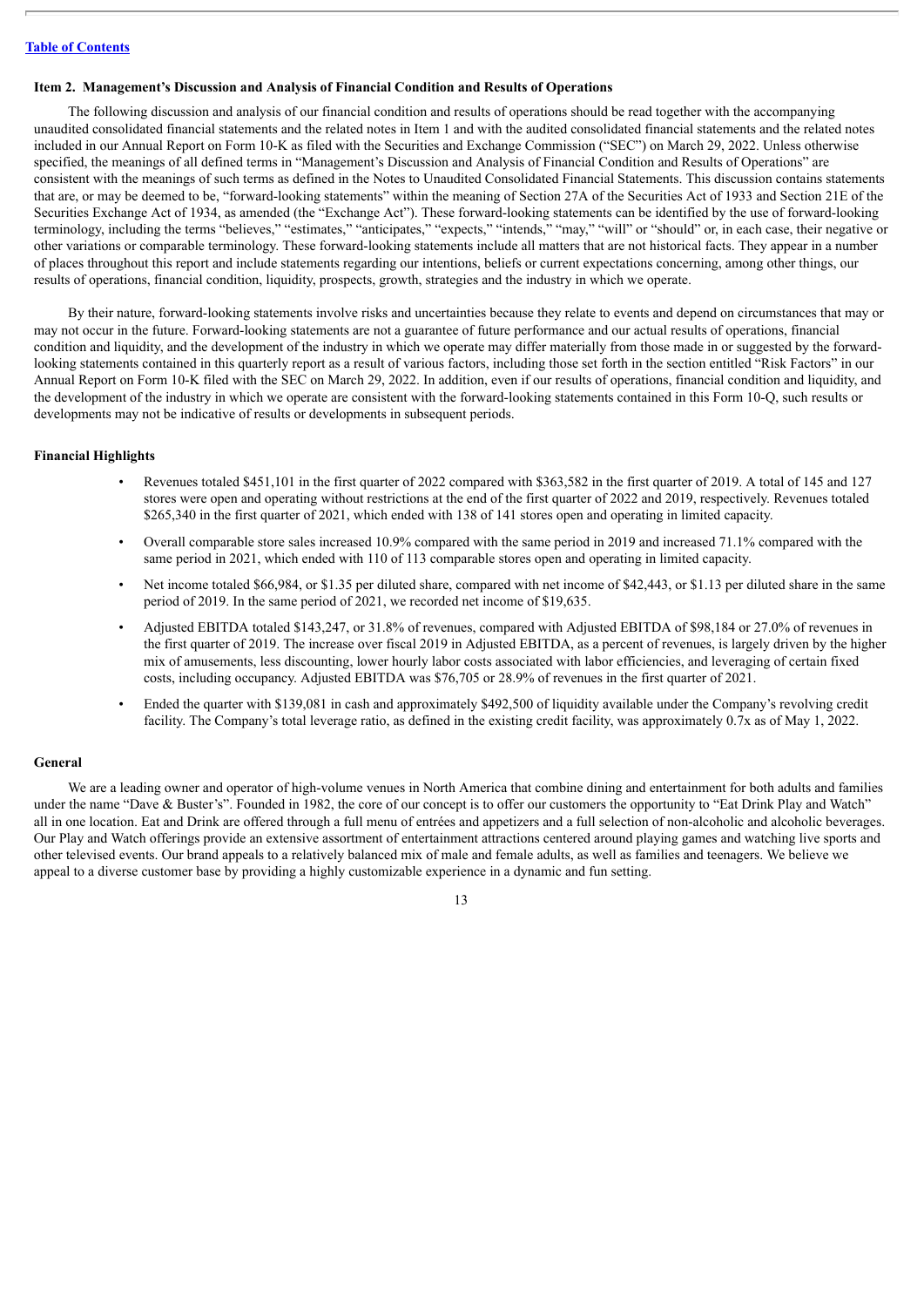Our stores, which average 40,000 square feet, range in size between 16,000 and 70,000 square feet. Generally, our stores are open seven days a week, with normal hours of operation generally from 11:30 a.m. to midnight, with stores typically open for extended hours on weekends.

#### **Key Measures of Our Performance**

We monitor and analyze several key performance measures to manage our business and evaluate financial and operating performance. These measures include:

*Comparable store sales.* Comparable store sales are a comparison of sales to the same period of prior years for the comparable store base. We historically define the comparable store base to include those stores open for a full 18 months before the beginning of the fiscal year and excluding stores permanently closed during the period. Due to the limitations of store operations during the COVID-19 pandemic, the comparable store base for fiscal 2022 is defined as stores open for a full 18 months before the beginning of fiscal 2020 and excludes two stores that the Company elected not to reopen after they were closed in March 2020 due to local operating limitations and one store in Cary, North Carolina that was closed and relocated during the fourth quarter of fiscal 2021. For the first quarter of fiscal 2022, our comparable store base consisted of 113 stores.

*New store openings.* Our ability to expand our business and reach new customers is influenced by the opening of additional stores in both new and existing markets. The success of our new stores is indicative of our brand appeal and the efficacy of our site selection and operating models. Between May 3, 2021 and May 1, 2022, we closed and relocated one store and opened an additional four new stores.

#### **Non-GAAP Financial Measures**

In addition to the results provided in accordance with generally accepted accounting principles ("GAAP"), we provide non-GAAP measures which present operating results on an adjusted basis. These are supplemental measures of performance that are not required by or presented in accordance with GAAP and include Adjusted EBITDA, Adjusted EBITDA Margin, Store Operating Income Before Depreciation and Amortization and Store Operating Income Before Depreciation and Amortization Margin (defined below). These non-GAAP measures do not represent and should not be considered as an alternative to net income or cash flows from operations, as determined in accordance with GAAP, and our calculations thereof may not be comparable to similarly entitled measures reported by other companies and should not be considered in isolation or as a substitute for measures of performance prepared in accordance with GAAP. Although we use these non-GAAP measures to assess the operating performance of our business, they have significant limitations as an analytical tool because they exclude certain material costs. For example, Adjusted EBITDA does not take into account a number of significant items, including our interest expense and depreciation and amortization expense. In addition, Adjusted EBITDA excludes pre-opening and other costs which may be important in analyzing our GAAP results. Because Adjusted EBITDA does not account for these expenses, its utility as a measure of our operating performance has material limitations. Our calculations of Adjusted EBITDA adjust for these amounts because they vary from period to period and do not directly relate to the ongoing operations of the currently underlying business of our stores and therefore complicate comparison of underlying business between periods. Nevertheless, because of the limitations described above, management does not view Adjusted EBITDA or Store Operating Income Before Depreciation and Amortization in isolation and also uses other measures, such as revenues, gross margin, operating income and net income, to measure operating performance.

*Adjusted EBITDA and Adjusted EBITDA Margin*. We define "Adjusted EBITDA" as net income (loss) plus interest expense, net, loss on debt extinguishment or refinancing, provision (benefit) for income taxes, depreciation and amortization expense, loss on asset disposal, impairment of longlived assets, share-based compensation, pre-opening costs, currency transaction (gains) losses and other costs. "Adjusted EBITDA Margin" is defined as Adjusted EBITDA divided by total revenues.

Adjusted EBITDA is presented because we believe that it provides useful information to investors and analysts regarding our operating performance. By reporting Adjusted EBITDA, we provide a basis for comparison of our business operations between current, past and future periods by excluding items that we do not believe are indicative of our core operating performance.

Store Operating Income Before Depreciation and Amortization and Store Operating Income Before Depreciation and Amortization Margin. We define "Store Operating Income Before Depreciation and Amortization" as operating income (loss) plus depreciation and amortization expense, general and administrative expenses and pre-opening costs. "Store Operating Income Before Depreciation and Amortization Margin" is defined as Store Operating Income Before Depreciation and Amortization divided by total revenues. Store Operating Income Before Depreciation and Amortization Margin allows us to evaluate operating performance of each store across stores of varying size and volume.

We believe that Store Operating Income Before Depreciation and Amortization is another useful measure in evaluating our operating performance because it removes the impact of general and administrative expenses, which are not incurred at the store-level,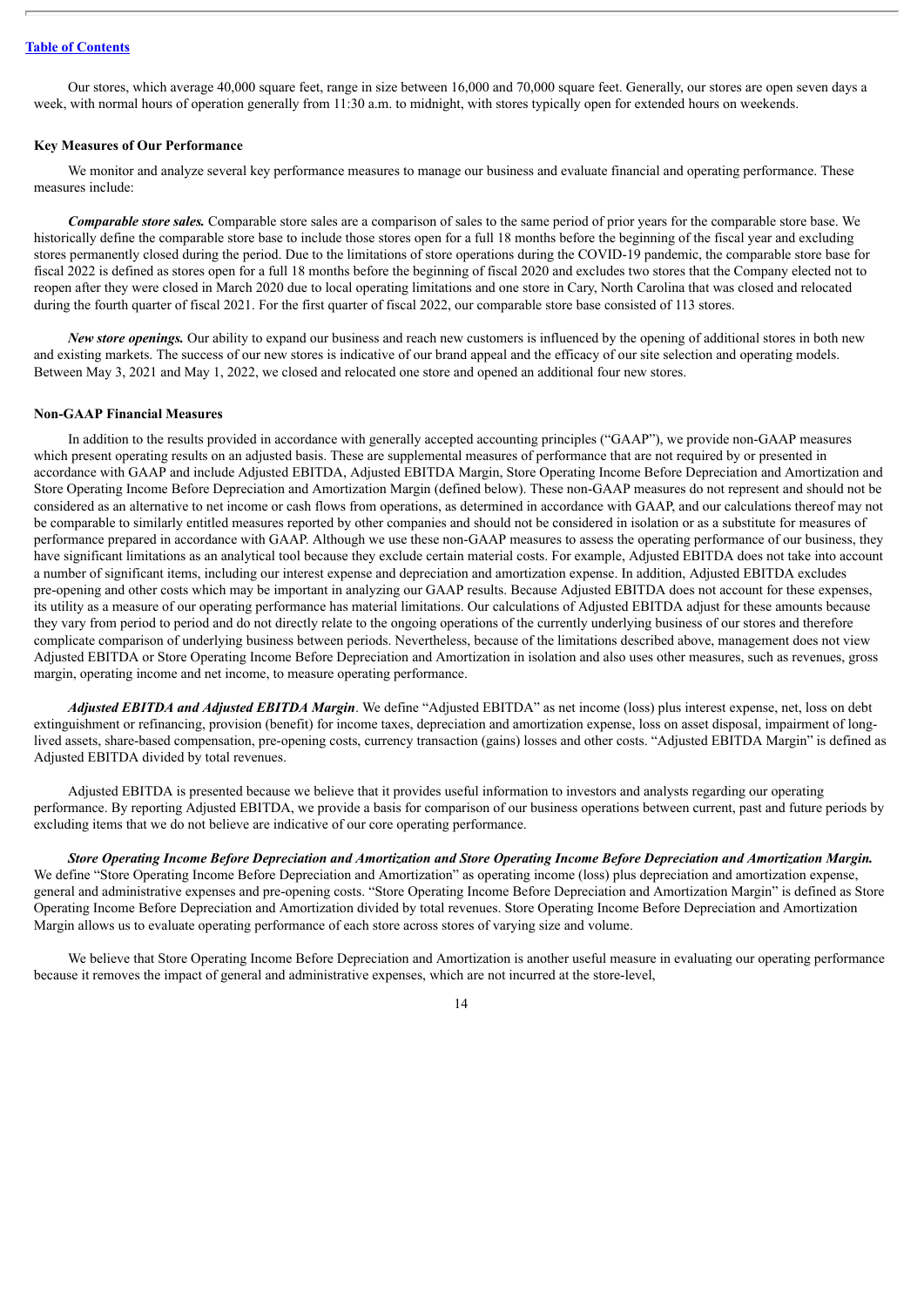and the costs of opening new stores, which are non-recurring at the store-level, and thereby enables the comparability of the operating performance of our stores for the periods presented. We also believe that Store Operating Income Before Depreciation and Amortization is a useful measure in evaluating our operating performance within the entertainment and dining industry because it permits the evaluation of store-level productivity, efficiency and performance, and we use Store Operating Income Before Depreciation and Amortization as a means of evaluating store financial performance compared with our competitors. However, because this measure excludes significant items such as general and administrative expenses and pre-opening costs, as well as our interest expense, net and depreciation and amortization expense, which are important in evaluating our consolidated financial performance from period to period, the value of this measure is limited as a measure of our consolidated financial performance.

#### **Presentation of Operating Results**

We operate on a 52 or 53-week fiscal year that ends on the Sunday after the Saturday closest to January 31. Each quarterly period has 13 weeks, except in a 53-week year when the fourth quarter has 14 weeks. All references to the first quarter of 2022 relate to the 13-week period ended May 1, 2022. All references to the first quarter of 2021 relate to the 13-week period ended May 2, 2021. All references to the first quarter of 2019 relate to the 13-week period ended May 5, 2019. Fiscal 2022, fiscal 2021 and fiscal 2019 consist of 52 weeks. All dollar amounts are presented in thousands, unless otherwise noted, except share and per share amounts.

### **Store-Level Variability, Quarterly Fluctuations, Seasonality and Inflation**

We have historically operated stores varying in size and have experienced significant variability among stores in volumes, operating results and net investment costs.

Our new stores historically open with sales volumes in excess of their expected long-term run-rate levels, which we refer to as a "honeymoon" effect. We traditionally expect our new store sales volumes in year two to be 10% to 20% lower than our year one targets, and to grow in line with the rest of our comparable store base thereafter. As a result of the substantial revenues associated with each new store, the number and timing of new store openings may result in significant fluctuations in quarterly results.

In the first year of operation new store operating margins (excluding pre-opening expenses) typically benefit from honeymoon sales leverage on occupancy, management labor, and other fixed costs. This benefit is partially offset by normal inefficiencies in hourly labor and other costs associated with establishing a new store. In year two, operating margins may decline due to the loss of honeymoon sales leverage on fixed costs which is partially offset by improvements in store operating efficiency. Furthermore, rents in our new stores are typically higher than our comparable store base.

Our operating results fluctuate significantly due to seasonal factors. Typically, we have higher revenues associated with spring and year-end holidays which will continue to be susceptible to the impact of severe or unseasonably mild weather on customer traffic and sales during that period. Our third quarter, which encompasses the back-to-school fall season, has historically had lower revenues as compared to the other quarters.

We expect that economic and environmental conditions and changes in regulatory legislation will continue to exert pressure on both supplier pricing and consumer spending related to entertainment and dining alternatives. Although there is no assurance that our cost of products will remain stable or that federal, state or local minimum wage rates will not increase beyond amounts currently legislated, the effects of any supplier price increase or wage rate increases might be partially offset by selected menu price increases if competitively appropriate. In addition, how quickly, and to what extent, normal economic and operating conditions can resume cannot be predicted, and the resumption of normal business operations may be delayed or constrained by lingering effects of the COVID-19 pandemic on us or our suppliers, third-party service providers, and/or customers.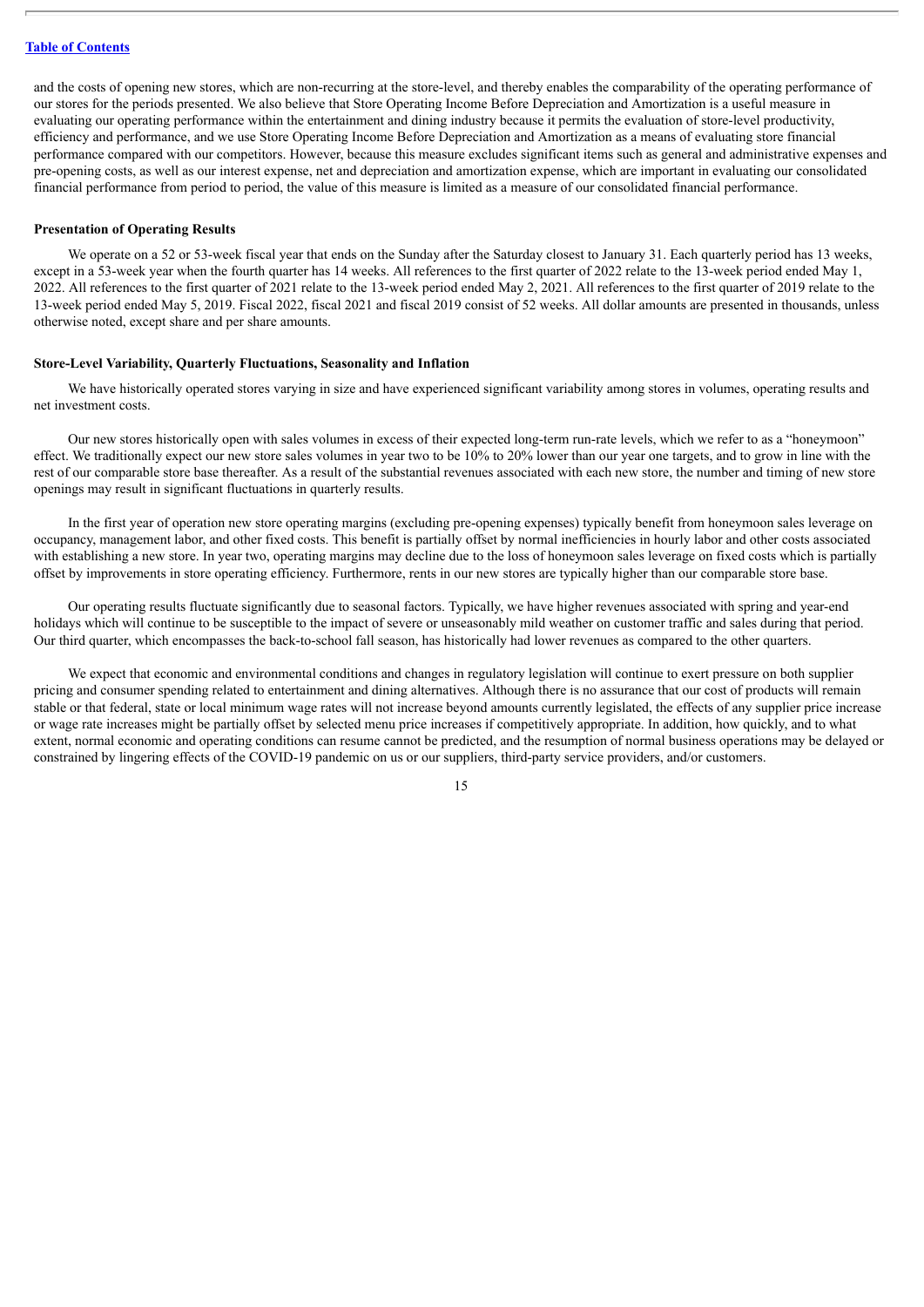#### **Thirteen Weeks Ended May 1, 2022 Compared to Thirteen Weeks Ended May 2, 2021**

*Results of operations.* The following table sets forth selected data, in thousands of dollars and as a percentage of total revenues (unless otherwise noted) for the periods indicated. All information is derived from the accompanying unaudited consolidated statements of comprehensive income.

|                                                                               | <b>Thirteen Weeks</b><br>Ended<br>May 1, 2022 |       | <b>Thirteen Weeks</b><br>Ended<br>May 2, 2021 |       |
|-------------------------------------------------------------------------------|-----------------------------------------------|-------|-----------------------------------------------|-------|
| Food and beverage revenues                                                    | \$151,912                                     | 33.7% | \$85,758                                      | 32.3% |
| Amusement and other revenues                                                  | 299,189                                       | 66.3  | 179,582                                       | 67.7  |
| Total revenues                                                                | 451,101                                       | 100.0 | 265,340                                       | 100.0 |
| Cost of food and beverage (as a percentage of food and beverage revenues)     | 43,255                                        | 28.5  | 23,157                                        | 27.0  |
| Cost of amusement and other (as a percentage of amusement and other revenues) | 26,766                                        | 8.9   | 16,614                                        | 9.3   |
| Total cost of products                                                        | 70,021                                        | 15.5  | 39,771                                        | 15.0  |
| Operating payroll and benefits                                                | 93,361                                        | 20.7  | 50,279                                        | 18.9  |
| Other store operating expenses                                                | 124,425                                       | 27.5  | 84,445                                        | 31.9  |
| General and administrative expenses                                           | 28,297                                        | 6.3   | 17,091                                        | 6.4   |
| Depreciation and amortization expense                                         | 33,288                                        | 7.4   | 35,099                                        | 13.2  |
| Pre-opening costs                                                             | 2,997                                         | 0.7   | 1,659                                         | 0.6   |
| Total operating costs                                                         | 352,389                                       | 78.1  | 228,344                                       | 86.0  |
| Operating income                                                              | 98,712                                        | 21.9  | 36,996                                        | 14.0  |
| Interest expense, net                                                         | 11,391                                        | 2.5   | 14,820                                        | 5.6   |
| Income before provision for income taxes                                      | 87,321                                        | 19.4  | 22,176                                        | 8.4   |
| Provision for income taxes                                                    | 20,337                                        | 4.6   | 2,541                                         | 1.0   |
| Net income                                                                    | \$66,984                                      | 14.8% | \$19,635                                      | 7.4%  |
| Change in comparable store sales (1)                                          |                                               | 71.1% |                                               | 56.5% |
| Company-owned stores at end of period (1)                                     |                                               | 145   |                                               | 141   |
| Comparable stores at end of period (1)                                        |                                               | 113   |                                               | 114   |

(1) As of the end of the first quarter of fiscal 2022, all our 145 stores were open and operating without any health restrictions. As of the end of the first quarter of fiscal 2021, 138 of our 141 stores were open and operating in limited capacity. Our comparable store count as of the end of the first quarter of fiscal 2022 excludes a store in Cary, North Carolina, which was closed and relocated during the fourth quarter of fiscal 2021.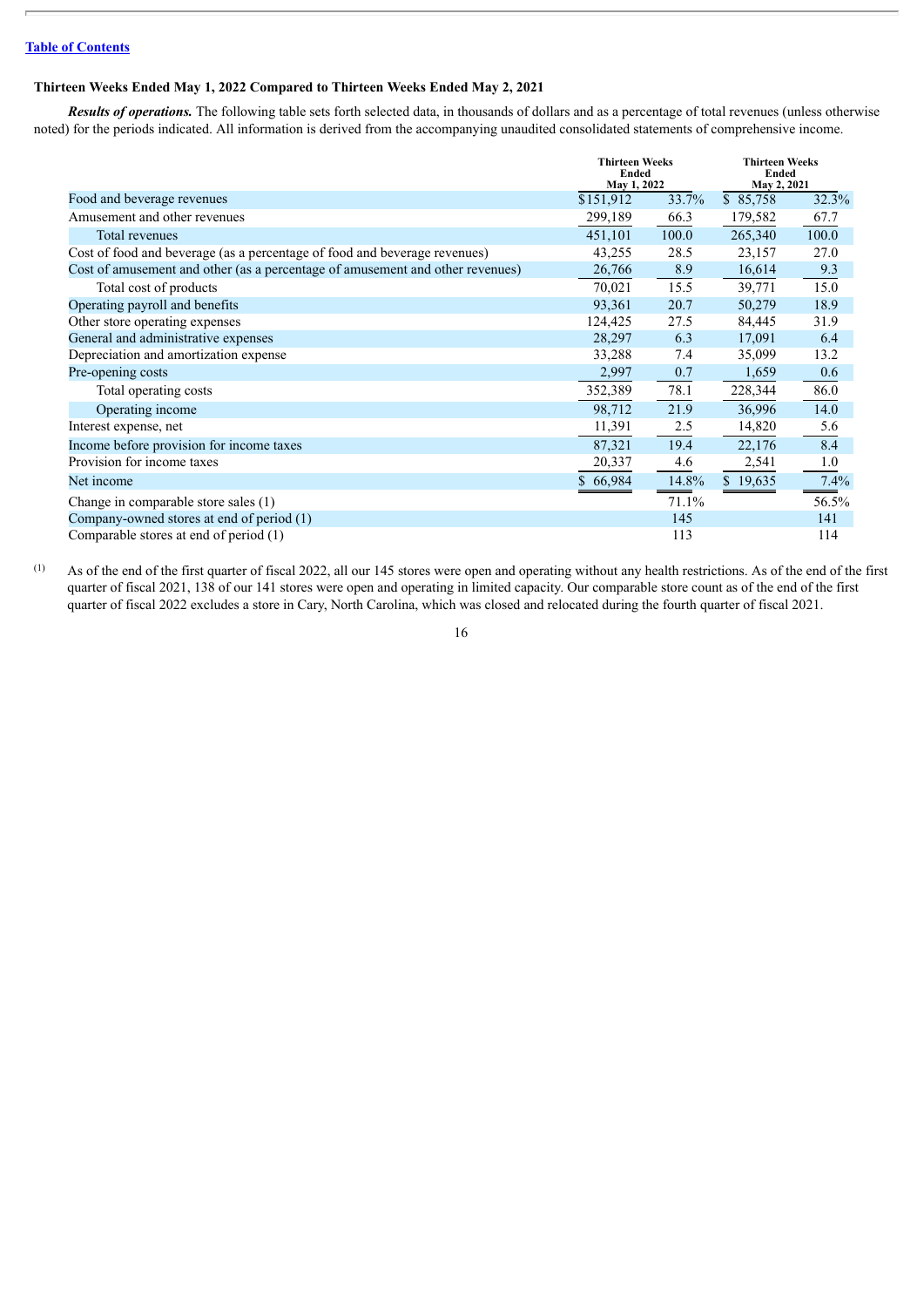### *Reconciliations of Non-GAAP Financial Measures*

### *Adjusted EBITDA*

The following table reconciles (in dollars and as a percent of total revenues) Net income to Adjusted EBITDA for the periods indicated:

|                                       | <b>Thirteen Weeks</b><br>Ended<br>May 1, 2022 |       | <b>Thirteen Weeks</b><br>Ended<br>May 2, 2021 |          |
|---------------------------------------|-----------------------------------------------|-------|-----------------------------------------------|----------|
| Net income                            | \$66,984                                      | 14.8% | \$19,635                                      | 7.4%     |
| Interest expense, net                 | 11,391                                        |       | 14,820                                        |          |
| Provision for income taxes            | 20,337                                        |       | 2,541                                         |          |
| Depreciation and amortization expense | 33,288                                        |       | 35,099                                        |          |
| <b>EBITDA</b>                         | 132,000                                       | 29.3% | 72,095                                        | $27.2\%$ |
| Loss on asset disposal                | 216                                           |       | 145                                           |          |
| Share-based compensation              | 3,555                                         |       | 2,971                                         |          |
| Pre-opening costs                     | 2,997                                         |       | 1,659                                         |          |
| Other costs $(1)$                     | 4,479                                         |       | (165)                                         |          |
| Adjusted EBITDA                       | \$143,247                                     | 31.8% | \$76,705                                      | 28.9%    |

(1) Primarily represents costs related to the pending acquisition of Main Event. Refer to Note 8 of the unaudited financial statements for more information.

### *Store Operating Income Before Depreciation and Amortization*

The following table reconciles (in dollars and as a percent of total revenues) Operating income to Store Operating Income Before Depreciation and Amortization for the periods indicated:

|                                                             |           | <b>Thirteen Weeks</b><br>Ended<br>May 1, 2022 |          | <b>Thirteen Weeks</b><br>Ended<br>May 2, 2021 |  |
|-------------------------------------------------------------|-----------|-----------------------------------------------|----------|-----------------------------------------------|--|
| Operating income                                            | \$98,712  | 21.9%                                         | \$36,996 | $14.0\%$                                      |  |
| General and administrative expenses                         | 28,297    |                                               | 17.091   |                                               |  |
| Depreciation and amortization expense                       | 33,288    |                                               | 35,099   |                                               |  |
| Pre-opening costs                                           | 2,997     |                                               | 1,659    |                                               |  |
| Store Operating Income Before Depreciation and Amortization | \$163,294 | 36.2%                                         | \$90,845 | 34.2%                                         |  |

### *Capital Additions*

The table below reflects accrual-based capital additions. Capital additions do not include any reductions for accrual-based leasehold improvement incentives or proceeds from sale-leaseback transactions (collectively, "Payments from landlords").

|                                     | <b>Thirteen Weeks</b><br>Ended<br>May 1, 2022 | <b>Thirteen Weeks</b><br>Ended<br>May 2, 2021 |  |  |
|-------------------------------------|-----------------------------------------------|-----------------------------------------------|--|--|
| New store and operating initiatives | 35,131                                        | 7,145<br>\$                                   |  |  |
| Games                               | 1,512                                         | 3,171                                         |  |  |
| Maintenance capital                 | 6,311                                         | 1,888                                         |  |  |
| Total capital additions             | 42.954                                        | 12.204                                        |  |  |
| Payments from landlords             | 713                                           |                                               |  |  |

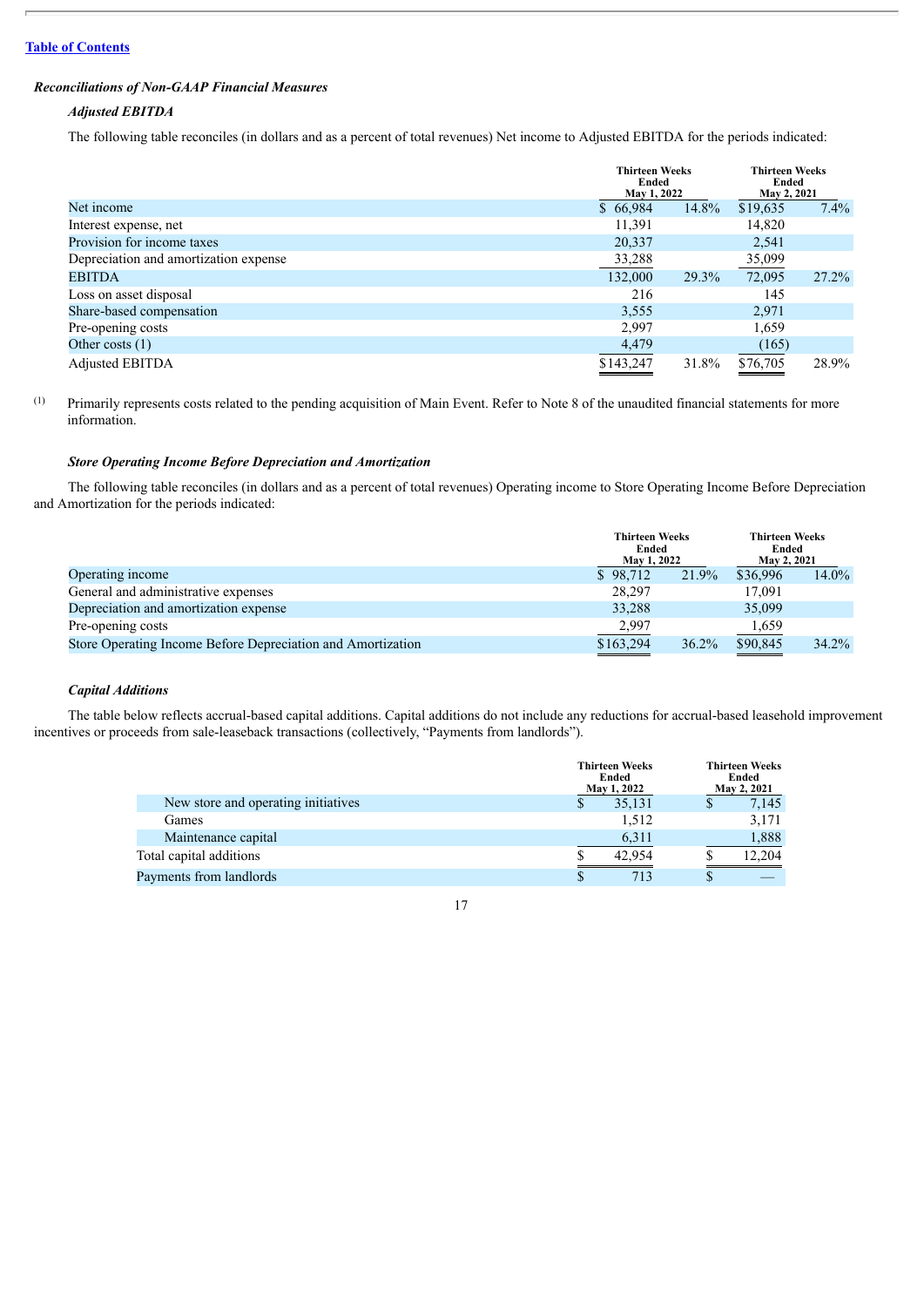#### *Results of Operations*

#### *Revenues*

In March 2020, a novel strain of coronavirus ("COVID-19") outbreak was declared a global pandemic and a National Public Health Emergency. Shortly after the national emergency declaration, state and local officials began placing restrictions on businesses, some of which allowed To-Go or curbside service only while others limited capacity in the dining room or arcade "(Midway"). By March 20, 2020, all our 137 operating stores were temporarily closed. On April 30, 2020, our first store re-opened to the public, and by the end of fiscal 2020, 107 of our 140 stores were open and operating. These stores were operating with a combination of limited menus, reduced dining room seating, reduced game availability in the Midway, reduced operating hours and other restrictions referred to as "limited operations" or "operating in limited capacity." As of the end of the first quarter of fiscal 2021, 138 of our 141 stores were operating in some limited capacity. The Company re-opened the remaining stores that had been temporarily closed by the end of the second quarter of fiscal 2021. During the first quarter of fiscal 2022 any remaining local COVID-19 related operating restrictions on re-opened stores were removed.

Selected revenue and store data for the periods indicated are as follows:

|                                     |    | <b>Thirteen Weeks Ended</b> |                |  |           |
|-------------------------------------|----|-----------------------------|----------------|--|-----------|
|                                     |    | May 1, 2022                 | May 2, 2021    |  | Change    |
| Total revenues                      |    | \$451,101                   | \$265,340      |  | \$185,761 |
| Total store operating weeks         |    | 1,876                       | 1,633          |  | 243       |
| Comparable store revenues           |    | \$ 368,477                  | \$215,406      |  | \$153,071 |
| Comparable store operating weeks    |    | 1.469                       | 1,290          |  | 179       |
| Noncomparable store revenues        | S. | 89,150                      | 58,498         |  | \$30,652  |
| Noncomparable store operating weeks |    | 407                         | 343            |  | 64        |
| Other revenues and deferrals        |    | (6, 526)                    | S.<br>(8, 564) |  | 2,038     |

Total revenues increased \$185,761, or 70.0%, to \$451,101 in the first quarter of fiscal 2022 compared to total revenues of \$265,340 in the first quarter of fiscal 2021. The increase in revenue is attributable primarily to a 14.9% increase in store operating weeks compared to the first quarter of fiscal 2021, when some of our stores remained temporarily closed as a result of the COVID-19 pandemic, as well as the removal of local COVID-19 related operating restrictions on re-opened stores. Revenues during the first quarter of fiscal 2022 were also favorably impacted by an increase in the revenue per item sold and an increase in our special events business. The table below represents our revenue mix for the fiscal periods indicated. The shift in mix from amusement sales to food and beverage sales of 165 basis points is due, in part, to increased special events, beverage price increases during the first quarter of fiscal 2022, and food price increases effective midway through the third quarter of fiscal 2021.

|                 | Thirteen Weeks Ended |             |
|-----------------|----------------------|-------------|
|                 | May 1, 2022          | May 2, 2021 |
| Food sales      | 22.5%                | $22.2\%$    |
| Beverage sales  | 11.2%                | $10.1\%$    |
| Amusement sales | $65.9\%$             | 67.5%       |
| Other           | $0.4\%$              | $0.2\%$     |

Comparable store revenue increased \$153,071 or 71.1%, in the first quarter of fiscal 2022 compared to the first quarter of fiscal 2021, due to the reasons noted above, including a 13.9% increase in comparable store operating weeks. Comparable store sales in the first quarter of fiscal 2022 increased 10.9% compared to the first quarter of fiscal 2019.

Food sales at comparable stores increased by \$35,502, or 76.1%, to \$82,138 in the first quarter of fiscal 2022 from \$46,636 in the first quarter of fiscal 2021. Beverage sales at comparable stores increased by \$20,137, or 93.2%, to \$41,734 in the first quarter of fiscal 2022 from \$21,597 in the 2021 comparison period. Comparable store amusement and other revenues in the first quarter of fiscal 2022 increased by \$97,432, or 66.2%, to \$244,605 from \$147,173 in the comparable period of fiscal 2021.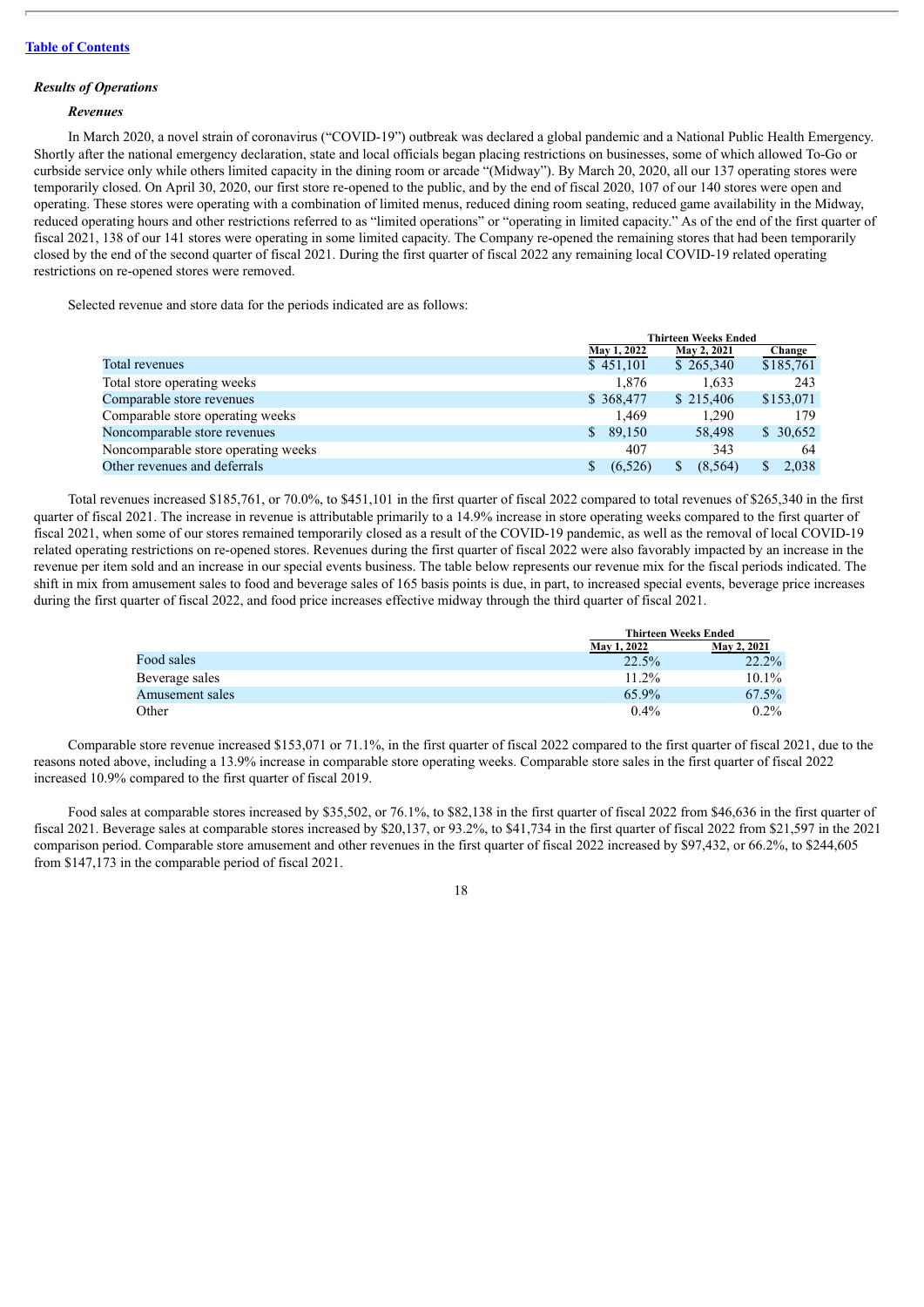Non-comparable store revenue increased \$30,652 in the first quarter of fiscal 2022 compared to the first quarter of fiscal 2021, for the same reasons noted above, including 64 more store operating weeks.

#### *Cost of products*

The total cost of products was \$70,021 for the first quarter of fiscal 2022 and \$39,771 for the first quarter of fiscal 2021. The total cost of products as a percentage of total revenues increased 50 basis points to 15.5% for the first quarter of fiscal 2022 compared to 15.0% for the first quarter of fiscal 2021.

Cost of food and beverage products increased to \$43,255 compared to \$23,157 for the first quarter of fiscal 2021. Cost of food and beverage products, as a percentage of food and beverage revenues, increased 150 basis points to 28.5% for the first quarter of fiscal 2022 from 27.0% for the first quarter of fiscal 2021. The unfavorable impacts of commodity cost increases primarily in meat and dairy products during the first quarter of fiscal 2022 were partially offset by food and beverage price increases.

Cost of amusement and other increased to \$26,766 in the first quarter of fiscal 2022 compared to \$16,614 in the first quarter of fiscal 2021. The costs of amusement and other, as a percentage of amusement and other revenues, decreased 40 basis points to 8.9% for the first quarter of fiscal 2022 from 9.3% in the first quarter of fiscal 2021. This decrease was driven primarily by a change in prices at the game level implemented late in fiscal 2021.

#### *Operating payroll and benefits*

Total operating payroll and benefits increased by \$43,082, or 85.7%, to \$93,361 in the first quarter of fiscal 2022 compared to \$50,279 in the first quarter of fiscal 2021. The total cost of operating payroll and benefits as a percentage of total revenues was 20.7% in the first quarter of fiscal 2022 compared to 18.9% in the first quarter of fiscal 2021. This increase is primarily due to an increase in hourly labor cost and an increase in labor hours worked as open positions are filled, offset slightly by favorable leveraging on management labor and benefits.

#### *Other store operating expenses*

Other store operating expenses increased by \$39,980, or 47.3%, to \$124,425 in the first quarter of fiscal 2022 compared to \$84,445 in the first quarter of fiscal 2021. The increase is primarily due to the impact of increased store weeks during the first quarter of fiscal 2022 on costs such as utilities, supplies, maintenance, and other services. Other store operating expense as a percentage of total revenues decreased to 27.5% in the first quarter of fiscal 2022 compared to 31.9% in the first quarter of fiscal 2021. This decrease was due primarily to favorable sales leveraging on occupancy costs and utilities.

#### *General and administrative expenses*

General and administrative expenses increased by \$11,206, or 65.6%, to \$28,297 in the first quarter of fiscal 2022 compared to \$17,091 in the first quarter of fiscal 2021. The increase in general and administrative expenses was driven primarily by higher incentive compensation, salaries and benefits, and share-based compensation as well as costs related to the potential acquisition of Main Event. General and administrative expenses, as a percentage of total revenues remained relatively unchanged at 6.3% in the first quarter of fiscal 2022 compared to 6.4% in the first quarter of fiscal 2021, due primarily to favorable leverage.

#### *Depreciation and amortization expense*

Depreciation and amortization expense was slightly down to \$33,288 in the first quarter of fiscal 2022 compared to \$35,099 in the first quarter of fiscal 2021. Increased depreciation due to our 2022 and 2021 capital expenditures for new stores, operating initiatives, games, and maintenance capital, was more than offset by other assets reaching the end of their depreciable lives.

#### *Pre-opening costs*

Pre-opening costs increased by \$1,338 to \$2,997 in the first quarter of fiscal 2022 compared to \$1,659 in the first quarter of fiscal 2021 due to an increase in the number of planned new store openings in the next six months compared to the same time period of the previous year, when construction was reduced as a result of the impacts of the COVID-19 pandemic.

#### *Interest expense, net*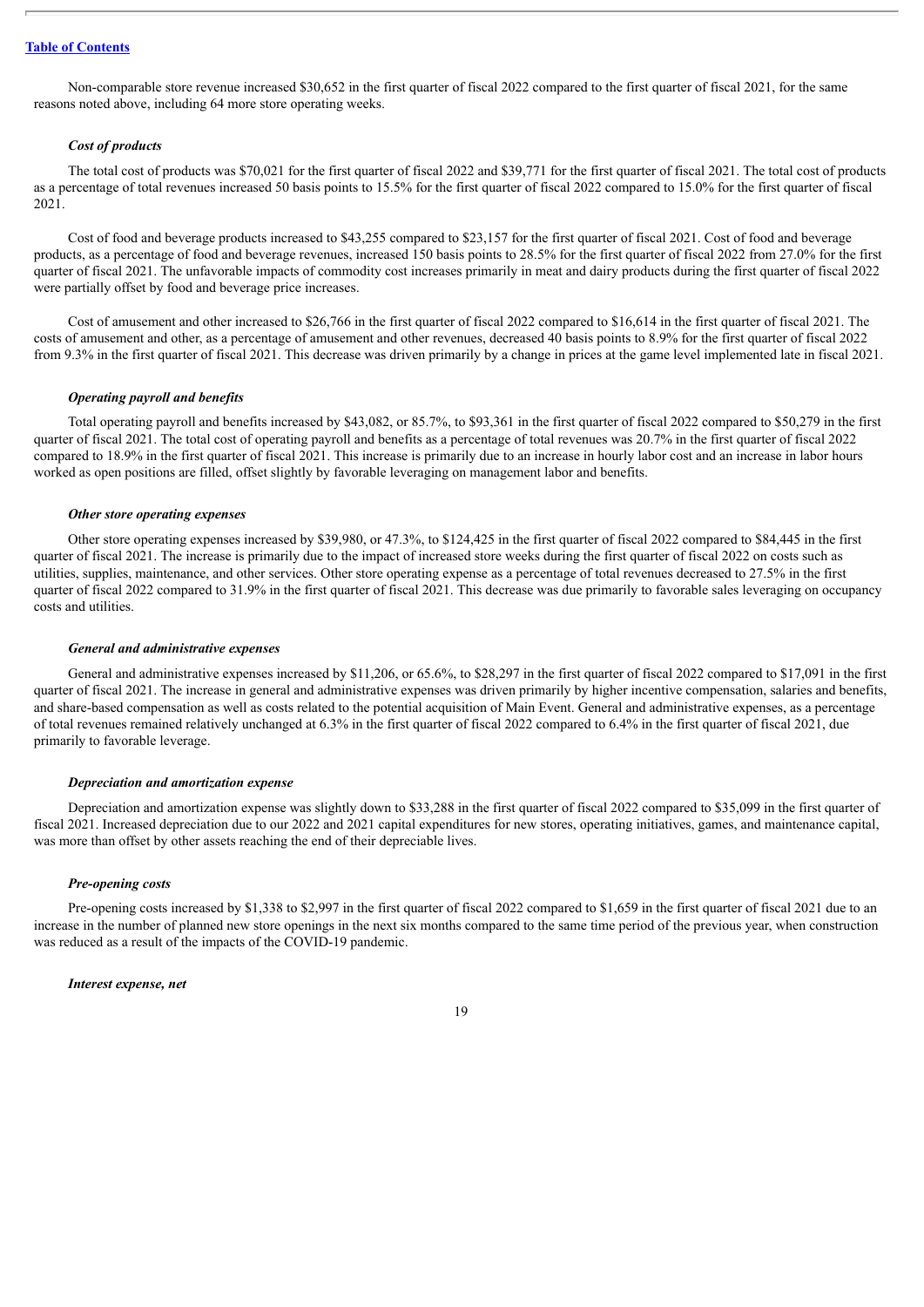Interest expense, net decreased by \$3,429 to \$11,391 in the first quarter of fiscal 2022 compared to \$14,820 in the first quarter of fiscal 2021 due primarily to a decrease in average outstanding debt, due to the prepayment of \$110,000 outstanding principal amount of the senior secured notes during the second half of fiscal 2021.

#### *Provision for income taxes*

The effective tax rate for the first quarter of fiscal 2022 was 23.3%, compared to 11.5% for the first quarter of fiscal 2021. The previous quarter tax provision includes higher excess tax benefits associated with share-based compensation and credits associated with the reversal of certain tax valuation allowances.

#### **Liquidity and Capital Resources**

#### **Debt**

We maintain a \$500,000 unsecured revolving credit facility, which matures on August 17, 2024. Availability under the revolving credit facility is reduced by outstanding letters of credit, which are used to support our self-insurance programs. At the end of the first quarter of fiscal 2022, we had letters of credit outstanding of \$7,505 and an unused commitment balance of \$492,495 under the revolving credit facility.

The Company also issued \$550,000 aggregate principal amount of 7.625% senior secured notes (the "Notes") during fiscal 2020. Interest on the Notes is payable in arrears on November 1 and May 1 of each year. The Notes mature on November 1, 2025, unless earlier redeemed, and are subject to the terms and conditions set forth in the related indenture. During fiscal 2021, the Company redeemed a total of \$110,000 outstanding principal amount of the Notes in two separate transactions, and paid prepayment premiums of \$3,300, plus accrued and unpaid interest to the date of redemptions. The early redemptions are expected to reduce net cash interest on the Notes by approximately \$8,400 annually. Beginning October 27, 2022, the Company may elect to further redeem the Notes, in whole or in part, at certain specified redemption prices, plus accrued and unpaid interest, at the redemption date.

The interest rates per annum applicable to loans under our existing credit facility are based on a defined LIBOR rate plus an applicable margin, based on a total leverage ratio, as defined. The first amendment to the existing credit facility, effective April 14, 2020, increased the interest rate spread on variable rate debt to 2.00% and set a LIBOR floor of 1.00%. Concurrent and subject to the issuance of the Notes, the Company entered into a second amendment to its existing credit facility, which extended the maturity of the \$500,000 revolving portion of the facility, and during the financial covenant suspension increased pricing period, increased the interest rate spread to 4.00% and instituted a 1.00% utilization fee. Shortly after the end of the Company's first quarter of fiscal 2022, the interest rate spread will range from 1.25% to 3.00% and the utilization fee, which is due at maturity, will cease.

For the thirteen weeks ended May 1, 2022, and May 2, 2021, respectively, the Company's weighted average effective interest rate on our total debt facilities (before capitalized interest amounts) was 10.90% and 10.15%, respectively.

Our credit facility and Notes contain restrictive covenants that, among other things, place certain limitations on our ability to incur additional indebtedness, make loans or advances to subsidiaries and other entities, pay dividends, acquire other businesses or sell assets. As of May 1, 2022, the Company was in compliance with the financial covenants of our credit facility and all the restrictive covenants of the Notes and credit facility.

On April 6, 2022, the Company announced its entry into an Agreement and Plan of Merger, pursuant to which the Company has agreed to acquire 100% of the equity interests of Ardent Leisure Holding US, Inc. ("Ardent US"), doing business as "Main Event", in exchange for cash consideration of \$835 million (to be adjusted for cash on hand, Ardent US transaction expenses, payments pursuant to Ardent US's long term incentive plan, certain capital expenditures, and certain agreed upon working capital adjustments) less the indebtedness of Ardent US immediately prior to the closing of the transaction. The closing of the transaction is subject to completion of customary closing conditions, including approval by the shareholders of Ardent Leisure Group, and the transaction is expected to close in the second quarter. We expect the full amount of the cash consideration paid will be funded by a new term loan facility.

#### **Dividends and Share Repurchases**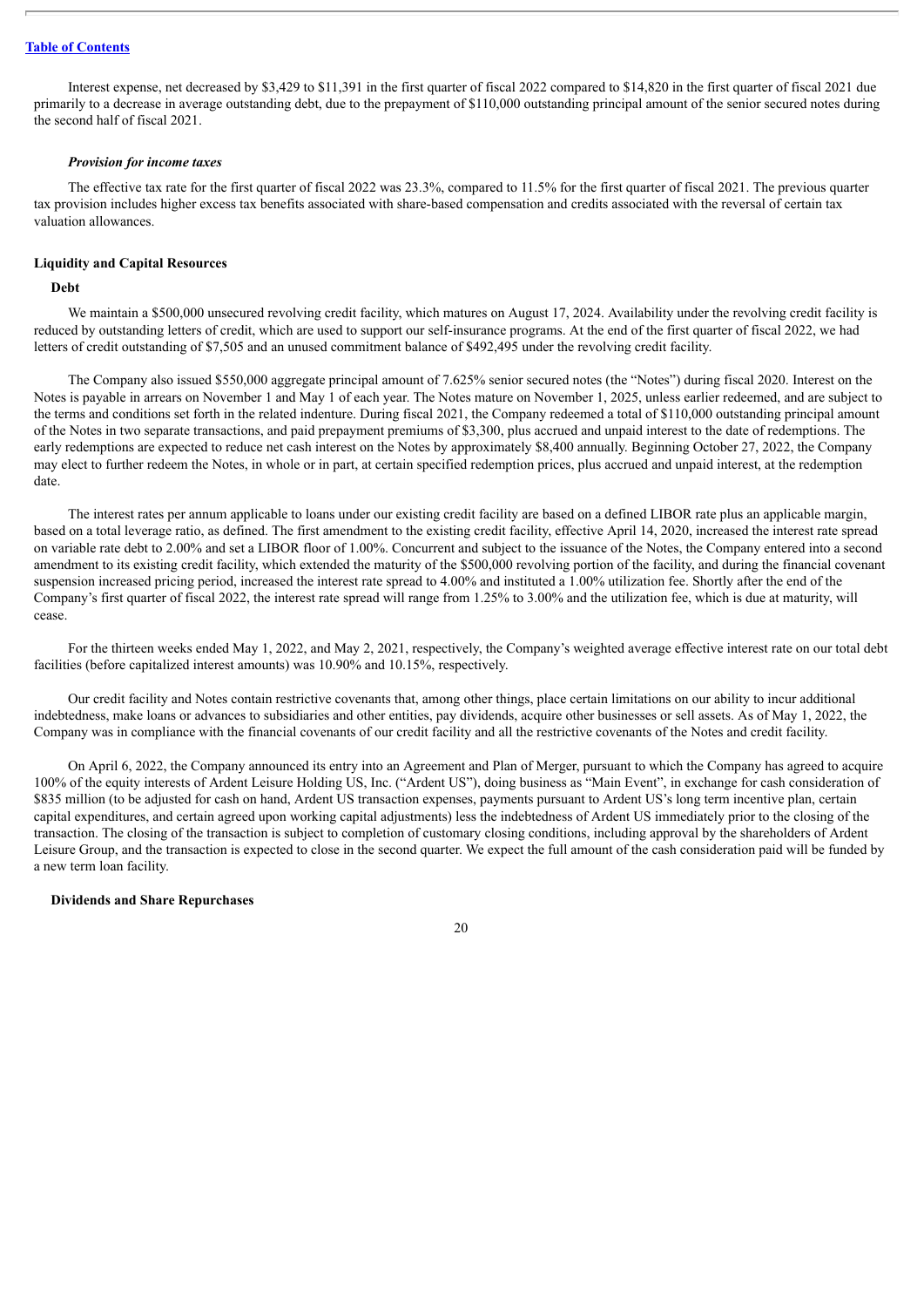On December 6, 2021, our Board of Directors approved a share repurchase program with an authorization limit of \$100,000, expiring at the end of fiscal 2022. Future decisions to pay cash dividends or repurchase shares continue to be at the discretion of the Board of Directors and will be dependent on our operating performance, financial condition, capital expenditure requirements and other factors that the Board of Directors considers relevant. There were no dividends declared or share repurchases during the first quarter of 2022.

#### **Cash and Cash Equivalents**

All the Company's stores were open and operating as of the end of the first quarter of fiscal 2022, and as of May 1, 2022, the Company had cash and cash equivalents of \$139,081. The Company can operate with a working capital deficit because cash from sales is usually received before related liabilities for product supplies, labor and services become due. Our operations do not require significant inventory or receivables and we continually invest in our business through the growth of stores and operating improvement additions, which are reflected as noncurrent assets and not a part of working capital. Based on our current business plan, we believe our cash and cash equivalents combined with expected cash flows from operations, available borrowings under our revolving credit facility and expected payments from landlords should be sufficient not only for our operating requirements but also to enable us, in the aggregate, to finance our non-acquisition related capital allocation strategy, including capital expenditures, through at least the next twelve months.

A comparison of our cash flow activity for the first quarter of fiscal 2022 to the same period of fiscal 2021 follows.

*Operating Activities*— Cash flow from operations typically provides us with a significant source of liquidity. Our operating cash flows result primarily from cash received from our customers, offset by cash payments we make for products and services, employee compensation, operations, and occupancy costs. Cash from operating activities is also subject to changes in working capital. Working capital at any specific point in time is subject to many variables, including seasonality, the timing of cash receipts and payments, and vendor payment terms. Cash flow from operating activities increased approximately \$71,400 in the first quarter of fiscal 2022 compared to the first quarter of fiscal 2021 driven primarily by improved operating margins, approximately 243 more store weeks, and the receipt of a federal tax refund in the amount of approximately \$33,200.

*Investing Activities* — Cash flow from investing activities primarily reflects capital expenditures.

During the first quarter of fiscal 2022, the Company spent approximately \$31,300 for new store construction and operating improvement initiatives (\$30,600 net of payments from landlords), \$1,400 for game refreshment and \$7,400 for maintenance capital.

During the first quarter of fiscal 2021, the Company spent approximately \$7,600 for new store construction and operating improvement initiatives, \$2,100 for game refreshment and \$700 for maintenance capital.

*Financing Activities* — There was no significant financing activity during the first quarter of fiscal 2022. During the first quarter of fiscal 2021, the Company had net repayments of \$60,000 of its revolving credit facility.

#### **Contractual Obligations and Commitments**

There have been no material changes outside the ordinary course of business to our contractual obligations since January 30, 2022, as reported on Form10-K filed with the SEC on March 29, 2022.

#### *Accounting policies and estimates*

The preparation of financial statements in conformity with GAAP requires us to make estimates and judgments that affect the reported amounts of assets, liabilities, revenue and expenses, and disclosures of contingent assets and liabilities. These estimates and assumptions affect amounts of assets, liabilities, revenues and expenses and the disclosure of gain and loss contingencies at the date of the consolidated financial statements. Our current estimates are subject to change if different assumptions as to the outcome of future events were made. We evaluate our estimates and judgments on an ongoing basis, and we adjust our assumptions and judgments when facts and circumstances dictate. Since future events and their effects cannot be determined with absolute certainty, actual results may differ from the estimates we used in preparing the accompanying consolidated financial statements. A complete description of our critical accounting policies and estimates is included in our annual consolidated financial statements and the related notes in our Annual Report on Form 10-K filed with the SEC on March 29, 2022.

#### *Recent accounting pronouncements*

Refer to Note 1 to the Unaudited Consolidated Financial Statements for information regarding new accounting pronouncements.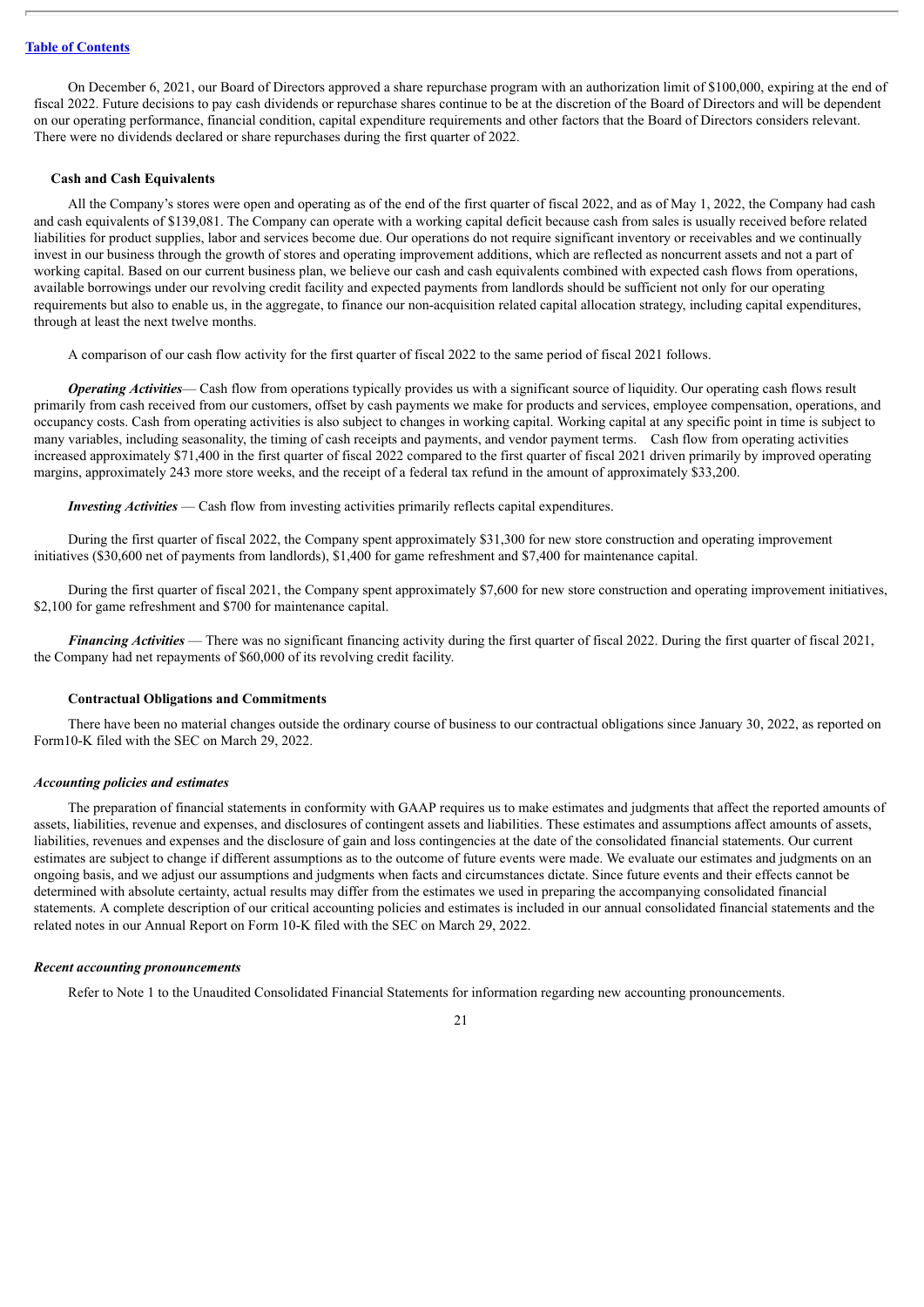#### <span id="page-21-0"></span>**Item 3. Quantitative and Qualitative Disclosures About Market Risk**

#### **Commodity Price Risk**

We are exposed to market price fluctuation in food, beverage, supplies and other costs such as energy. Given the historical volatility of certain of our food product prices, including proteins, seafood, produce, dairy products, and cooking oil, these fluctuations can materially impact our food costs. While our purchasing commitments partially mitigate the risk of such fluctuations, there is no assurance that supply and demand factors such as disease or inclement weather will not cause the prices of the commodities used in our restaurant operations to fluctuate. Additionally, the cost of purchased materials may be influenced by tariffs and other trade regulations which are outside of our control. To the extent that we do not pass along cost increases to our customers, our results of operations may be adversely affected.

#### **Interest Rate Risk**

Outstanding borrowings on our revolving credit facility are based on variable rates, and we have historically elected to use LIBOR. Although our borrowing arrangements provide for alternative base rates other than LIBOR, those rates have historically been higher than those we paid based on LIBOR (which currently is subject to a floor of 1.00%). When LIBOR ceases to exist, we will likely need to agree upon a replacement index with our lenders, and the interest rate thereunder will likely change. As of May 1, 2022, there was no balance outstanding on our revolving credit facility.

#### **Inflation**

Severe increases in inflation could affect the United States or global economies and have an adverse impact on our business, financial condition and results of operation. If several of the various costs in our business experience inflation at the same time, such as commodity price increases beyond our ability to control and increased labor costs, we may not be able to adjust prices to sufficiently offset the effect of the various cost increases without negatively impacting consumer demand.

#### <span id="page-21-1"></span>**Item 4. Controls and Procedures**

#### *Evaluation of Disclosure Controls and Procedures*

Under the supervision and with the participation of our management, including the Interim Chief Executive Officer and Chief Financial Officer, we have evaluated the effectiveness of our disclosure controls and procedures pursuant to Rules 13a-15 and 15d-15 promulgated under the Securities Exchange Act of 1934, as amended, as of the end of the period covered by this report. Based on that evaluation, the Interim Chief Executive Officer and Chief Financial Officer have concluded that these disclosure controls and procedures are effective.

#### *Changes in Internal Control Over Financial Reporting*

There were no changes in our internal control over financial reporting (as defined in the Exchange Act Rules 13a-15(f) and 15d-15(f)) that occurred during our first quarter ended May 1, 2022, that have materially affected, or are reasonably likely to materially affect, our internal control over financial reporting.

### **PART II – OTHER INFORMATION**

#### <span id="page-21-2"></span>**Item 1. Legal Proceedings**

Information regarding legal proceedings is incorporated by reference from Note 5 to our Unaudited Consolidated Financial Statements set forth in Part I of this report.

#### <span id="page-21-3"></span>**Item 1A. Risk Factors**

The Company is supplementing the Risk Factors previously disclosed in Item 1A of the Annual Report on Form 10-K for the fiscal year ended January 30, 2022, (the "Annual Report"). The following Risk Factor should be read in conjunction with the Risk Factors disclosed in the Annual Report.

#### *We may acquire a business in the future that we fail to ef ectively integrate or operate.*

We recently announced an agreement and plan of merger to acquire a business as part of our expansion effort. If the acquisition is finalized, we may not be successful in integrating future acquisitions into our existing operations, which may result in unforeseen operational difficulties, diminished financial performance or our inability to report financial results and may require a disproportionate amount of our management's attention. If we fail to manage future acquisitions effectively, our results of operations could be adversely affected.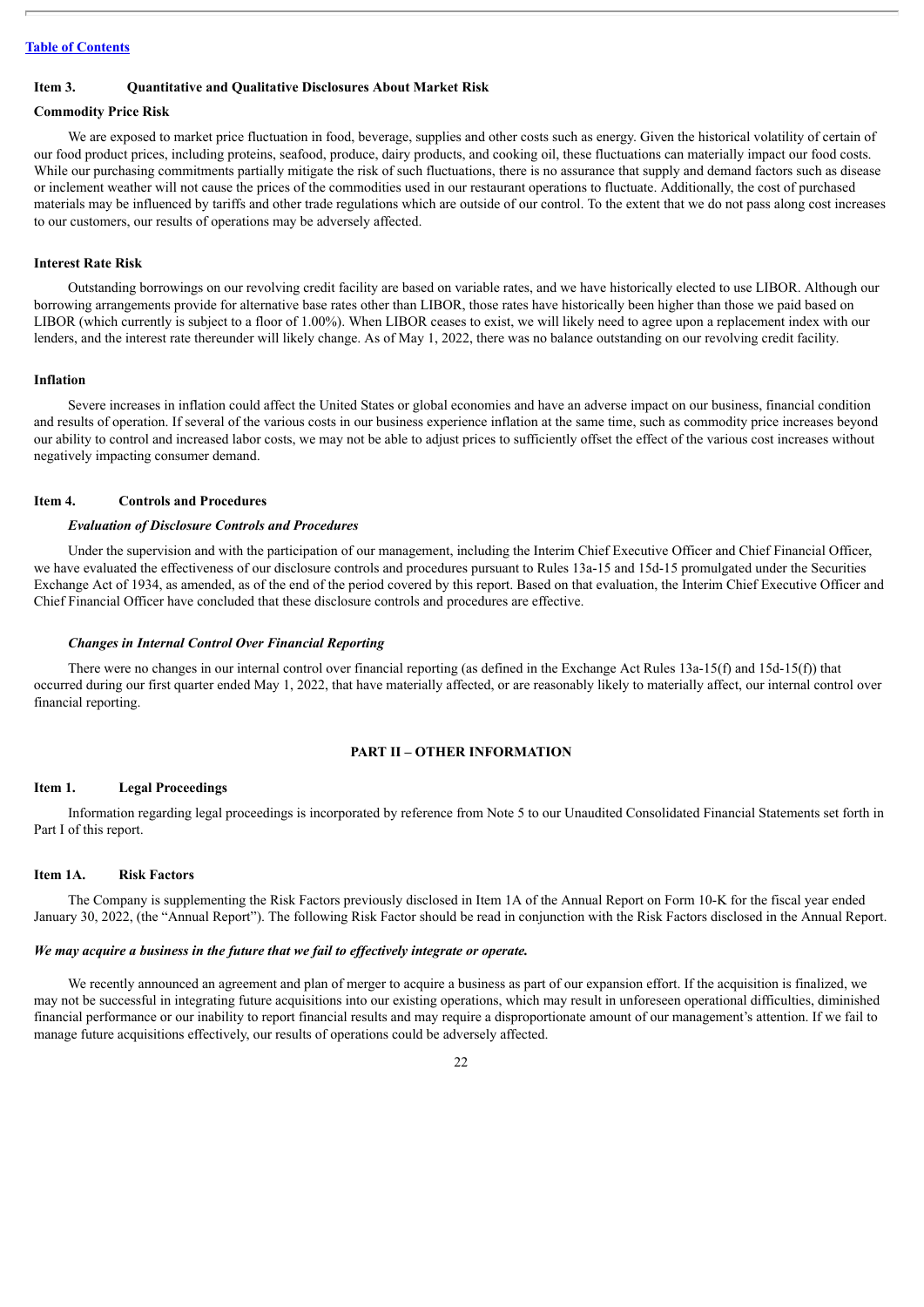Our potential acquisition and any future acquisitions will be accompanied by the risks commonly encountered in acquisitions, including:

- incorrect assumptions regarding the future results of acquired operations or assets or expected cost reductions or other synergies expected to be realized from acquiring operations or assets;
- failure to integrate the operations or management of any acquired operations or assets successfully and timely;
- potential loss of key employees and customers of the acquired companies;
- potential lack of experience operating in a geographic market or product line of the acquired business;
- an increase in our expenses, particularly overhead expenses, and working capital requirements;
- the possible inability to achieve the intended objectives of the business combination; and
- the diversion of management's attention from existing operations or other priorities.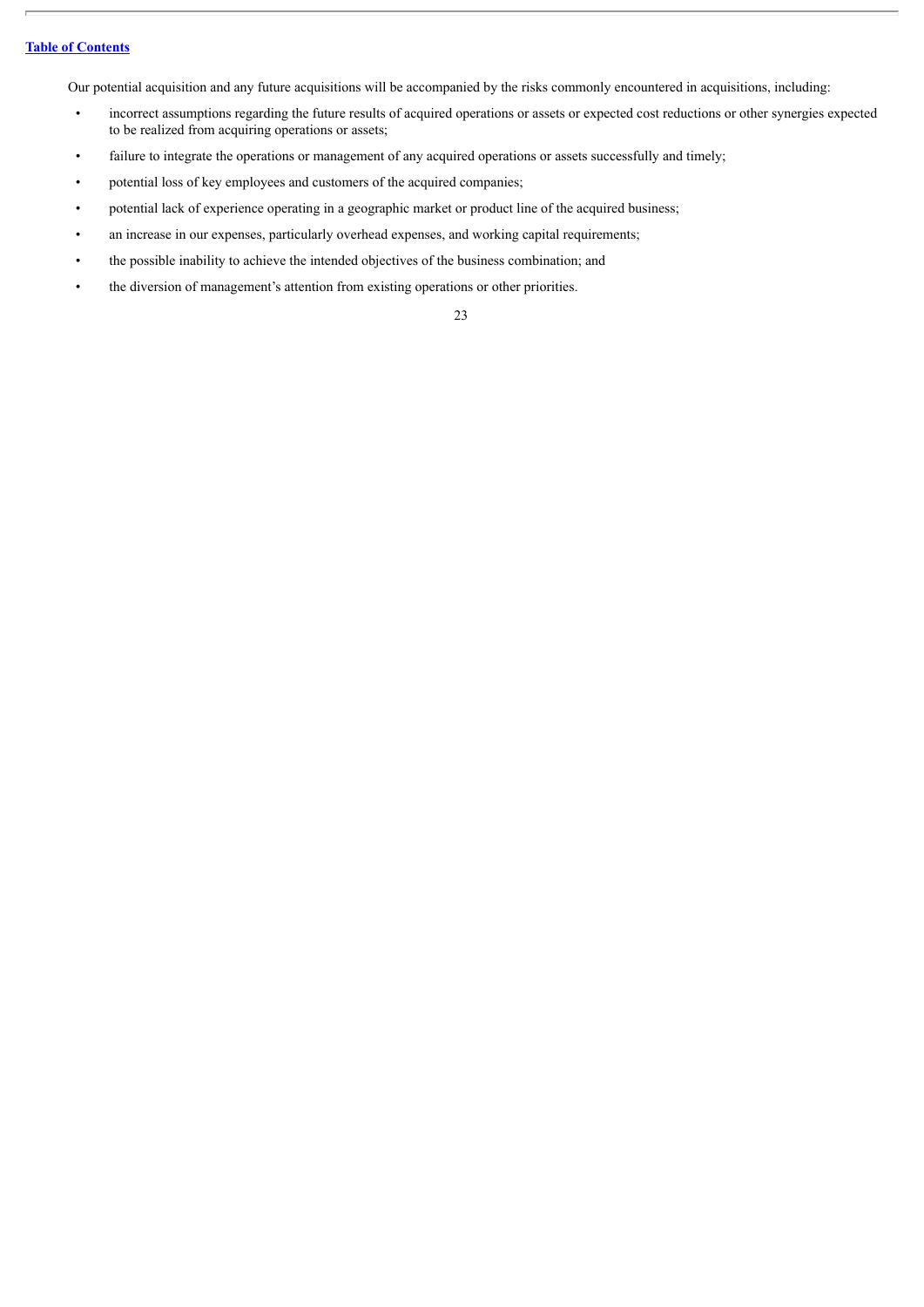ŀ.

### <span id="page-23-0"></span>**Item 2. Unregistered Sales of Equity Securities**

There were no repurchases of our common stock under our share repurchase plan during the thirteen weeks ended May 1, 2022.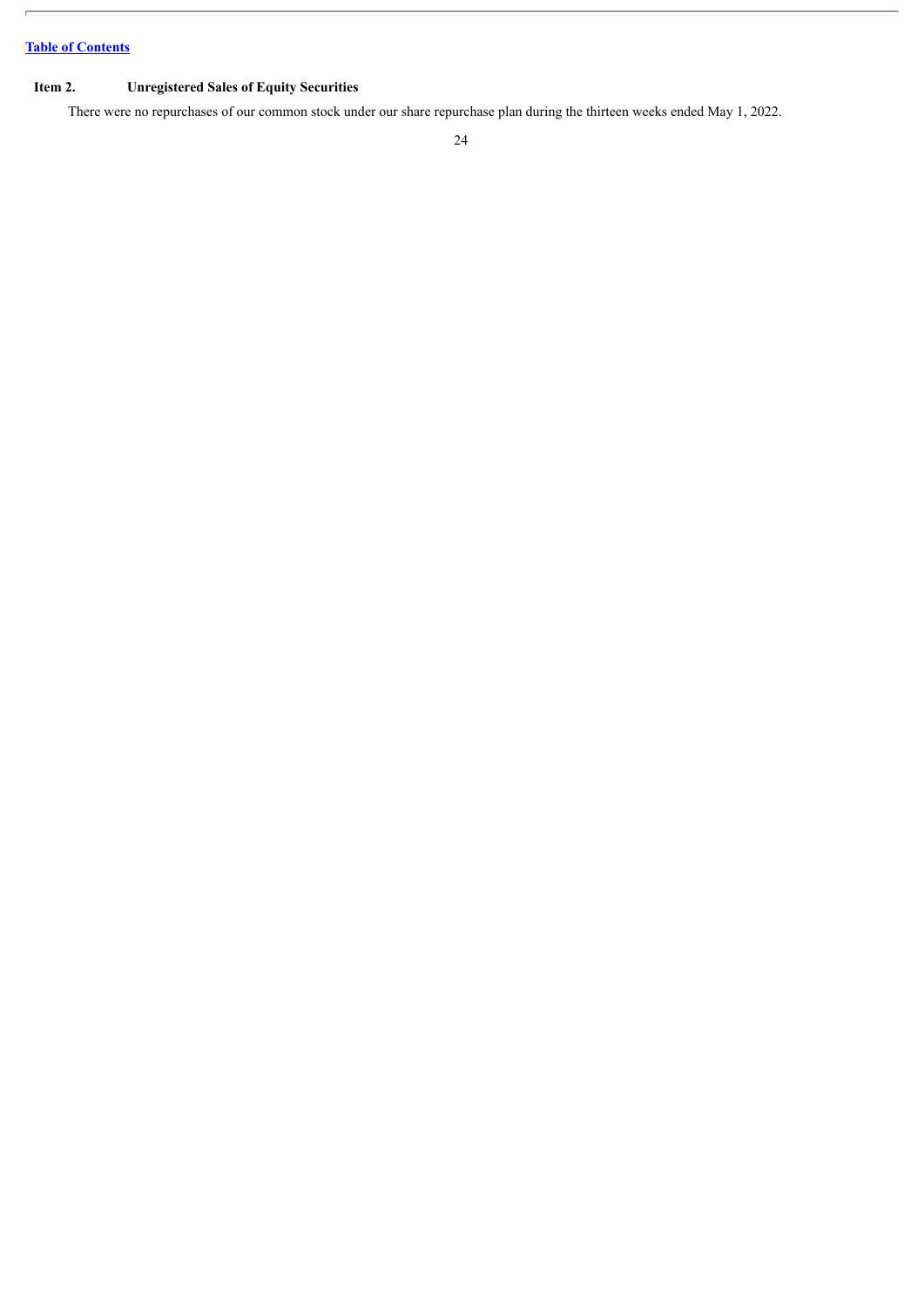$\overline{\phantom{a}}$ 

<span id="page-24-0"></span>

| Item 6.                  | <b>Exhibits</b>                                                                                                                                                                                                       |
|--------------------------|-----------------------------------------------------------------------------------------------------------------------------------------------------------------------------------------------------------------------|
| <b>Exhibit</b><br>Number | <b>Description</b>                                                                                                                                                                                                    |
| $10.1*$                  | Form of Employment Agreement (May 2022 version) by and among Dave & Buster's Management Corporation, Dave & Buster's<br>Entertainment, Inc. and the various executive officers of Dave & Buster's Entertainment, Inc. |
| $31.1*$                  | Certification of Kevin M. Sheehan, Interim Chief Executive Officer of the Registrant, pursuant to 17 CFR 240.13a-14(a) or 17<br>CFR 240.15d-14(a).                                                                    |
| $31.2*$                  | Certification of Michael A. Quartieri, Chief Financial Officer of the Registrant, pursuant to 17 CFR 240.13a-14(a) or 17 CFR<br>$240.15d-14(a)$ .                                                                     |
| $32.1*$                  | Certification of Kevin M. Sheehan, Interim Chief Executive Officer of the Registrant, pursuant to 18 U.S.C. Section 1350, as adopted<br>pursuant to Section 906 of the Sarbanes-Oxley Act of 2002.                    |
| $32.2*$                  | Certification of Michael A. Quartieri, Chief Financial Officer of the Registrant, pursuant to 18 U.S.C. Section 1350, as adopted pursuant<br>to Section 906 of the Sarbanes-Oxley Act of 2002.                        |
| 101.INS                  | XBRL Inline Instance Document—the instance document does not appear in the Interactive Data File because its XBRL tags are<br>embedded within the Inline XBRL document                                                |
| 101.SCH                  | XBRL Inline Taxonomy Extension Schema Document                                                                                                                                                                        |
| 101.CAL                  | XBRL Inline Taxonomy Extension Calculation Linkbase Document                                                                                                                                                          |
| 101.DEF                  | XBRL Inline Taxonomy Extension Definition Linkbase Document                                                                                                                                                           |
| $101$ .LAB               | XBRL Inline Taxonomy Extension Label Linkbase Document                                                                                                                                                                |
| 101.PRE                  | XBRL Inline Taxonomy Extension Presentation Linkbase Document                                                                                                                                                         |
| 104                      | Cover Page Interactive Data File (formatted as inline XBRL and contained in Exhibit 101).                                                                                                                             |
| * Filed herein           |                                                                                                                                                                                                                       |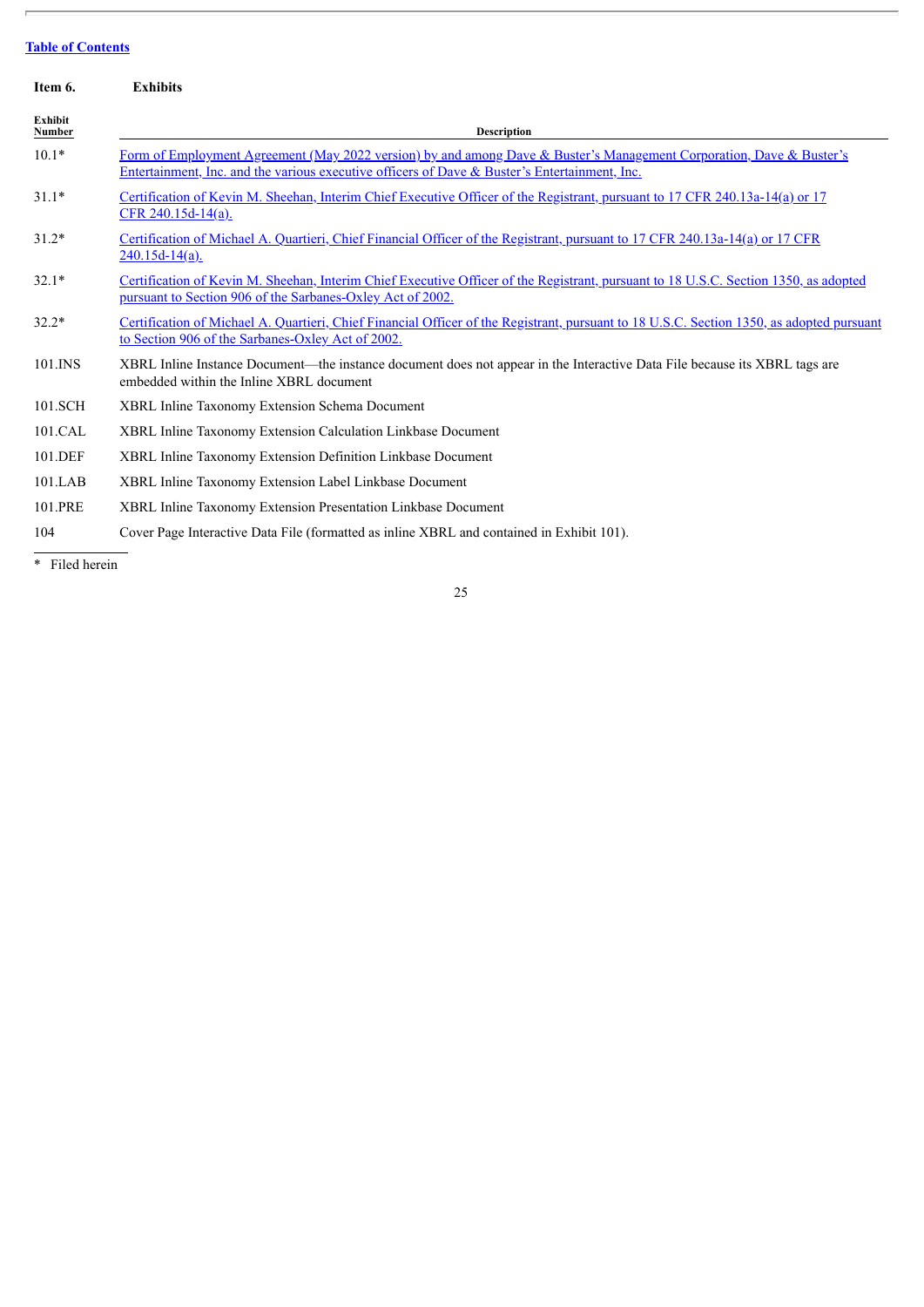### <span id="page-25-0"></span>**Signatures**

Pursuant to the requirements of Section 13 or 15(d) of the Securities Exchange Act of 1934, the registrant has duly caused this report to be signed on its behalf by the undersigned, thereunto duly authorized.

DAVE & BUSTER'S ENTERTAINMENT, INC., a Delaware corporation

Date: June 7, 2022 By: /s/ Kevin M. Sheehan

Kevin M. Sheehan Interim Chief Executive Officer

Date: June 7, 2022 By: /s/ Michael A. Quartieri

Michael A. Quartieri Chief Financial Officer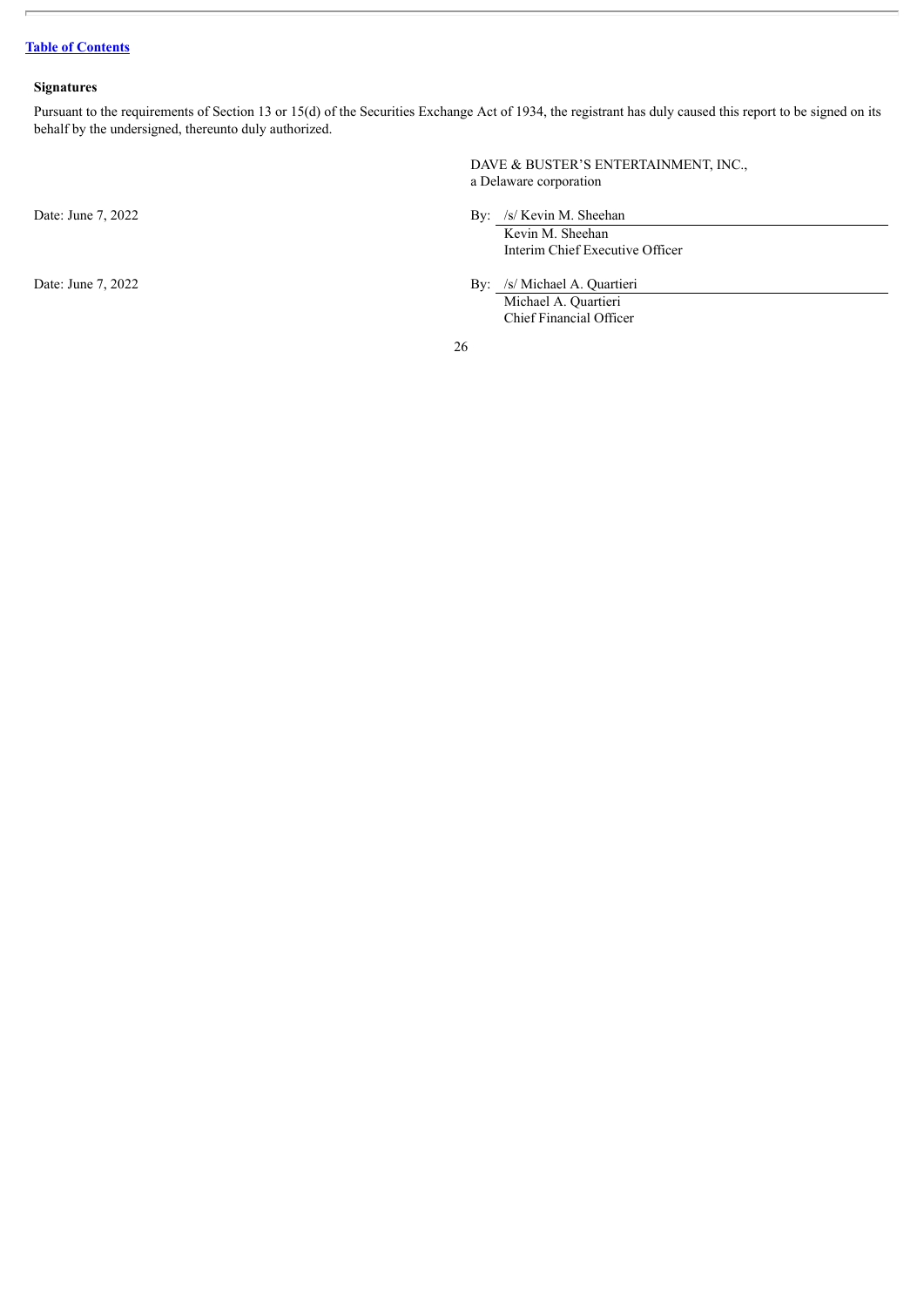#### **EMPLOYMENT AGREEMENT**

<span id="page-26-0"></span>This Employment Agreement (this "Agreement") is entered into on the day of  $\frac{20}{100}$  (the "Effective Date"), between Dave & Buster's Management Corporation, Inc., a Delaware corporation ("D&B Management"), Dave & Buster's Entertainment, Inc., a Delaware corporation ("D&B"), and \_\_\_\_\_\_\_(the "Employee"). D&B Management and D&B are collectively referred to herein as the "Company." D&B Management, D&B and the Employee are collectively referred to herein as the "Parties".

**WHEREAS,** as of the Effective Date, D&B Management shall employ Employee and D&B agrees that Employee shall serve as

;

**WHEREAS**, the Parties acknowledge and agree that the services of the Employee are of a special and unique character, and in the performance of duties for the Company, the Employee has been and will be provided additional Confidential Information, pursuant to and in reliance on the restrictive covenant obligations and the restrictions on disclosure of the Confidential Information set forth in Paragraph 7;

**WHEREAS**, the Company desires to be assured that the Confidential Information and goodwill of the Company will be preserved for the exclusive benefit of the Company and that, as a material incentive for the Company to enter into this Agreement, as well as in exchange for the consideration specified herein (including, without limitation substantial amounts of compensation, benefits and access to the Confidential Information, in each case, as set forth herein), and employment of the Employee under this Agreement, the Employee acknowledges and agrees to be bound by the restrictive covenant obligations and the restrictions on disclosure of the Confidential Information set forth in Paragraph 7;

**WHEREAS**, the Parties acknowledge and agree that the restrictive covenant obligations and the restrictions on disclosure of the Confidential Information set forth in Paragraph 7 are essential to the continued growth and stability of the Company's business, good will, customer base and to the continuing viability of its endeavors, and are a material inducement to the Company entering into this Agreement; and

**WHEREAS**, the Parties acknowledge and agree that the Company would be irreparably harmed if their Confidential Information were disclosed by the Employee.

**NOW, THEREFORE**, for and in consideration of the promises herein contained, the provision of Confidential Information and other good and valuable consideration, the sufficiency of which is hereby acknowledged, D&B, D&B Management, and Employee agree as follows:

1. **Employment/Duties**. D&B Management agrees to employ Employee and D&B agrees that Employee shall serve as . Employee will be responsible for performing those duties that are customarily associated with the position of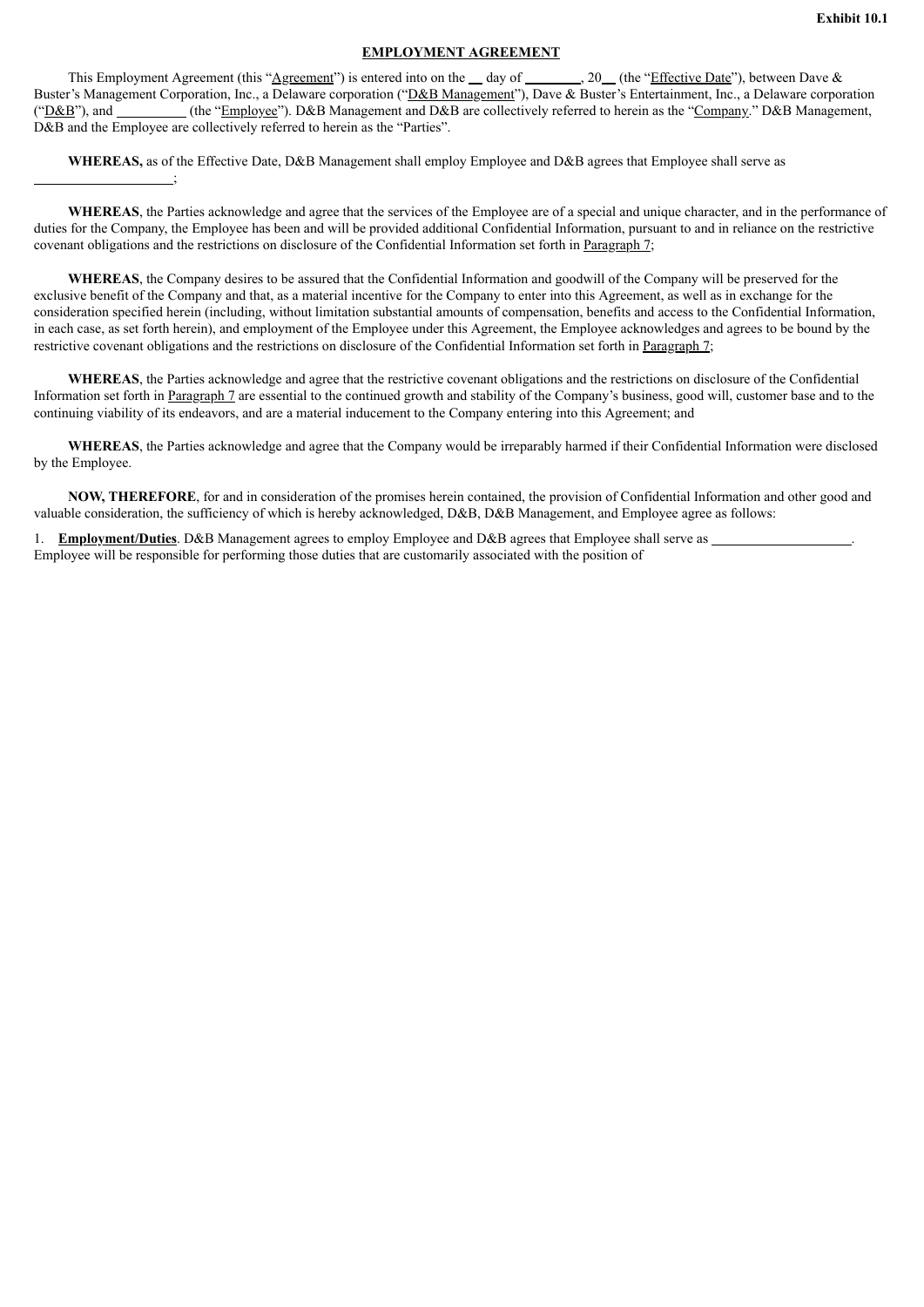and other such reasonable duties that are assigned by the Chief Executive Officer (or Board of Directors if role is Chief Executive Officer) from time-to-time. The Company or its Affiliates (as defined below) will provide appropriate training to Employee to permit him to perform his duties competently.

2. **Term of Agreement**. This Agreement shall be in effect for one (1) year from the Effective Date of this Agreement unless it is terminated earlier under the terms of Paragraph 8; provided, however, that commencing on the first anniversary of the Effective Date, and on each annual anniversary of such date, the term of this Agreement shall be automatically extended for a one year period unless it is terminated earlier under the terms of Paragraph 8. The Parties agree that unless specifically stated otherwise, the obligations created in Paragraphs 7, 9, 10, 11, 12 and 18 will survive the termination of this Agreement and of Employee's employment with D&B Management.

3. **Employee's Responsibilities**. Employee agrees that unless specifically stated otherwise, during the term of Employee's employment by D&B Management, Employee will devote Employee's full business time and best efforts and abilities to the performance of his duties for the Company. Employee agrees to act in the best interest of the Company at all times. Employee will act in accordance with the highest professional standards of ethics and integrity. Employee agrees to use Employee's best efforts and skills to preserve the business of the Company and the goodwill of its employees and persons having business relations with the Company. Employee will comply with all applicable laws and all of the Company's and its Affiliates' then current policies and procedures. Notwithstanding anything contained herein to the contrary, if (a) Employee complies with the terms and provisions of D&B's Code of Business Conduct and Ethics, as the same may be revised from time-to-time and (b) Employee's activities do not interfere with Employee's obligations to the Company, then, during the term of Employee's employment by D&B Management, Employee may: (x) engage in charitable, civic, fraternal and professional activities, (y) give lectures on behalf of educational or for-profit institutions, and (z) manage personal investments; provided that Employee shall disclose any conflicts of interest that cause Employee's personal endeavors to be in material conflict with the business of the Company and/or its Affiliates. Employee shall only serve on the board of directors of (i) a national charitable, civic or fraternal organization, (ii) a privately owned business, or (iii) a publicly-traded company with the prior written approval of the Board of Directors of D&B Management, in its sole discretion, and only to the extent that any such enterprise described in (i), (ii), or (iii) is not a Competitive Business. The Board of Directors of D&B Management will consider Employee's performance, time in role, time required to fulfill Employee's obligations to the Company, as well as the potential benefit to the Company in making its determination.

4. **No Limitations**. Employee warrants and represents that there is no contractual, judicial or other restraint that impairs Employee's right or legal ability to enter into this Agreement and to carry out Employee's duties and responsibilities to the Company, its affiliates, and its subsidiaries.

 $\overline{2}$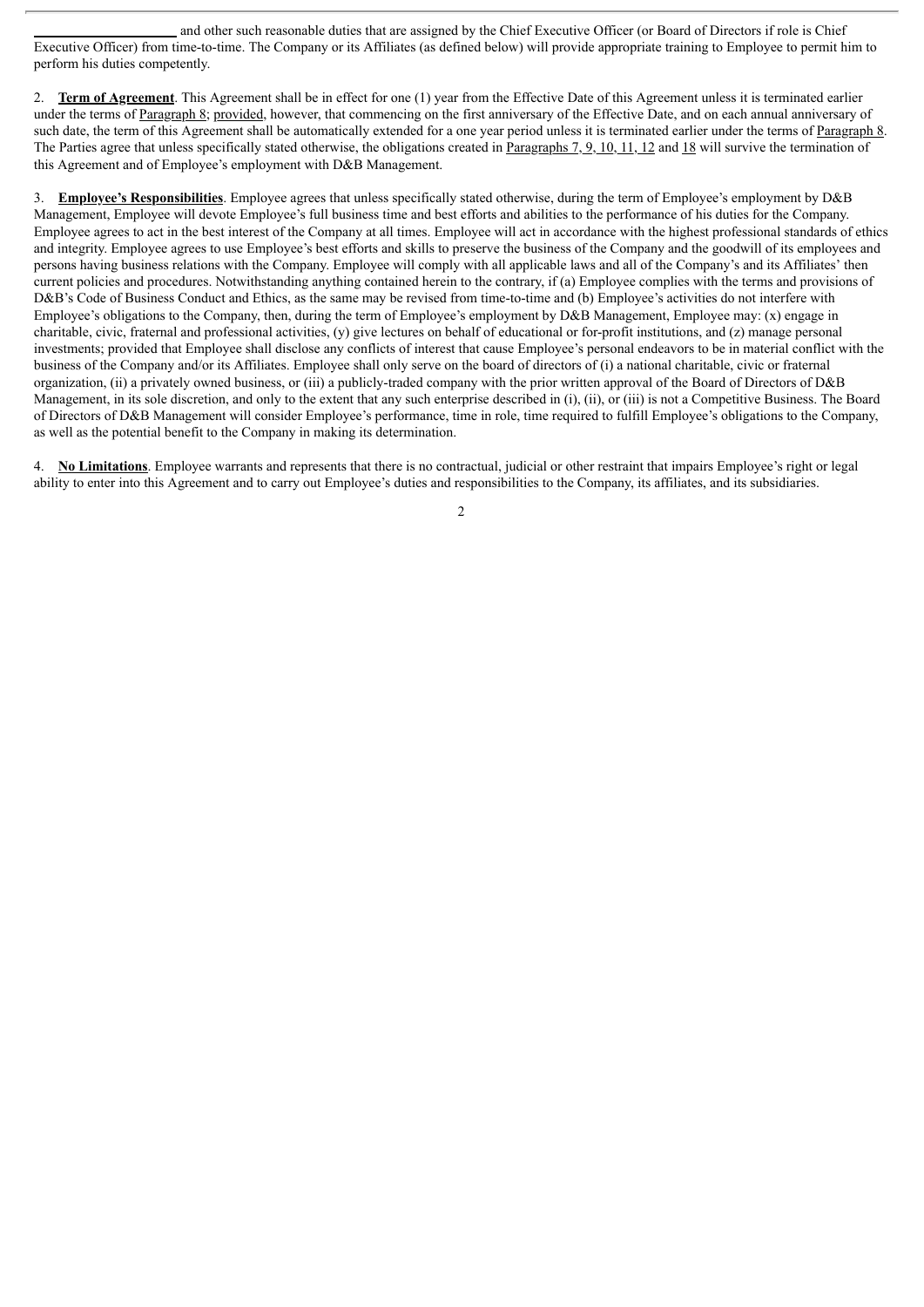#### 5. **Compensation and Benefits**.

(a) Base Salary. During the term of this Agreement, D&B Management will pay to Employee a base salary of \$ per year. The base salary will be paid bi-weekly on regularly scheduled paydays determined by the Company. Employee shall be given an annual performance evaluation and, as determined by the Board of Directors of D&B Management, may receive periodic salary increases.

(b) Annual Bonus. During the term of this Agreement, the Employee will be eligible to receive an annual bonus as approved on annual basis by the Board of Directors of D&B Management and, if so approved, as determined by the Company based upon the attainment of a combination of individual and Company goals during a fiscal year set forth in a bonus plan approved by the Board of Directors of D&B Management, payable in accordance with such bonus plan. Employee's individual participation percentage in the bonus plan at target is equal to % of such Employee's base salary for the fiscal year.

(c) Retirement and Welfare Plans. Employee shall be eligible to participate in any profit sharing, qualified and nonqualified retirement plans, and any health, life, accident, disability insurance, sick leave, or other benefit plans or programs made available to similarly situated employees of the Company in accordance with the terms of such plans, as may be amended, supplemented or modified from time to time (collectively, the "Plans"), as long as they are kept in force by the Company and provided that Employee meets the eligibility requirements of the respective Plans. Nothing contained herein shall limit the right of the Company, in its sole and absolute discretion, to modify, amend or discontinue any of the Plans.

(d) Vacation. Subject to the Company's generally applicable policies relating to vacations, Employee shall be entitled to paid vacation commensurate with the Company's policy for senior management and Employee's position and tenure with the Company, but in no event less than twenty-seven (27) days paid vacation during each calendar year.

(e) Office and Support Staff. To the extent reasonably practicable, the Company shall endeavor to supply the Employee (i) with all equipment, supplies, and secretarial staff reasonably required in the performance of the Employee's duties and (ii) a fully furnished and appointed office comparable in size, furnishings and decorations to the offices of other officers of D&B of comparable responsibilities and the facilities of the Company shall be generally available to Employee in the performance of Employee's duties.

(f) Other Benefits. The Company will provide Employee with other employment benefits, as in existence from time to time, the Company provides to its full-time executive employees.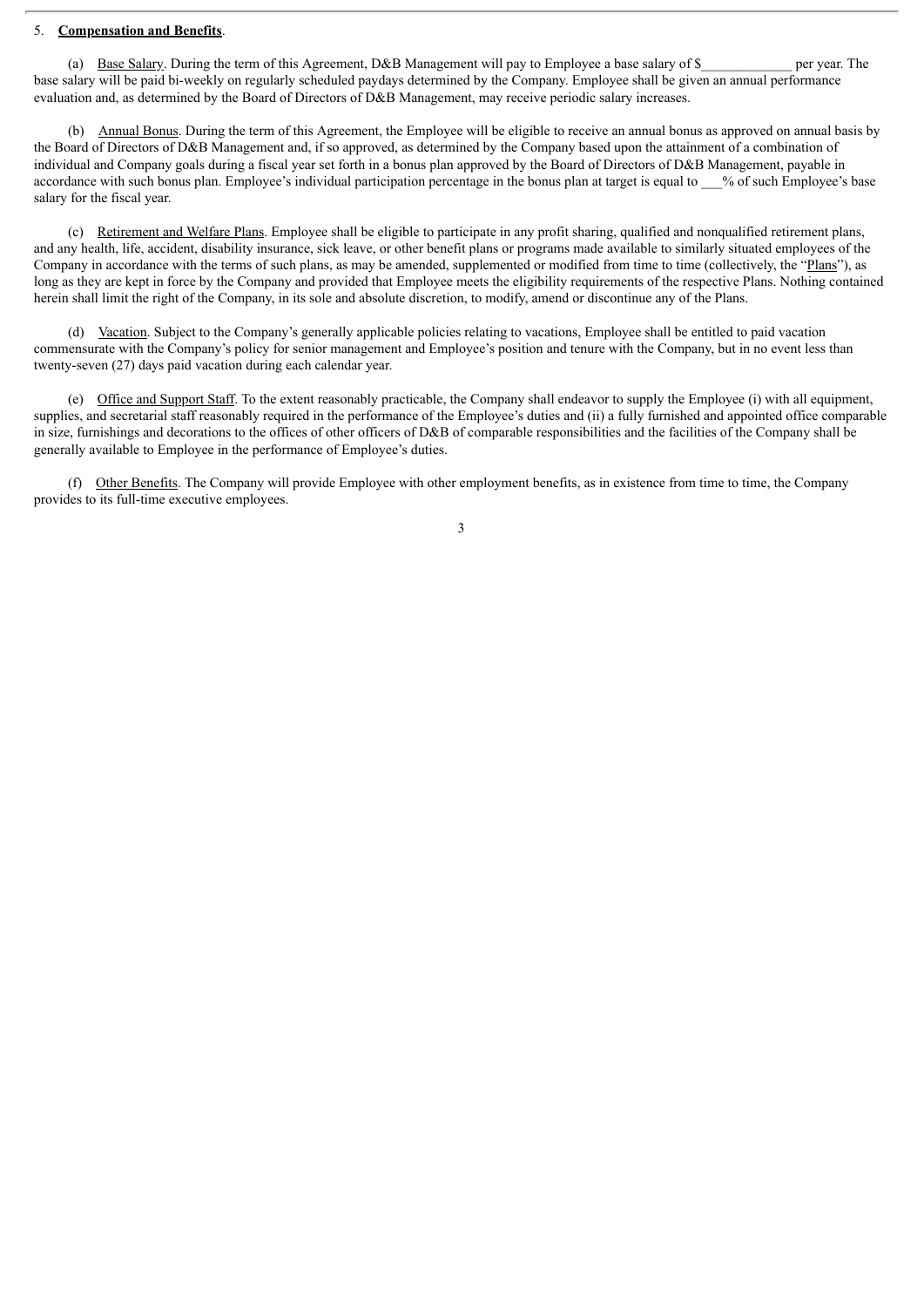(g) Expenses. The Company shall reimburse the Employee for all reasonable business expenses incurred by the Employee in connection with the performance of the Employee's duties under this Agreement, including, but not limited to, reasonable travel, meals, and hotel accommodations of Employee, in each case subject to the Company's then current policies and procedures. Reimbursement shall be made upon submission by Employee of vouchers or an itemized list thereof in accordance with the Company's then current policies and procedures. Employee hereby authorizes the Company in advance to deduct any expenses from the Employee's salary if Employee fails to submit an expense as provided by the Company's then current policies and procedures.

(h) Long-Term Incentive Plan. The Parties acknowledge that the Company has offered certain long-term incentive benefits pursuant to the Dave & Buster's Entertainment, Inc. Amended and Restated 2014 Omnibus Incentive Plan (as such plan may be amended, modified, supplement, restated or replaced from time to time), the terms of which shall be governed in any separate award agreement for benefits granted under such plan.

(i) Sign-On Bonus. The Employee shall be entitled to a one-time, cash bonus payment in the amount of  $\frac{\text{S}}{\text{S}}$ , less applicable taxes, payable upon the Effective Date. [Alternative: The Company will give Employee a sign-on grant of \$ worth of restricted stock units within Employee's first 30 days of employment. The units will yest in equal installments over<br>Employee's first 30 days of employment. The units will yest in equal installments over years and the number of shares will vary based o closing price on the actual grant date. The grant will be subject to the terms of the Company's grant agreement.]

6. **Training**. The Company has provided and will continue to provide Employee with such specialized training as the Company, in its sole discretion, deems necessary or beneficial to the performance of Employee's job duties.

7. **Confidential Information and Restrictive Covenants**. In consideration of the premises and mutual promises contained herein, and for other good and valuable consideration specified herein (including, without limitation substantial amounts of compensation, the Company Group (as defined below) shall provide the Employee with benefits and Confidential Information, the use or disclosure of which would cause the Company Group substantial loss or injury including substantial diminishment of their goodwill, and would place the Company Group at a material competitive disadvantage. Accordingly, the Company and the Employee hereby agree as follows:

### (a) Certain Definitions.

(i) As used in this Agreement, "Affiliate" of any person means any person, directly or indirectly controlling, controlled by or under common control with such person, and includes any person who is an officer, director or employee of such person and any person that would be deemed to be an "affiliate" or an "associate" of such person, as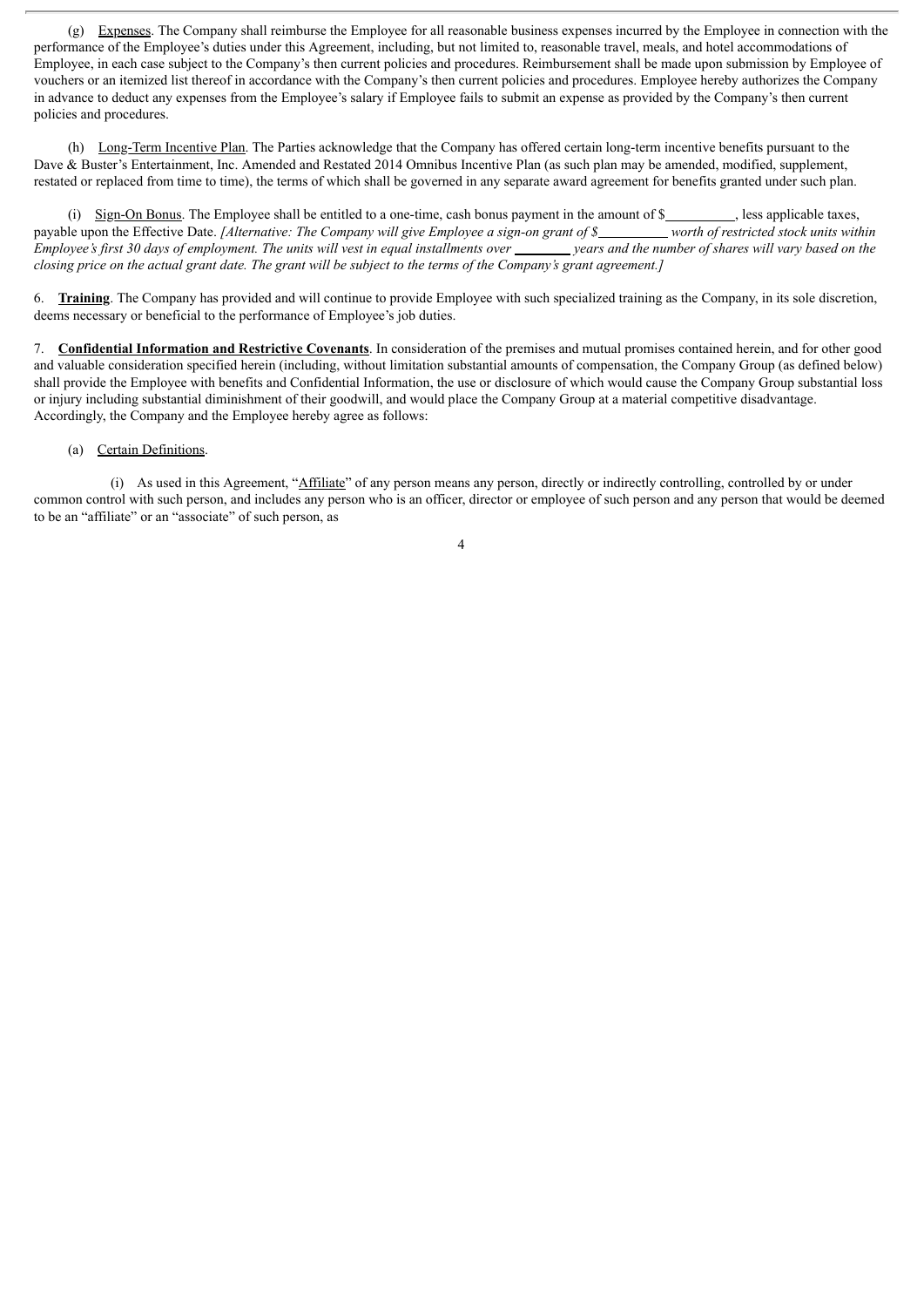those terms are defined in Rule 12b-2 of the General Rules and Regulations under the Securities Exchange Act of 1934, as amended. As used in this definition, "controlling" (including, with its correlative meanings, "controlled by" and "under common control with") means possession, directly or indirectly, of power to direct or cause the direction of management or policies (whether through ownership of securities, partnership or other ownership interests, by contract or otherwise). With respect to any natural person, "Affiliates" shall also include, without limitation, such person's spouse, child and any trust the beneficiaries or grantor of which are limited solely to such person and/or his or her spouse or child. As used in this Agreement, "person" means any individual, corporation, limited liability company, partnership, firm, joint venture, association, joint-stock company, trust, unincorporated organization or other entity.

(ii) As used in this Agreement, "Company Group" shall mean D&B, any subsidiary and any successor to any of the foregoing.

(iii) As used in this Agreement, "Competitive Business" shall mean the owners or operators of venues in the Restricted Territory that combine a dining offering that is primarily full service with games, entertainment, sports attractions or sports viewing, but shall not include  $(x)$  dining establishments that derive less than 20% of their aggregate revenues from games, entertainment and sports attractions and have not highlighted sports viewing as a core offering in their consumer marketing or (y) entertainment concepts that derive less than 20% of their aggregate revenues from dining operations. For the avoidance of doubt, Competitive Business shall include, without limitation, the companies identified in Appendix A to the minutes of the Company's compensation committee meeting whereby the form of this Agreement was approved.

(iv) As used in this Agreement, "Restricted Territory" shall mean: (a) North America and (b) any other state, province or country in which the Company (1) operates during the Employee's employment or at the time of the Employee's resignation or termination or (2) has expressed interest in operating or expects to operate within two (2) years following the Employee's resignation or termination, and in each case in clause (2), of which the Employee was aware.

(b) Nondisclosure of Confidential Information. During the term of this Agreement, the Company Group agrees to continue to provide, and the Employee will acquire, certain Confidential Information. As a material incentive for the Company Group to enter into this Agreement, as well as in exchange for the consideration specified herein (including, without limitation substantial amounts of compensation, benefits and access to the Confidential Information, in each case, as set forth herein), and employment of the Employee under this Agreement, the Employee shall maintain in strict confidence and shall not disclose to third parties or use in any task, work or business (except on behalf of the Company Group) any proprietary or confidential information regarding the Company Group and/or his work with the Company Group, including, without limitation, trade secrets, current and future business plans, customers, customer lists, customer information, vendors, vendor lists, vendor information, employees, employee information, sales,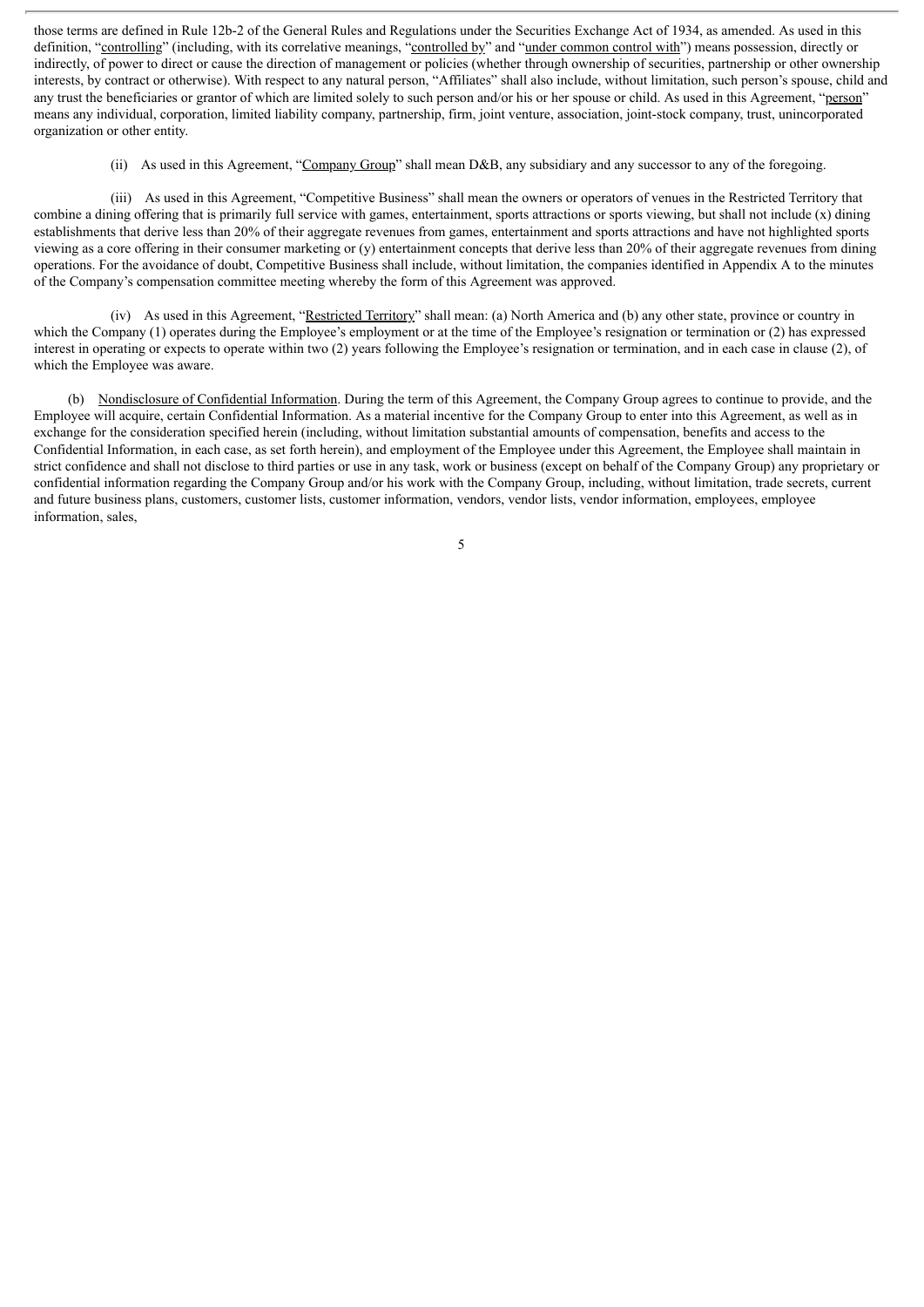purchasing, pricing determinations, price points, internal and external cost structures, operations, marketing, financial and other business strategies, positioning of stores, information and plans, products and services, games and amusement, development of games and amusement, food and beverage, financial performance and other financial data and compilations of data, new store development and locations, pipeline, information regarding the Company Group's processes, computer programs and/or records, software programs, intellectual property, business development opportunities, acquisitions, acquisition targets, confidential information developed by consultants and contractors, manuals, memoranda, projections, and minutes ("Confidential Information"), without the express written permission of the Board of Directors of D&B. The Employee's confidentiality obligation in this Paragraph 7 shall include, but not be limited to, any Confidential Information to which the Employee has access to, had access to, will have access to, receives, or received in connection with his employment by Company Group, and any information designated as confidential by the Company Group. Notwithstanding the foregoing, the term Confidential Information shall not include information that (i) is publicly disclosed through no fault of the Employee, either before or after it becomes known to the Employee, (ii) was known to the Employee prior to the date of this Agreement, which knowledge was acquired independently and not from the Company Group or its directors or employees or (iii) became available to the Employee on a non-confidential basis from a source other than the Company Group, provided such source is not bound by a confidentiality agreement with or other contractual, legal or fiduciary obligation of confidentiality to the Company Group or any other party with respect to such information. The Company Group and the Employee acknowledge and agree that the Confidential Information is continually evolving and changing and that some new Confidential Information will be needed by the Employee and provided by the Company Group for the first time in the course of the term of this Agreement. The Employee expressly acknowledges the trade secret status of the Confidential Information and agrees that the Employee's access to such Confidential Information constitutes a protectable business interest of the Company Group. Notwithstanding the foregoing restrictions, the Employee may disclose any Confidential Information (a) to the Employee's legal advisors subject to such advisor's agreement to maintain the information as confidential, (b) to the extent required for the Employee's enforcement of his rights hereunder (provided that such information be submitted under seal or otherwise not publicly disclosed), (c) to the extent required by an order of any court or other governmental authority, but in each case only after the Company Group has been so notified in writing and has had five (5) business days to obtain reasonable protection for such information in connection with such disclosure, and (d) if such disclosure is protected under the whistleblower provisions of federal law or regulation. 18 U.S.C. § 1833(b) provides: "An individual shall not be held criminally or civilly liable under any federal or state trade secret law for the disclosure of a trade secret that—(A) is made—(i) in confidence to a federal, state, or local government official, either directly or indirectly, or to an attorney; and (ii) solely for the purpose of reporting or investigating a suspected violation of law; or (B) is made in a complaint or other document filed in a lawsuit or other proceeding, if such filing is made under seal." Nothing in this Agreement is intended to conflict with 18 U.S.C. § 1833(b) or create liability for disclosures of trade secrets that are expressly allowed by 18 U.S.C. § 1833(b). Accordingly,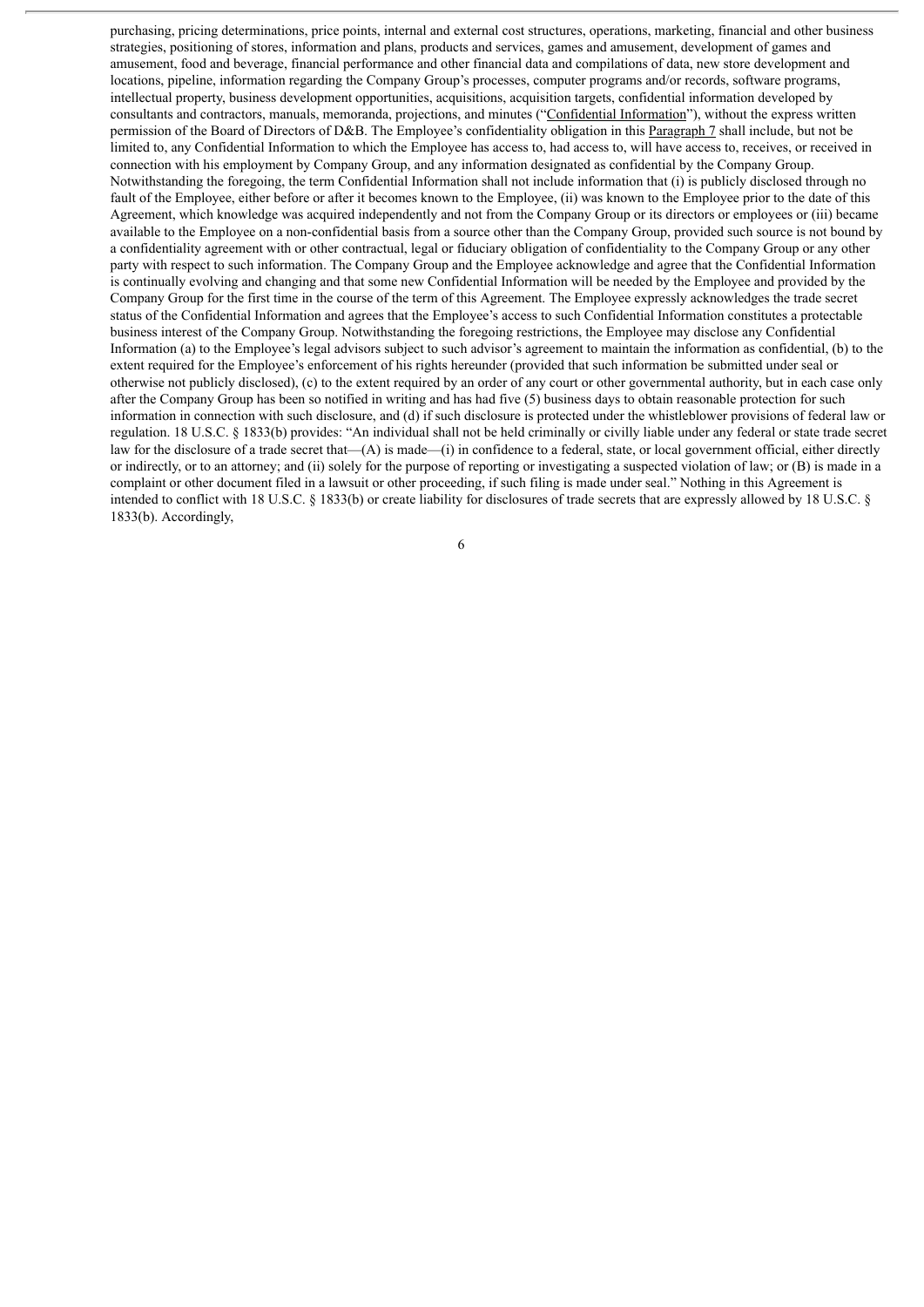the parties to this Agreement have the right to disclose in confidence trade secrets to federal, state, and local government officials, or to an attorney, for the sole purpose of reporting or investigating a suspected violation of law. The parties also have the right to disclose trade secrets in a document filed in a lawsuit or other proceeding, but only if the filing is made under seal and protected from public disclosure.

(c) Return of Property. Upon termination of the Employee's employment with the Company Group (for any reason), the Employee shall promptly return to the Company Group all Company property, Confidential Information and all copies thereof obtained by the Employee, or his employees or agents. The Parties acknowledge that the Company Group would not retain the Employee's services or provide him with access to its Confidential Information without the covenants and promises contained in this Paragraph 7. For avoidance of doubt, the Employee shall deliver promptly to the Company Group on termination of his employment with the Company Group for any reason, or at any other time the Company Group may so request, all Confidential Information and all other documentation containing information relating to the business of the Company Group or property of the Company Group which he obtained or developed while employed by, or otherwise serving or acting on behalf of, the Company Group and which he may then possess or have under his control or relating to the "Work" (as defined below).

(d) Non-Access. Employee agrees that following the termination of his employment with D&B Management, he will not access the Company Group's computer systems, download files or any information from the Company Group's computer systems or in any way interfere, disrupt, modify or change any computer program used by the Company Group or any data stored on the Company Group's computer systems. Employee further agrees that all of the computers, handheld devices, and mobile telephones provided by the Company are the sole property of the Company Group.

(e) Acknowledgment of the Company Group's Right In Work Product. During the term of this Agreement, the Employee will create, develop and contribute for consideration certain ideas, plans, calculations, technical specifications, works of authorship, inventions, information, data, formulas, models, reports, processes, photographs, marks, designs, computer code, concepts and/or other proprietary materials to the Company Group related to the operation or promotion of the business of the Company Group (collectively, the "Work"). All of the Work is, was and shall hereafter be, a commissioned "work for hire" owned by the Company Group within the meaning of Title 17, Section 101 of the United States Code, as amended. If any portion of the Work is determined not to be a "work for hire" or such doctrine is not effective, the Employee hereby irrevocably assigns, conveys and otherwise transfers to the Company Group, and its respective successors, licensees, and assigns, all right, title and interest worldwide in and to such portion of the Work and all proprietary rights therein, including, without limitation, all copyrights, trademarks, design patents, trade secret rights, moral rights, and all contract and licensing rights, and all claims and causes of action with respect to any of the foregoing, whether now known or hereafter to become known. In accordance with this assignment, the Company Group shall hold all ownership to all rights, without limitation,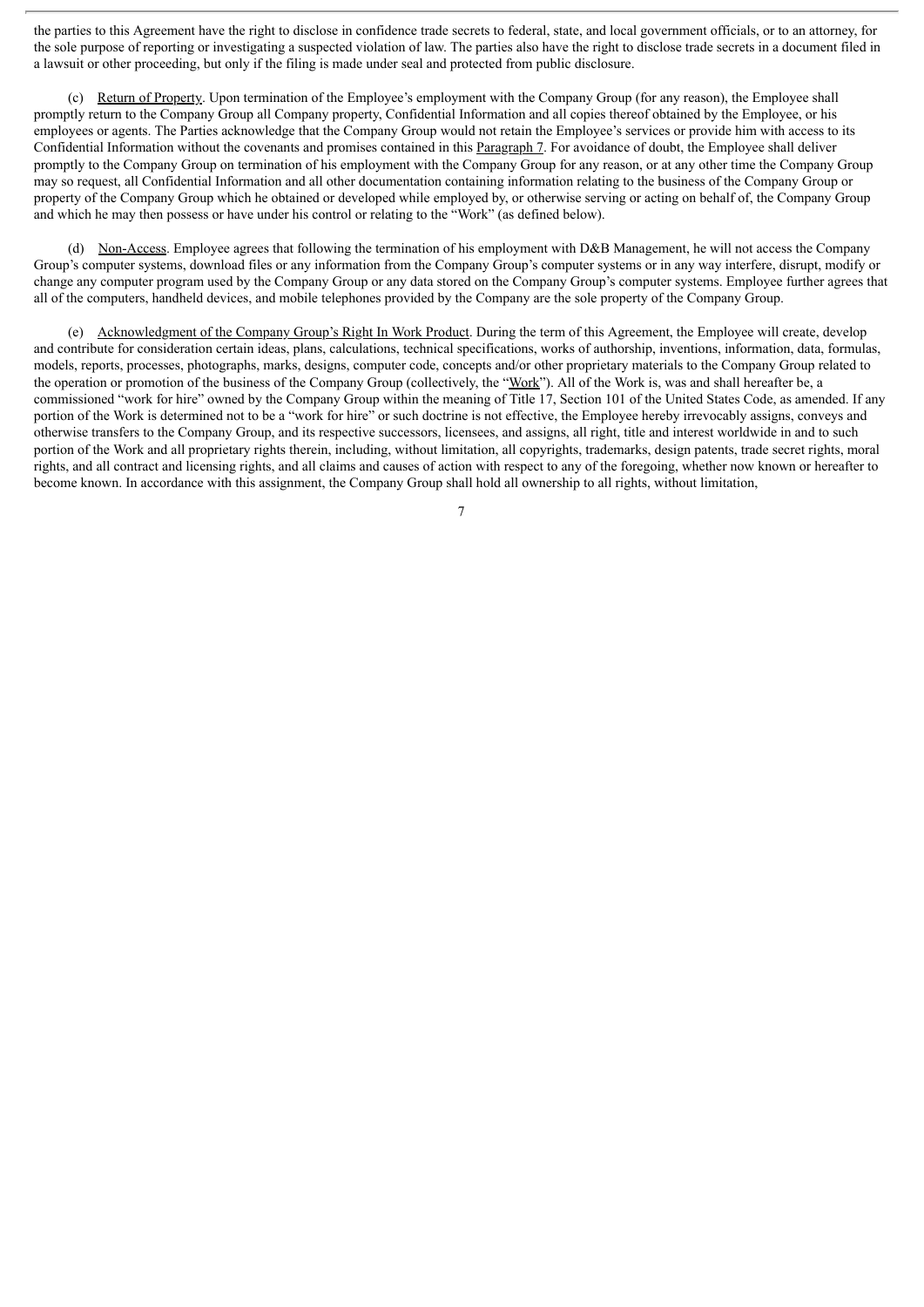in and to all of the Work for its own use and for its legal representatives, assigns and successors, and this assignment shall be binding on and extended to the heirs, assigns, representatives and successors of the Employee. In the event the Employee has any right or interest in the Work which cannot be assigned, the Employee agrees to waive enforcement worldwide of any and all such rights or interests against the Company Group and its respective successors, licensees and assigns, and the Employee hereby exclusively and irrevocably licenses any and all such rights and interests, worldwide, to the Company Group in perpetuity and royalty-free, along with the unfettered right to sublicense. All such rights are fully assignable by Company Group. The Employee hereby agrees that all Work is created or developed for the sole use of the Company Group, and that the Employee has no right to market in any manner whatsoever any such Work.

(f) Non-Compete Agreement. The Parties agree that, during the course of the Employee's employment by the Company Group and during the term of this Agreement, the Employee will have access to, and the benefit of, the Company Group's Confidential Information, including but not limited to, the Confidential Information described in Paragraph 7(b). The Parties agree that, during the Employee's employment, the Employee will represent the Company Group and develop contacts and relationships with other persons and entities on behalf of the Company Group, including but not limited to, with customers and potential customers. To protect the Company Group's interest in its Confidential Information, contacts and relationships, to enforce the Employee's obligations under this Paragraph 7, and as a material inducement for the Company Group to enter into this Agreement, as well as in exchange for the consideration specified herein (including, without limitation, substantial amounts of compensation, benefits and access to and provision of the Confidential Information, in each case, as set forth herein), and employment of the Employee under this Agreement, the Parties hereby agree and covenant that during the term of this Agreement and for a period of one (1) year (or two (2) years if the Employee is Chief Executive Officer) from the termination of this Agreement for any reason (including, without limitation, resignation by the Employee or upon notice from the Employee as provided in Paragraph 8(b)) (the "Non-Compete Period"), the Employee shall not directly or indirectly, for himself or others, within the Restricted Territory:

(i) own, manage, operate, join, control, or participate in the ownership, management, operation or control of, or engage in any activity, work, business, or investment with any other Competitive Business (or for or on behalf of any other entity or person or any other Competitive Business), including, without limitation, any attempted or actual activity as an employee, officer, director, advisor, agent, equityholder, consultant or independent contractor (whether or not compensated for any of the foregoing); provided, however, that the Employee may own an investment interest of less than 2% in a publicly-traded company.

(g) Non-Solicitation and Non-Hire Agreement. Additionally, in exchange for the consideration specified herein and as stated in this Paragraph 7, and as a material incentive for the Company Group to enter into this Agreement, during the term of this Agreement and for a period of two (2) years from the termination of this Agreement for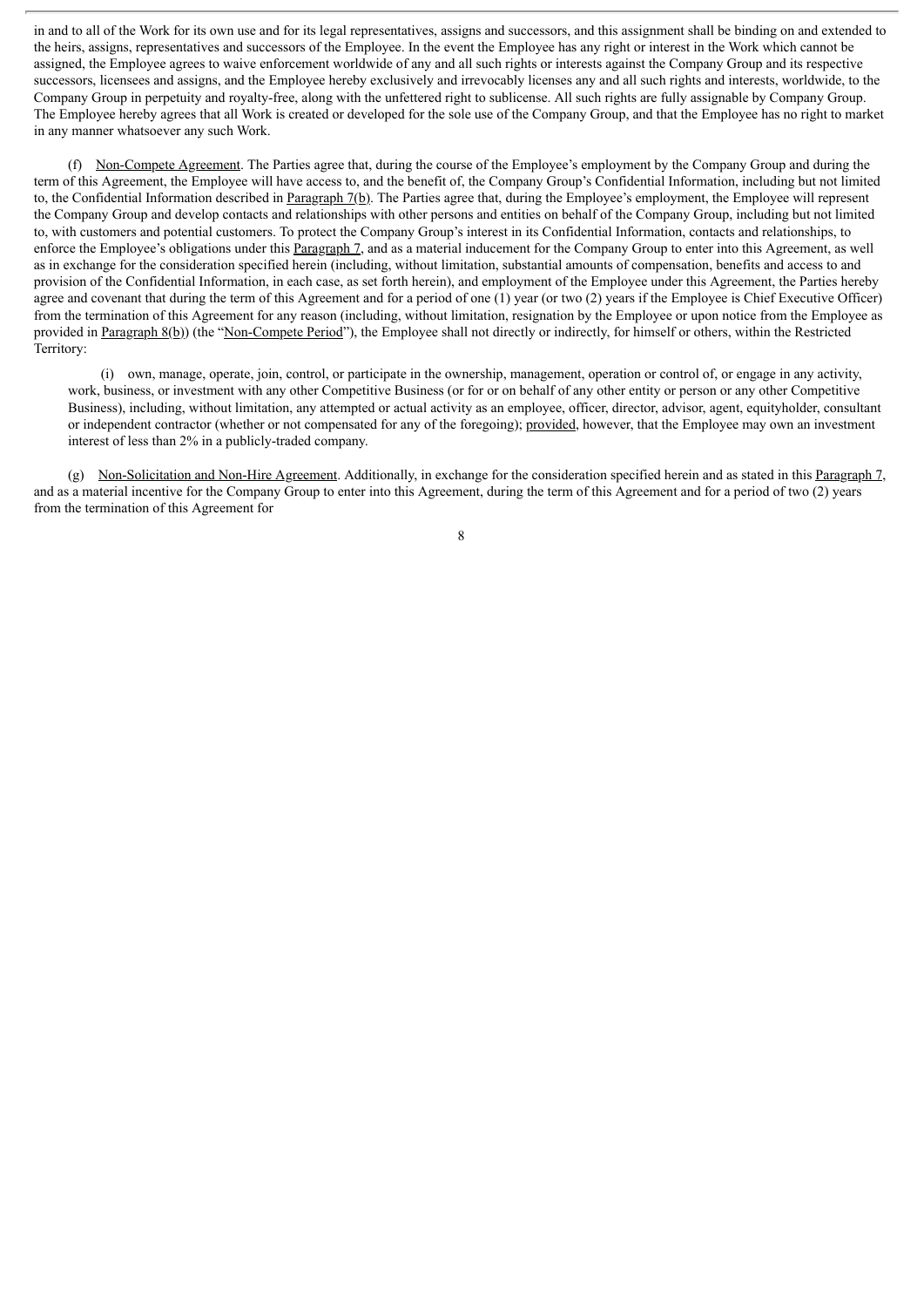any reason (including, without limitation, resignation by the Employee) (the "Non-Solicitation and Non-Hire Period"), the Employee shall not, directly or indirectly, on his own behalf or on behalf of any other person, partnership, entity, association, or corporation, induce or attempt to influence, induce, encourage, any employee of the Company Group at or above the managerial level (including, without limitation, store managers and regional managers), supplier, vendor, licensee, distributor, contractor or other business relation of the Company Group to cease doing business with, adversely alter or interfere with its business relationship with, the Company Group. Further, during the Non-Solicitation and Non-Hire Period, the Employee shall not, on his own behalf or on behalf of any other person, partnership, entity, association, or corporation, (i) solicit or seek to hire any employee of the Company Group at or above the store general manager level for operations employees and the officer level for non-operations employees or in any other manner attempt directly or indirectly to influence, induce, or encourage any employee of the Company Group at or above the store general manager level for operations employees and with a title of "Director" or more senior for non-operations employees to leave their employ (provided, however, that nothing herein shall restrict the Employee from engaging in any general solicitation that is not specifically targeted at such persons), nor shall he use or disclose to any person, partnership, entity, association, or corporation any information concerning the names, addresses or personal telephone numbers of any employees of the Company Group, or (ii), without the Company's prior written consent, hire, employ or engage as a consultant any employee of the Company Group with a title of "Director" or more senior.

(h) Reasonableness of Restrictions, Modification. It is the desire and intent of the Parties to this Agreement that the provisions of this Paragraph 7 shall be enforced to the fullest extent permissible under the laws and public policies applied in each jurisdiction in which enforcement is sought. It is expressly understood and agreed that the Company Group and the Employee consider the restrictions contained in this Paragraph 7 to be reasonable and necessary for the purposes of preserving and protecting the Confidential Information and other legitimate business interests of the Company Group. Nevertheless, if any of the aforesaid restrictions is found to be unreasonable, over-broad as to geographic area, duration or scope of activity, or otherwise unenforceable, the Company Group and the Employee intend for the restrictions herein set forth to be modified to be reasonable and enforceable and, as so modified, to be fully enforced.

(i) Specific Performance, Injunctive and Other Relief. The Parties acknowledge that money damages would not be a sufficient remedy for any breach or threatened breach of this Paragraph 7 by the Employee. Therefore, notwithstanding the arbitration provisions in Paragraph 10, the Employee and the Company Group agree that the Company Group may resort to a court to enforce this Paragraph 7 by injunctive relief. The Parties agree that the Company Group may enforce this promise without posting a bond and without giving notice to the maximum extent permitted by law. The remedies addressed in this Paragraph 7(i) shall not be deemed the exclusive remedies for a breach and/or threatened breach of this Paragraph 7, but shall be in addition to all remedies available at law or in equity to the Company Group, including, without limitation, the

 $\Omega$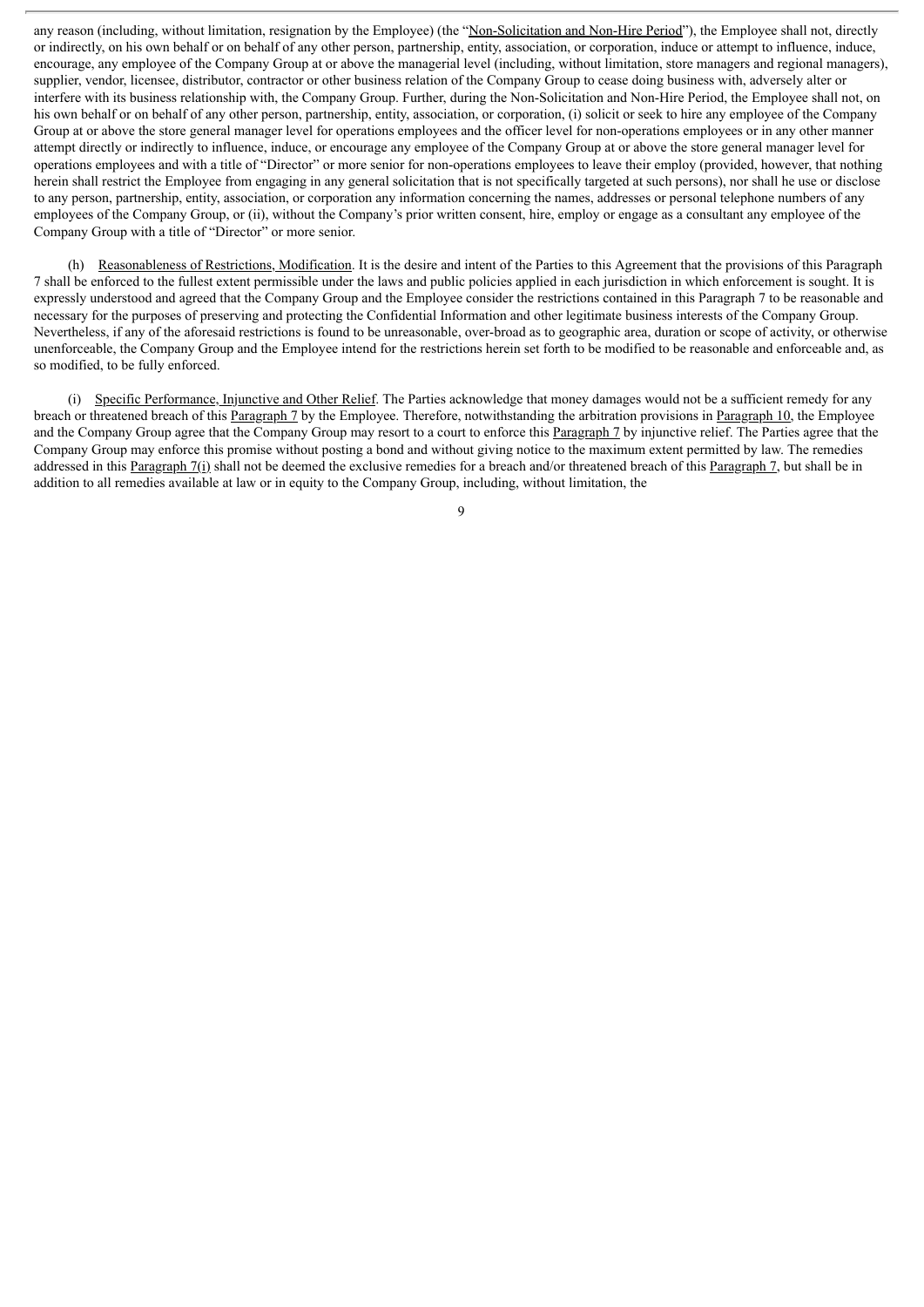recovery of damages from the Employee. The Employee agrees that the Non-Compete Period and the Non-Solicitation Period shall be tolled during any period of violation by Employee of this Paragraph 7.

(j) Notice and Opportunity to Cure. In the event that the Company asserts that Employee is not in compliance with any of its obligations under this Paragraph 7, unless such non-compliance or breach is willful and intentional or not susceptible to cure, the Company shall provide the Employee with written notice of such assertion and a ten (10) business day opportunity to cure such noncompliance prior to its withholding payment of any consideration specified in this Agreement or taking other legal action.

#### 8. **Termination of Agreement**.

(a) Death or Disability. This Agreement shall automatically terminate upon the death of Employee or upon Employee's becoming disabled to the extent that he is unable to engage in any substantial gainful activity by reason of any medically determinable physical or mental impairment which can be expected to result in death or can be expected to last for a continuous period of not less than twelve (12) months, or is, by reason of any medically determinable physical or mental impairment which can be expected to result in death or can be expected to last for a continuous period of not less than twelve (12) months, receiving income replacement benefits for a period of not less than three (3) months under an accident and health plan covering employees of D&B Management. The determination of Employee's disability shall be made in good faith by a physician reasonably acceptable to the Company.

(b) Upon Notice. Either the Company or the Employee may terminate this Agreement at any time during the term by giving the other Party no less than thirty (30) days' prior written notice of the date of termination. Promptly after the Employee or the Company gives such notice, the Parties shall meet and in good faith confer regarding the Employee's work responsibilities during the remainder of the notice period; provided that the Company may determine in its sole discretion to not have the Employee continue his work responsibilities and the Employee shall promptly cease his work responsibility and vacate his office. During the remainder of the notice period (if so requested by the Company), Employee agrees to use best efforts to continue performing the duties assigned by the Company, and the Company agrees to continue compensating Employee until the termination date with the same pay and benefits as before the notice was given.

(c) For Cause. The Company may terminate this Agreement without any prior written notice to Employee if the termination is "for cause." For purposes of this Agreement "for cause" shall be defined as the willful and continued failure by Employee to perform the duties assigned by the Chief Executive Officer (or the Board of Directors if the Employee is Chief Executive Officer), failure to follow reasonable business-related directions from the Chief Executive Officer (or the Board of Directors if the Employee is Chief Executive Officer), gross insubordination, theft from the Company or its Affiliates, habitual absenteeism or tardiness, conviction or plea of a felony, or any other reckless or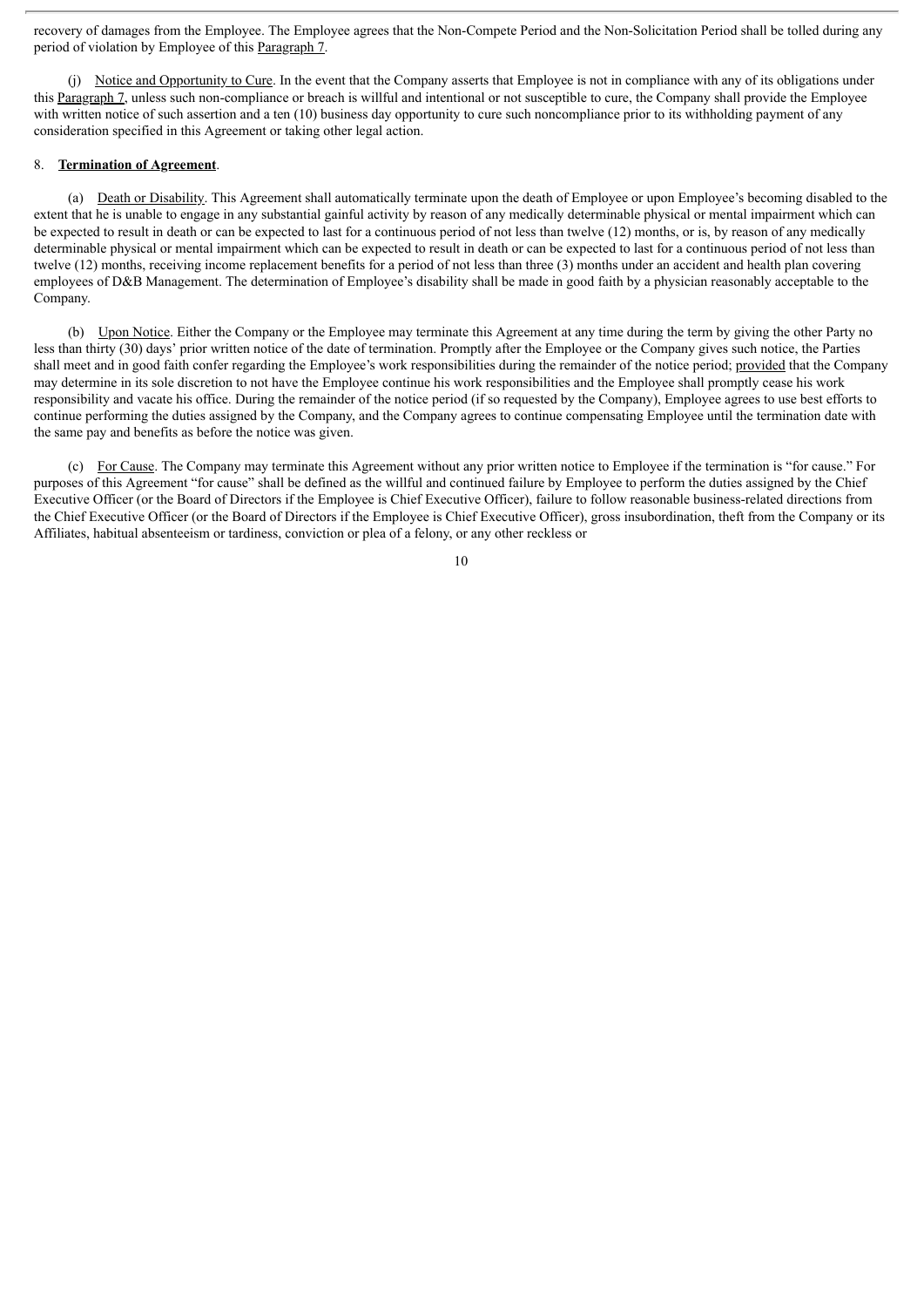willful misconduct that is contrary to the best interests of the Company or materially and adversely affects the reputation of the Company. If the Chief Executive Officer (or the Board of Directors if the Employee is Chief Executive Officer) believes that an event constituting "for cause" under this section has occurred and such event (i) is not a criminal offense and (ii) is readily curable by Employee, then the Chief Executive Officer (or the Board of Directors if the Employee is Chief Executive Officer) shall provide written notice to the Employee setting forth: (A) the Chief Executive Officer's (or the Board of Directors' if the Employee is Chief Executive Officer) intent to terminate the Employee's employment for cause, and (B) the reasons for the Chief Executive Officer's (or the Board of Directors' if the Employee is Chief Executive Officer) intent to terminate the Employee's employment for cause. The Employee shall have ten (10) business days following the receipt of such notice to cure the alleged breach. The Chief Executive Officer (or the Board of Directors if the Employee is Chief Executive Officer) may terminate this Agreement without any further notice to Employee if such cure has not occurred within such ten (10) business day period. In the event that the Company contends that the event is not readily curable by Employee, the Chief Executive Officer (or the Board of Directors if the Employee is Chief Executive Officer) shall provide written notice to Employee setting forth: (X) the reasons for the Chief Executive Officer's (or the Board of Directors' if the Employee is Chief Executive Officer) intent to terminate Employee's employment "for cause" and (Y) the basis for the Chief Executive Officer's (or the Board of Directors' if the Employee is Chief Executive Officer) determination that such event is not readily curable.

(d) For Good Reason. The Employee may terminate this Agreement without any prior written notice to the Company if the termination is "for good reason." For purposes of this Agreement "for good reason" shall be defined as (i) the material breach by the Company of this Agreement; (ii) the Company's relocation of the office where Employee performs his duties by twenty-five (25) or more miles; (iii) assignment to the Employee of any duties, authority or responsibilities that are materially inconsistent with the Employee's position, authority, duties or responsibilities, or any other Company action that results in the material diminution in such position, authorities, duties or responsibilities; (iv) substantial change in organizational reporting relationships as compared to the Effective Date that will materially impact Employee's title, status, position, authority, duties or responsibilities reporting requirements; and (v) any other purported termination of the Employee other than under the terms of this Agreement; provided, that the occurrence of any event described in this sentence may only constitute termination "for good reason" if (a) the Employee gives the Company written notice of his intention to terminate his employment "for good reason" and, in reasonable detail, of the event constituting grounds for such termination within sixty (60) days of the occurrence of such event, and (b) the relevant circumstances or conditions are not remedied by the Company within thirty (30) days after receipt by the Company of such written notice from the Employee.

(e) Severance Pay and Release. In the event that the Employee's employment with the Company under this Agreement is terminated for reasons other than (x) upon notice from the Employee as provided in Paragraph 8(b), subject to Paragraph 8(f) or (y)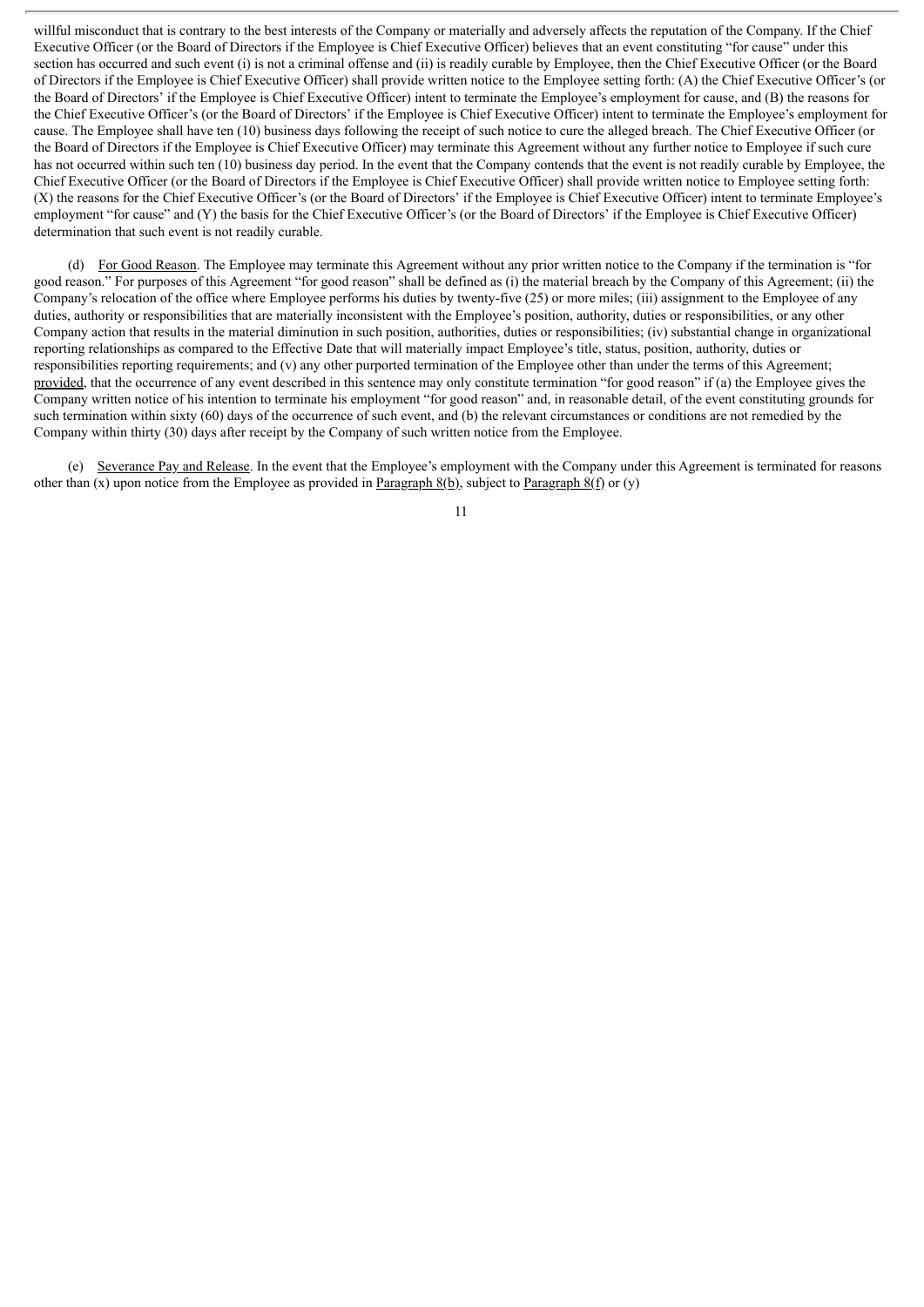"for cause" as defined in Paragraph 8(c), the Company shall, conditioned upon the Employee's compliance with this Agreement and upon the Employee's execution of a fully effective and non-revocable general release in favor of the Company, its Board of Directors, Affiliates, and employees, in such form as reasonably approved by the Company and the Employee (the "Release") within sixty (60) days of the Employee's termination of employment, which Release shall be provided to the Employee within five (5) days of the Employee's termination of employment, pay to the Employee: (i) twelve (12) months (or twenty-four (24) months if the Employee is Chief Executive Officer) of severance pay at the Employee's then current base salary from the date of termination of the Employee's employment (adjusted, if applicable, as described below to take into account the amount of disability insurance payments received by the Employee), in accordance with the Company's normal payroll schedule and procedures and commencing on the first payroll date of the Company following the sixtieth (60th) day of the Employee's termination of employment (the "First Payroll Date"), and subject to all applicable withholding (it being agreed that the sum of the after-tax value of these monthly payments and any income replacement benefits received from Company-provided disability insurance as described in Paragraph  $8(a)$  shall not exceed the after-tax value of the Employee's thencurrent base salary). The portion of the severance pay that would have been paid to the Employee during the period between the Employee's termination of employment and the First Payroll Date had no sixty-day delay been required shall be paid to the Employee on the First Payroll Date and thereafter the remaining portion of the severance pay shall be paid without delay as provided in clause (i) above of this Paragraph 8(e); (ii) an amount equal to the annual bonus, if any, earned based on actual performance by the Employee for the prior fiscal year, if it has not previously been paid by the Company payable in a single lump sum payment at the time provided for under the bonus plan (but without regard to any requirement that the Employee be employed on the bonus payment date) or if later, on the First Payroll Date; (iii) the pro rata portion of the annual bonus, if any, earned based on actual performance by the Employee for the thencurrent fiscal year, payable in the calendar year in which the then-current fiscal year ends, but in no event later than one hundred twenty (120) days after the end of such fiscal year and no earlier than the First Payroll Date, in accordance with the Company's standard procedures for paying any such bonus to other employees under the bonus plan, except for any requirement that the Employee be employed on the bonus payment date, and subject to all applicable withholding; and (iv) monthly payments for a period of twelve (12) months following the Employee's termination, payable in accordance with the Company's normal payroll schedule and procedures and commencing on the First Payroll Date, and subject to all applicable withholding, that are equal to the monthly premium required by the Employee to maintain his health insurance benefits provided by the Company's group health insurance plan, in accordance with the requirements of the Consolidated Omnibus Budget Reconciliation Act of 1985 ("COBRA") (it being understood that the portion of such payments described in clause (iv) that would have been paid to the Employee during the period between the Employee's termination of employment and the First Payroll Date had no sixty-day delay been required shall be paid to the Employee on the First Payroll Date, and thereafter the remaining portion of such payments shall be paid without delay). In the event that this Agreement is terminated "for cause" pursuant to Paragraph  $8(\text{c})$ , the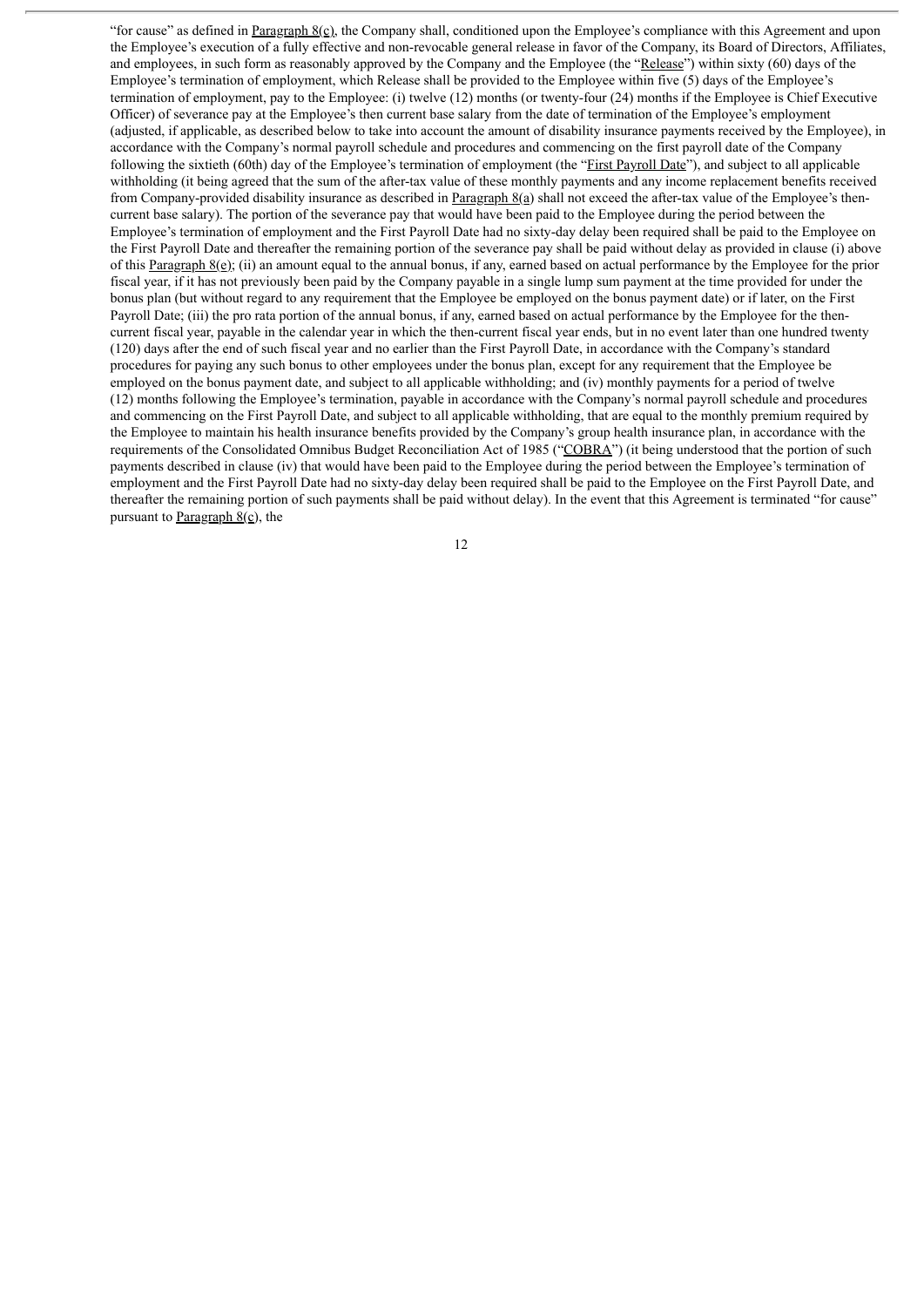Company shall pay to the Employee only (A) that base salary which has been earned by the Employee through the date of termination payable in accordance with the Company's normal payroll practices and (B) unless the "for cause" termination results from the Employee's theft from the Company or its Affiliates, conviction or plea of a felony, or any other reckless or willful misconduct that materially and adversely affects the reputation of the Company, the annual bonus, if any, described in clause (ii) above of this Paragraph  $8(e)$  and payable in accordance with clause (ii) above of this Paragraph  $8(e)$ , if it has not previously been paid by the Company. In the event that this Agreement is terminated upon notice from the Employee pursuant to Paragraph 8(b), the Company shall pay to the Employee only (1) that base salary which has been earned by the Employee through the date of termination payable in accordance with the Company's normal payroll practices and (2) the annual bonus, if any, described in Paragraph  $8(e)$ (ii) above and payable in accordance with Paragraph  $g(\hat{e})(ii)$ . Notwithstanding any provision to the contrary in this Agreement, no amount shall be paid pursuant to this Paragraph  $8(e)$  unless the Employee's termination of employment constitutes of "separation from service" (as such term is defined in Treas. Reg. Section 1.409-1(h), including the default presumptions). The Employee agrees to return to the Company any payments received pursuant to this Paragraph 8 in the event that Employee does not fully comply (after written notice and opportunity to cure as provided in Paragraph 7(j) above) with all post-employment obligations set out in this Agreement, including, but not limited to, the restrictive covenants and the restrictions on disclosure of the Confidential Information of the Company Group set forth in Paragraph 7.

(f) Severance Pay and Release Upon Termination by the Employee Upon Notice. Notwithstanding anything to the contrary contained herein, if the Employee's employment with the Company is terminated upon notice from the Employee as provided in Paragraph 8(b) (including, without limitation, resignation by the Employee), the Company may at its sole option elect to: (i) provide any payments and other severance benefits set forth in Paragraph 8(e) to the Employee; provided that if the Employee is at any time not in full compliance with the Employee's obligations set forth in Paragraph 7, the Employee shall forfeit any and all payments and other severance benefits set forth in Paragraph 8(e); and provided further that, if the Employee is provided payments or other severance benefits described in Paragraph 8(e), the Employee shall execute a Release, or (ii) not provide any payments and other severance benefits set forth in Paragraph  $8(e)$  to the Employee (and, for the avoidance of doubt, the Employee shall continue to be bound by all of the terms of Paragraph 7).

#### 9. **Section 409A**.

(a) If any payment, compensation or other benefit provided to the Employee in connection with his employment termination is determined, in whole or in part, to constitute "nonqualified deferred compensation" within the meaning of Section 409A of the Internal Revenue Code of 1986, as amended ("Section 409A") and the Employee is a specified employee as defined in Section 409A(a)(2)(B)(i), then no portion of such "nonqualified deferred compensation" shall be paid before the earlier of (i) the day that is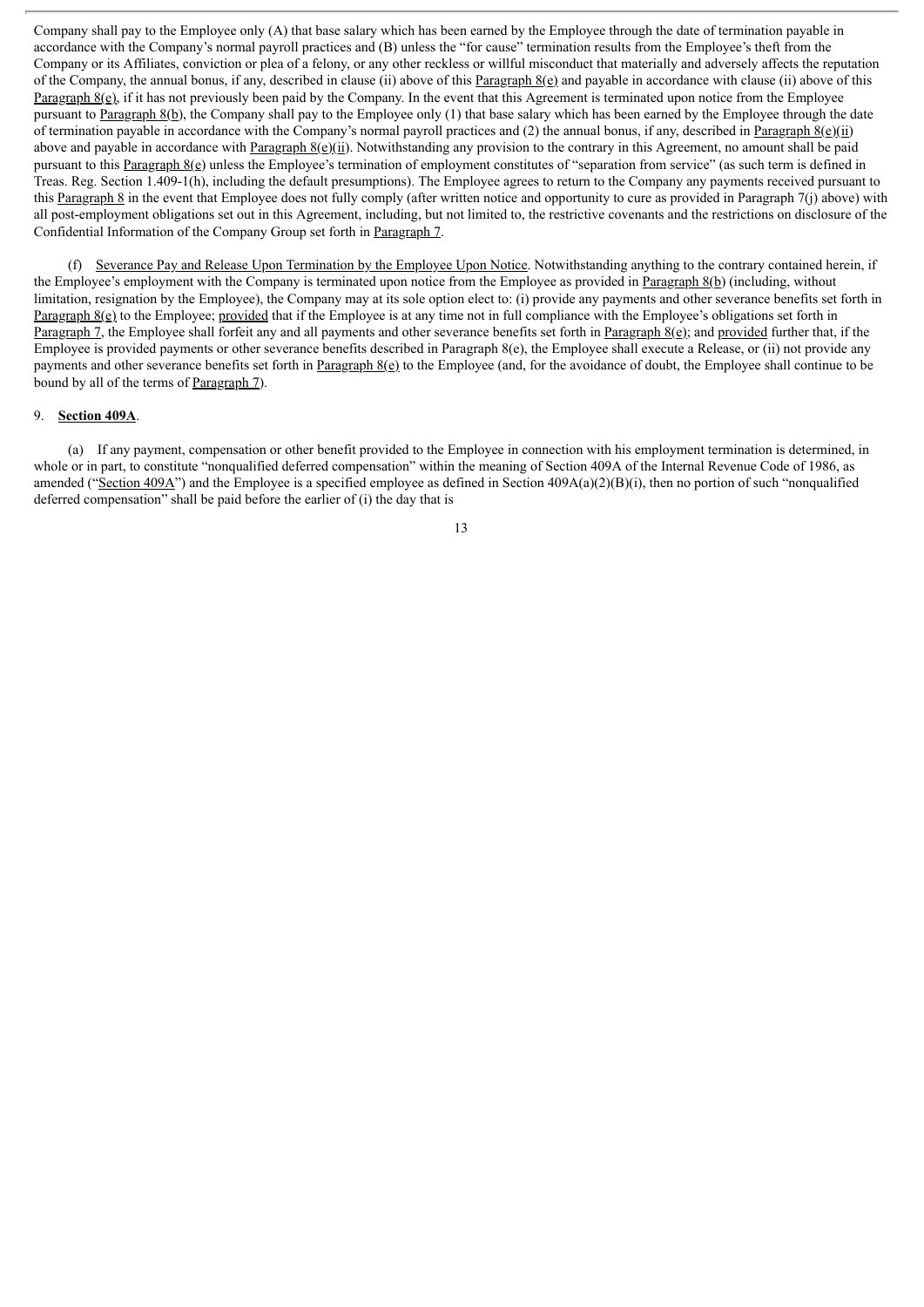six (6) months plus one (1) day after the date of termination or (ii) five (5) days following the Employee's death (the "New Payment Date"). The aggregate of any payments that otherwise would have been paid to the Employee during the period between the date of termination and the New Payment Date shall be paid to the Employee in a lump sum on such New Payment Date. Thereafter, any payments that remain outstanding as of the day immediately following the New Payment Date shall be paid without delay over the time period originally scheduled, in accordance with the terms of this Agreement. Notwithstanding the foregoing, to the extent that the foregoing applies to the provision of any ongoing welfare benefits to the Employee that would not be required to be delayed if the premiums therefor were paid by the Employee, the Employee shall pay the full cost of premiums for such welfare benefits during the six-month period and the Company shall pay the Employee an amount equal to the amount of such premiums paid by the Employee during such six-month period promptly after its conclusion.

(b) The Parties hereto acknowledge and agree that the interpretation of Section 409A and its application to the terms of this Agreement is uncertain and may be subject to change as additional guidance and interpretations become available. Anything to the contrary herein notwithstanding, all benefits or payments provided by the Company to the Employee that would be deemed to constitute "nonqualified deferred compensation" within the meaning of Section 409A are intended to comply with Section 409A. If, however, any such benefit or payment is deemed to not comply with Section 409A, the Company and the Employee agree to renegotiate in good faith any such benefit or payment (including, without limitation, as to the timing of any severance payments payable hereof) so that either (i) Section 409A will not apply or (ii) compliance with Section 409A will be achieved. Notwithstanding the foregoing, the Company makes no guarantee of any federal, state or local tax consequences with respect to the interpretation of Section 409A and its application to the terms of this Agreement, and the Company shall have no liability for any adverse tax consequences of the Employee, as a result of any violation of Section 409A.

(c) Notwithstanding anything to the contrary contained in this Agreement, all reimbursements for costs and expenses under this Agreement shall be paid in no event later than the end of the taxable year following the taxable year in which the Employee incurs such expense. With regard to any provision herein that provides for reimbursement of costs and expenses or in-kind benefits, except as permitted by Section 409A, (i) the right to reimbursement or in-kind benefits shall not be subject to liquidation or exchange for another benefit and (ii) the amount of expenses eligible for reimbursements or in-kind benefits provided during any taxable year shall not affect the expenses eligible for reimbursement or in-kind benefits to be provided in any other taxable year, provided, however, that the foregoing clause (ii) shall not be violated with regard to expenses reimbursed under any arrangement covered by Section 105(b) of the Internal Revenue Code of 1986, as amended, solely because such expenses are subject to a limit related to the period the arrangement is in effect.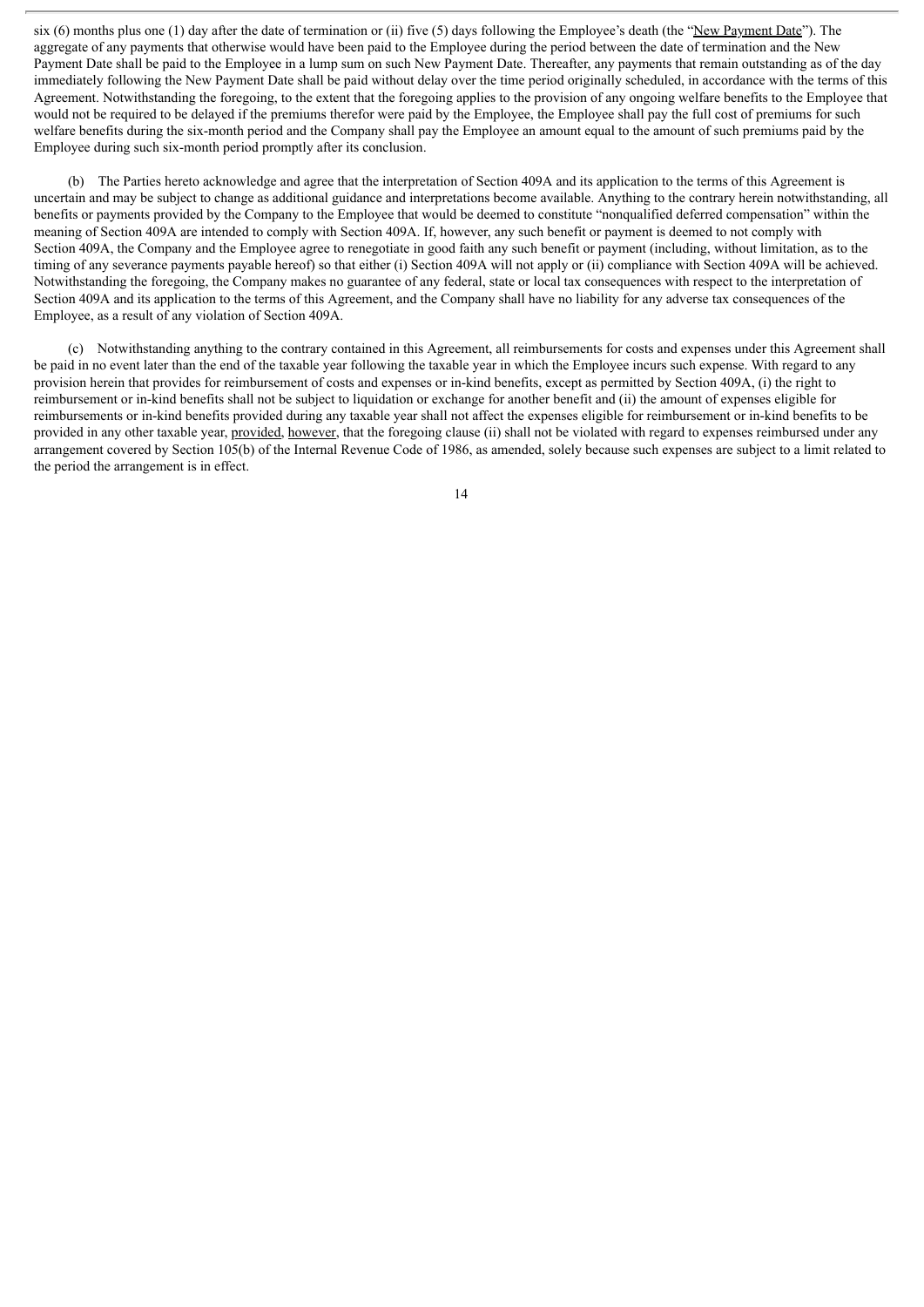(d) If under this Agreement, an amount is paid in two or more installments, for purposes of Section 409A, each installment shall be treated as a separate payment.

(e) A termination of employment shall not be deemed to have occurred for purposes of any provision of this Agreement providing for the payment of any amounts or benefits subject to Section 409A upon or following a termination of employment unless such termination is also a "separation from service" as defined in Treas. Reg. Section 1.409A-1(h), including the default presumptions, and for purposes of any such provision of this Agreement, references to a "resignation," "termination," "terminate," "termination of employment" or like terms shall mean separation from service.

10. **Confidential Arbitration**. The Employee and the Company hereby agree that any controversy or claim arising out of or relating to this Agreement, including the arbitrability of any controversy or claim, which cannot be settled by mutual agreement will be finally settled by confidential and binding arbitration in accordance with the Federal Arbitration Act. Further, notwithstanding the preceding sentence, in the event disputes arise that relate in any way to and concern this Agreement and also relate in any way to and concern one or more other Equity Agreements, the Parties agree that such disputes may be joined in a single binding arbitration if doing so would not result in unreasonable delay. All arbitrations shall be administered by a panel of three neutral arbitrators (the "Panel") admitted to practice law in Texas for at least ten (10) years, in accordance with the American Arbitration Association Rules. Any such arbitration proceeding shall be administered by the American Arbitration Association and all hearings shall take place in Dallas County, Texas. The arbitration proceeding and all related documents will be confidential, unless disclosure is required by law. The Panel will have the authority to award the same remedies, damages, and costs that a court could award, including but not limited to the right to award injunctive relief in accordance with the other provisions of this Agreement. Further, the Parties specifically agree that, in the interest of minimizing expenses and promoting early resolution of claims, the filing of dispositive motions shall be permitted and that prompt resolution of such motions by the Panel shall be encouraged. The Panel shall issue a written reasoned award explaining the decision, the reasons for the decision, and any damages awarded. The Panel's decision will be final and binding. The judgment on the award rendered by the Panel may be entered in any court having jurisdiction thereof. This provision can be enforced under the Federal Arbitration Act. The Panel shall be permitted to award only those remedies in law or equity that are requested by the Parties, appropriate for the claims and supported by evidence, and each Party shall be required to bear its or his own arbitration costs, attorneys' fees and expenses.

(a) The decision of the arbitrator on the points in dispute will be final, unappealable and binding, and judgment on the award may be entered in any court having jurisdiction thereof. The Parties agree that this provision has been adopted by the Parties to rapidly and inexpensively resolve any disputes between them and that this provision will be grounds for dismissal of any court action commenced by any Party with respect to this Agreement, other than post-arbitration actions seeking to enforce an arbitration award.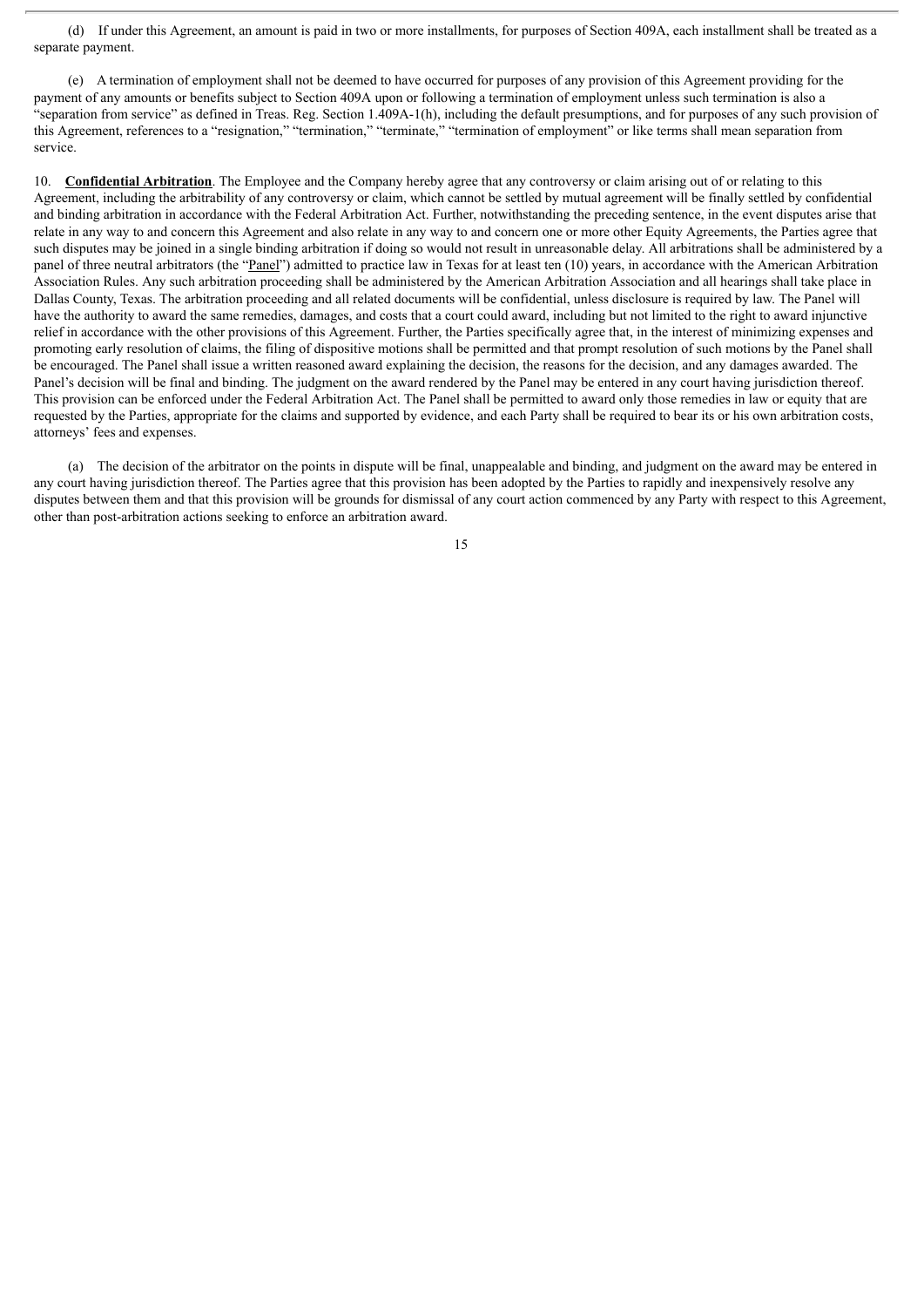(b) The Parties will keep confidential, and will not disclose to any person, except as may be required by law, the existence of any controversy under this Paragraph 10, the referral of any such controversy to arbitration or the status or resolution thereof. In addition, the confidentiality restrictions set forth in this Agreement shall continue in full force and effect.

(c) As the sole exception to the exclusive and binding nature of the arbitration commitment set forth above, the Parties agree that the Company Group may resort to Texas state courts having equity jurisdiction in and for Dallas County, Texas and the United States District Court for the Northern District of Texas, Dallas Division, at its sole option, to request temporary, preliminary, and/or permanent injunctive or other equitable relief, including, without limitation, specific performance, to enforce the post-employment restrictions and other non-solicitation and confidentiality obligations set forth in this Agreement, without the necessity of proving inadequacy of legal remedies or irreparable harm or posting bond or giving notice, to the maximum extent permitted by law. However, nothing in this Paragraph 10 should be construed to constitute a waiver of the Parties' rights and obligations to arbitrate as set forth in this Paragraph 10.

(d) IN THE EVENT THAT ANY COURT OF COMPETENT JURISDICTION OR ARBITRATOR DETERMINES THAT THE SCOPE OF THE ARBITRATION OR RELATED PROVISIONS OF THIS AGREEMENT ARE TOO BROAD TO BE ENFORCED AS WRITTEN, THE PARTIES INTEND THAT THE COURT REFORM THE PROVISION IN QUESTION TO SUCH NARROWER SCOPE AS IT DETERMINES TO BE REASONABLE AND ENFORCEABLE. EACH PARTY HERETO ACKNOWLEDGES THAT IT HAS BEEN INFORMED BY THE OTHER PARTY HERETO THAT THIS PARAGRAPH 10(d) CONSTITUTES A MATERIAL INDUCEMENT UPON WHICH IT OR HE IS RELYING AND WILL RELY IN ENTERING INTO THIS AGREEMENT.

#### BEFORE ACCEPTING THE TERMS OF THIS AGREEMENT, INCLUDING THE RESTRICTIVE COVENANT TERMS, PLEASE READ AND UNDERSTAND YOUR CONTINUING OBLIGATIONS TO THE COMPANY AND ITS AFFILIATES.

11. **Indemnification**. The Company shall indemnify Employee to the fullest extent permitted by Section 145 of the Delaware General Corporation Law against all costs, expenses, liabilities and losses, including but not limited to, attorneys fees, judgments, fines, penalties, taxes and amounts paid in settlement, reasonably incurred by Employee in conjunction with any action, suit, or proceeding, whether civil, criminal, administrative, or investigative in nature, which the Employee is made or threatened to be made a party or witness by reason of his position as officer, employee or agent of the Company or otherwise due to his association with the Company or due to his position or association with any other entity, at the request of the Company. The Company shall advance to Employee all reasonable costs and expenses incurred in connection with such action within twenty (20) days after receipt by the Company of Employee's written request. The Company shall be entitled to be reimbursed by Employee and Employee agrees to reimburse the Company if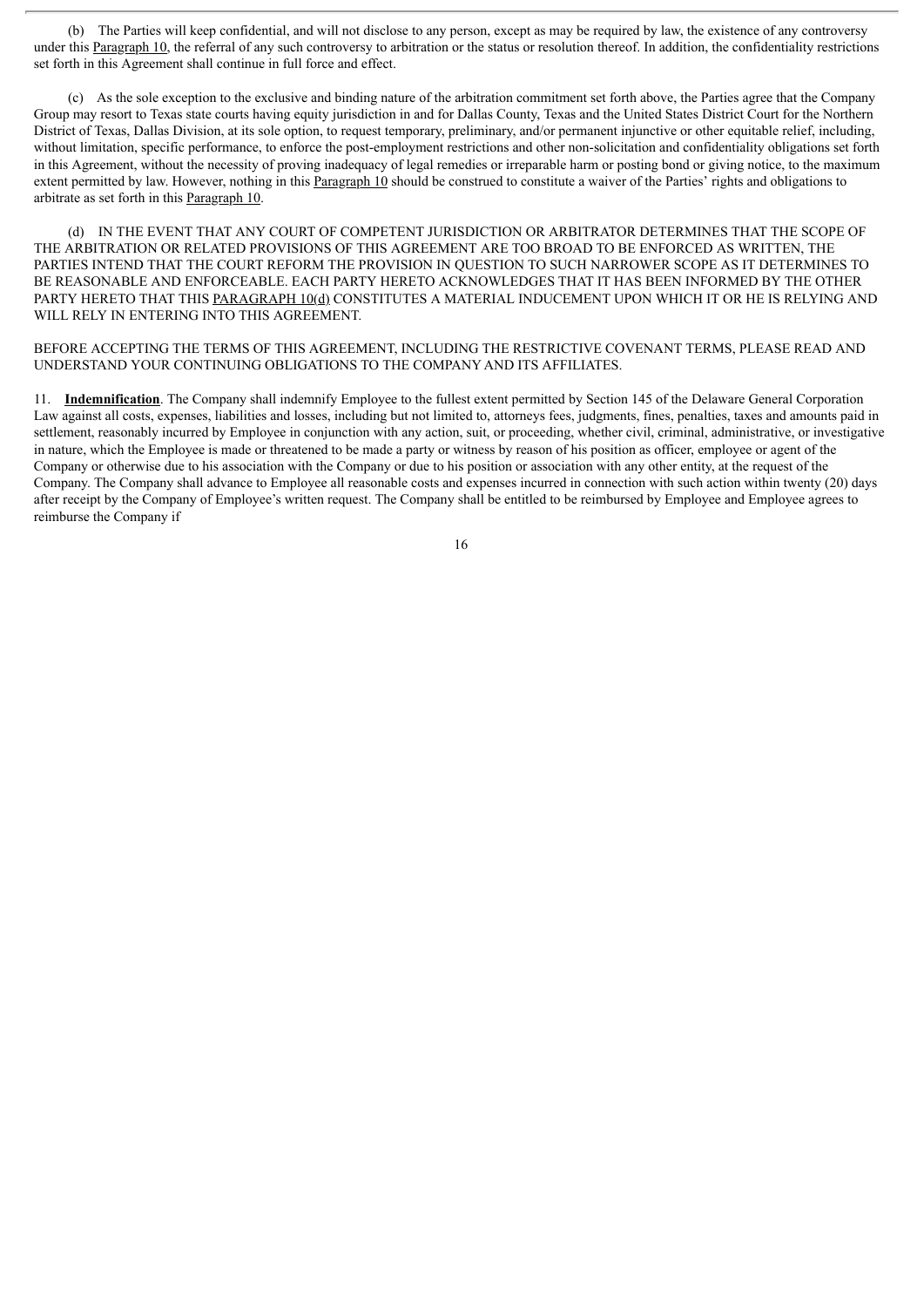it is determined that Employee is not entitled to be indemnified with respect to an action, suit, or proceeding under applicable law. The Company shall not settle any such claim in any manner which would impose liability, including monetary penalties or censure, on the Employee without his prior written consent, unless the Employee would be harmed by such action.

12. **Governing Law; Submission to Jurisdiction; Jury Waiver**. THIS AGREEMENT SHALL BE EXCLUSIVELY GOVERNED BY AND CONSTRUED IN ACCORDANCE WITH THE LAWS OF THE STATE OF TEXAS, WITHOUT REGARD TO CONFLICTS OF LAW DOCTRINE. THE VENUE FOR ANY ENFORCEMENT OF THE ARBITRATION AWARD SHALL BE EXCLUSIVELY IN THE COURTS IN DALLAS, TEXAS, AND THE UNITED STATES DISTRICT COURT FOR THE NORTHERN DISTRICT OF TEXAS, DALLAS DIVISION. THE PARTIES WAIVE ANY RIGHT TO A JURY TRIAL.

13. **Severability**. If any provision of this Agreement is declared or found to be illegal, unenforceable, or void, in whole or in part, then the Parties will be relieved of all obligations arising under such provision, but only to the extent it is illegal, unenforceable, or void. The Parties intend that this Agreement will be deemed amended by modifying any such illegal, unenforceable, or void provision to the extent necessary to make it legal and enforceable while preserving its intent, or if such is not possible, by substituting therefor another provision that is legal and enforceable and achieves the same objectives. Notwithstanding the foregoing, if the remainder of this Agreement will not be affected by such declaration or finding and is capable of substantial performance, then each provision not so affected will be enforced to the extent permitted by law.

14. **Waiver**. No delay or omission by any Party to this Agreement to exercise any right or power under this Agreement will impair such right or power or be construed as a waiver thereof. A waiver by any of the Parties to this Agreement of any of the covenants to be performed by the other or any breach thereof will not be construed to be a waiver of any succeeding breach thereof or of any other covenant contained in this Agreement. All remedies provided for in this Agreement will be cumulative and in addition to and not in lieu of any other remedies available to any Party at law, in equity or otherwise.

15. **Notices**. Any notices, consents, demands, requests, approvals and other communications to be given under this Agreement by any Party to the other shall be deemed to have been duly given if given in writing and personally delivered or sent by mail (registered or certified) or by a recognized "next-day delivery service" to the address set forth below a Party's signature, with a courtesy copy provided to the Company's General Counsel.

16. **Entire Agreement**. This Agreement represents the entire agreement relating to employment between the Company and Employee and supersedes all previous oral and written and all contemporaneous oral negotiations or commitments, writings and other understandings which, at the Effective Date, shall be deemed to be terminated and of no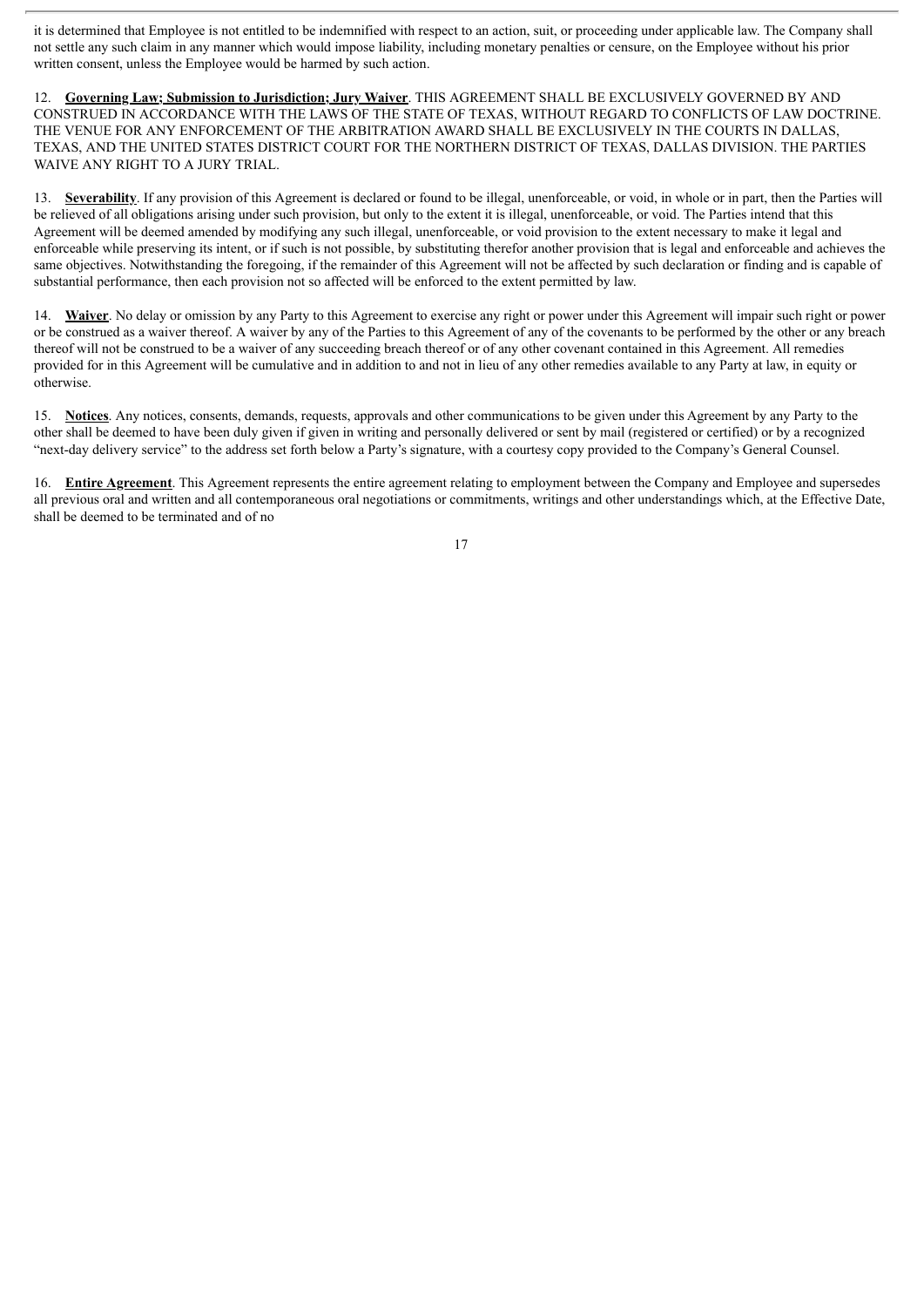further force or effect. No prior or subsequent promises, representation, or understandings relative to any terms or conditions of employment are to be considered as part of this Agreement or as binding.

17. **Amendment**. This Agreement may be amended or modified only in a writing signed by the Parties hereto.

18. **Guarantee of Payment and Performance**. D&B agrees to guarantee in all respects the payment and performance obligations of D&B Management set forth in this Agreement.

19. **Recoupment Policy**. The Company may recover amounts paid to Employee hereunder or under any other plan or program of, or agreement or arrangement with, the Company, and any gain in respect of any equity awards granted to Employee, in accordance with any applicable Company clawback or recoupment policy that is generally applicable to the Company's other senior executives, as such policy may be amended and in effect from time to time, or as otherwise required by applicable law or applicable stock exchange listing standards, including, without limitation, Section 10D of the Securities Exchange Act of 1934, as amended.

20. **Section 280G**. Notwithstanding anything to the contrary in this Agreement, if Employee is a "disqualified individual" (as defined in Section 280G(c) of the Internal Revenue Code of 1986, as amended (the "Code")), and the payments and benefits provided for in this Agreement, together with any other payments and benefits which Employee has the right to receive from the Company or any of its affiliates, would constitute a "parachute payment" (as defined in Section 280G(b)(2) of the Code), then the payments and benefits provided for in this Agreement shall be either (a) reduced (but not below zero) so that the present value of such total amounts and benefits received by Employee from the Company and its affiliates will be one dollar (\$1.00) less than three times Employee's "base amount" (as defined in Section 280G(b)(3) of the Code) and so that no portion of such amounts and benefits received by Employee shall be subject to the excise tax imposed by Section 4999 of the Code or (b) paid in full, whichever produces the better net after-tax position to Employee (taking into account any applicable excise tax under Section 4999 of the Code and any other applicable taxes). The reduction of payments and benefits hereunder, if applicable, shall be made by reducing, first, payments or benefits to be paid in cash hereunder in the order in which such payment or benefit would be paid or provided (beginning with such payment or benefit that would be made last in time and continuing, to the extent necessary, through to such payment or benefit that would be made first in time) and, then, reducing any benefit to be provided in-kind hereunder in a similar order. The determination as to whether any such reduction in the amount of the payments and benefits provided hereunder is necessary shall be made by a nationally recognized accounting firm or other professional organization that is a certified public accounting firm recognized as an expert in determinations and calculations for purposes of Section 280G of the Code selected by the Company prior to the change in control (the "Accounting Firm"). All reasonable fees and expenses of the Accounting Firm shall be borne solely by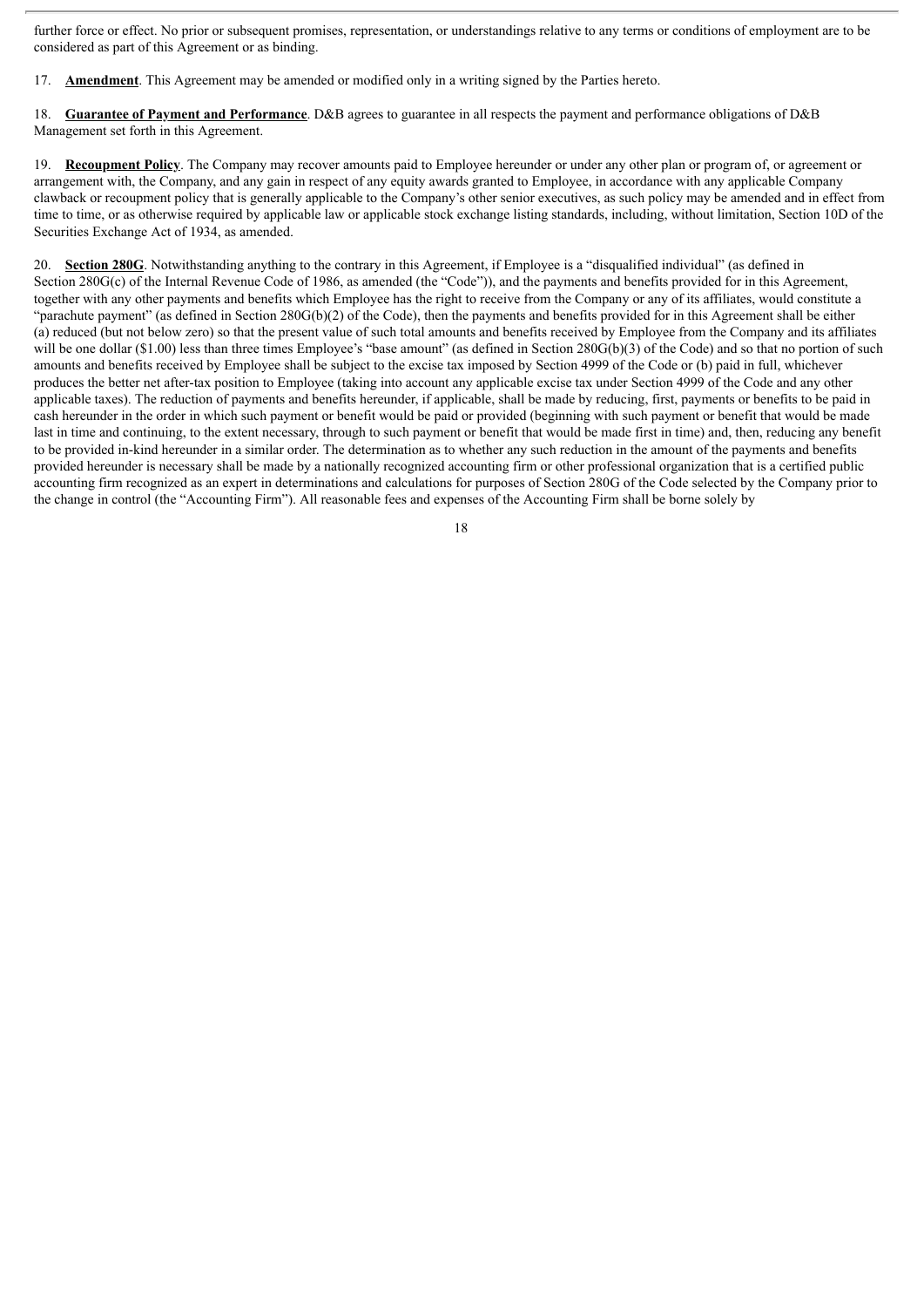the Company. Nothing in this Paragraph 20 shall require the Company to be responsible for, or have any liability or obligation with respect to, Employee's excise tax liabilities under Section 4999 of the Code, if any.

21. **Withholding**. The Company shall be entitled to withhold from any amounts to be paid or benefits provided to the Employee hereunder any federal, state, local, or foreign withholding or other taxes or charges which it is from time to time required to withhold. The Company shall be entitled to rely on an opinion of counsel or tax preparer if any question as to the amount or requirement of any such withholding shall arise.

22. **Acknowledgment**. By signing below, as a material inducement to the Company entering into this Agreement, Employee unconditionally represents and warrants that: (a) Employee has been advised to consult with an attorney regarding the terms of this Agreement; (b) Employee has consulted with, or has had sufficient opportunity to consult with Employee's own counsel or other advisors regarding the terms of this Agreement; (c) Employee has relied solely on Employee's own judgment and that of Employee's attorneys, advisors, and representatives regarding the consideration for, and the terms of, this Agreement; (d) any and all questions regarding the terms of this Agreement have been asked and answered to Employee's complete satisfaction; (e) Employee has read this Agreement and fully understand its terms and their import; and (f) Employee is entering into this Agreement voluntarily, of Employee's own free will, and without any duress, coercion, fraudulent inducement, or undue influence exerted by or on behalf of any other Party or any other person or entity.

23. **Counterparts**. This Agreement may be signed in any number of counterparts with the same effect as if the signatures to each counterpart were upon a single instrument, and all such counterparts together shall be deemed an original of this Agreement.

[*The remainder of this page is intentionally left blank.*]

<sup>19</sup>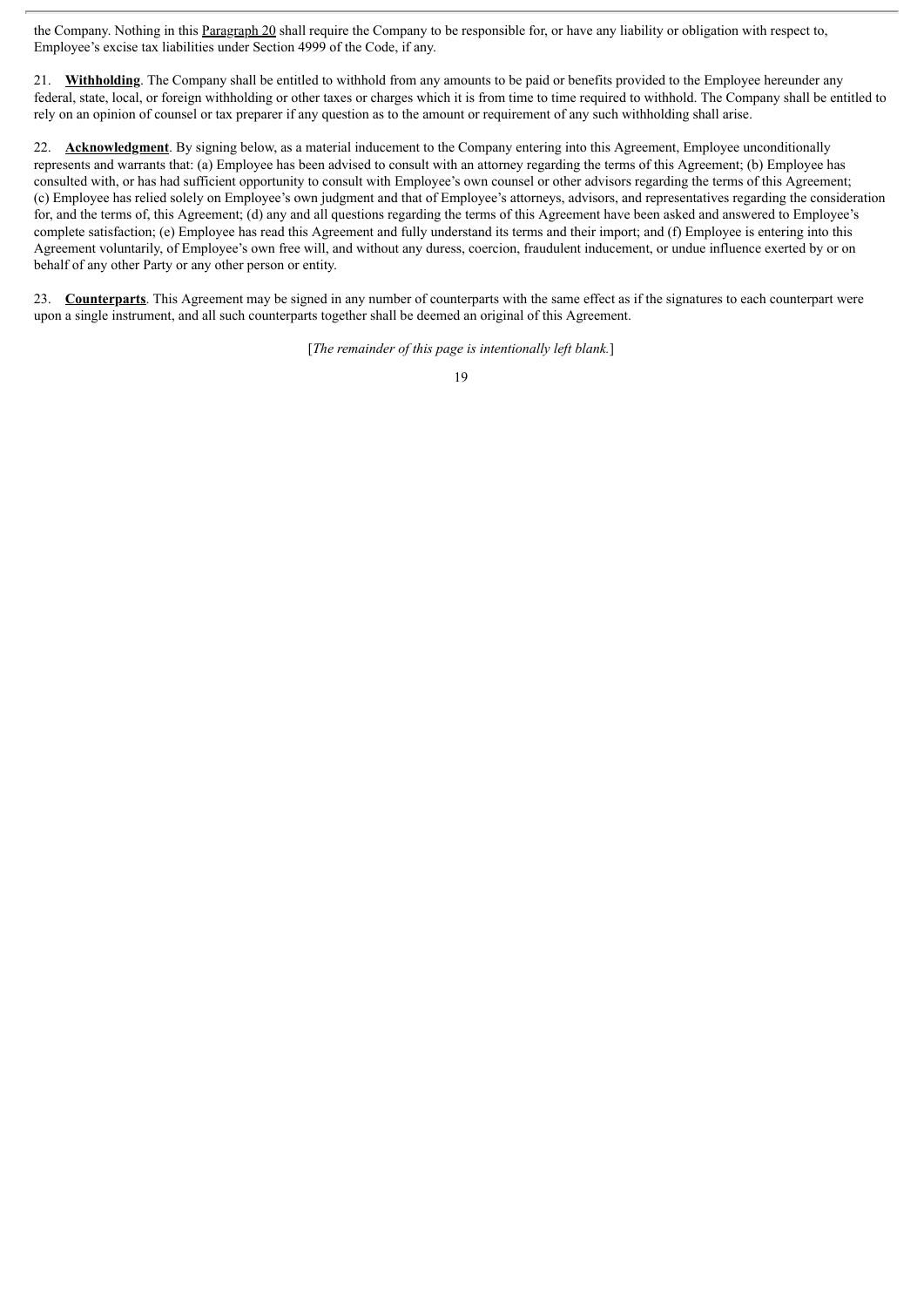IN WITNESS WHEREOF, the Parties hereto have caused this Agreement to be duly executed as of the Effective Date.

### **COMPANY:**

### **DAVE & BUSTER'S MANAGEMENT CORPORATION, INC.**

By:

| $\mathbf{r}$<br>Name: |  |
|-----------------------|--|
| . <b>.</b> .          |  |
|                       |  |

Address: 1221 S. Belt Line Rd, #500 Coppell, TX 75019

### **DAVE & BUSTER'S ENTERTAINMENT, INC.**

By:

Name: Title:

Address: 1221 S. Belt Line Rd, #500 Coppell, TX 75019

[COMPANY SIGNATURE PAGE TO EMPLOYMENT AGREEMENT]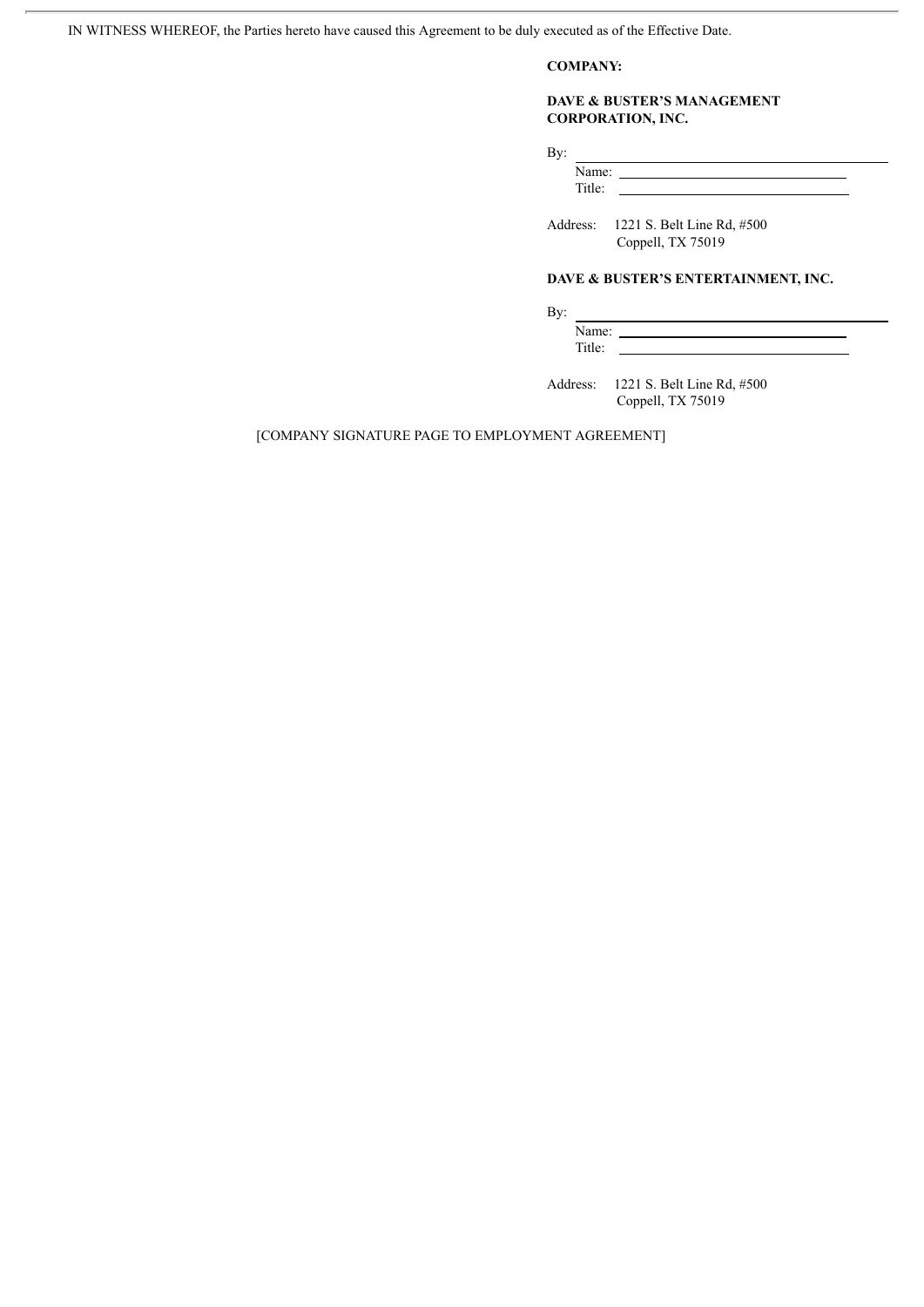### **EMPLOYEE:**

Name: Address:

[EMPLOYEE SIGNATURE PAGE TO EMPLOYMENT AGREEMENT]

 $\bar{r}$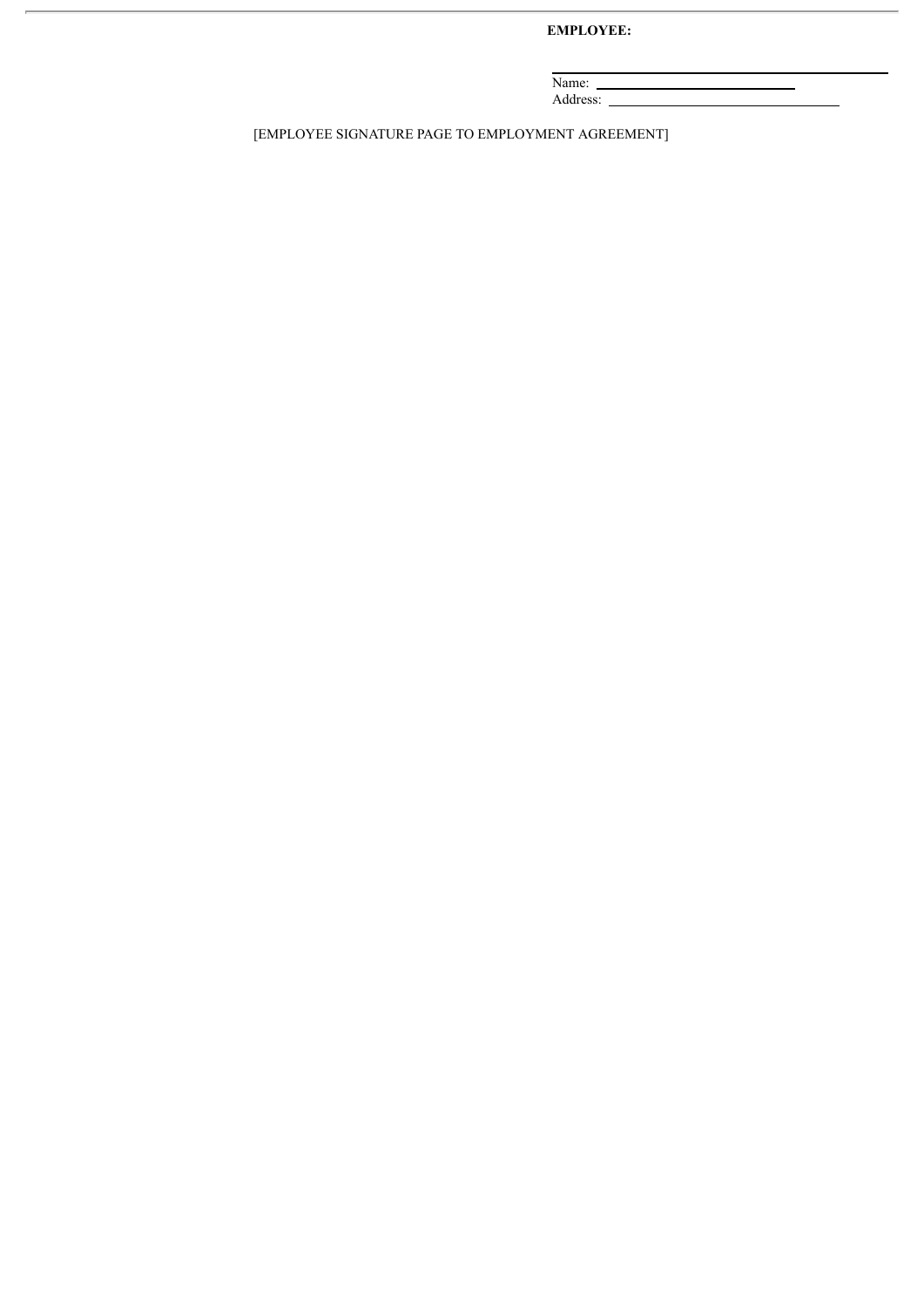#### **Appendix A Competitive Businesses**

The following non-exhaustive list of businesses or brands shall each be considered a "Competitive Business" as defined in the Employment Agreement, by and among Dave & Buster's Management Corporation, Inc., Dave & Buster's Entertainment, Inc. and (the "Employment") Agreement"), along with (a) the entities that operate or own such businesses or brands, (b) the successors of such businesses or brands and (c) the respective parent or ultimate parent companies or affiliates of such businesses or brands, if the employee works for or provides consulting services to such businesses or brands.

- Andretti Karting & Games
- Barcade
- Big Al's
- Big Shots Golf
- Boomers Parks
- Bowlmor / Bowlero / AMF
- Buffalo Wild Wings
- Chuck E. Cheese/Peter Piper Pizza
- Cinergy Entertainment Group
- Drive Shack
- EVO Entertainment
- Fox & Hound Sports Tavern
- **Gameworks**
- John's Incredible Pizza
- K1 Speed
- Kings Bowling
- Live! Brand by the Cordish Companies
- Lucky Strike Entertainment
- Main Event Enterainment
- **Pinstack**
- **Pinstripes**
- Punch Bowl Social
- Puttshack
- **Puttery**
- The Rec Room
- Round One Entertainment
- Scene 75 Entertainment Centers
- Top Golf/Top Golf International

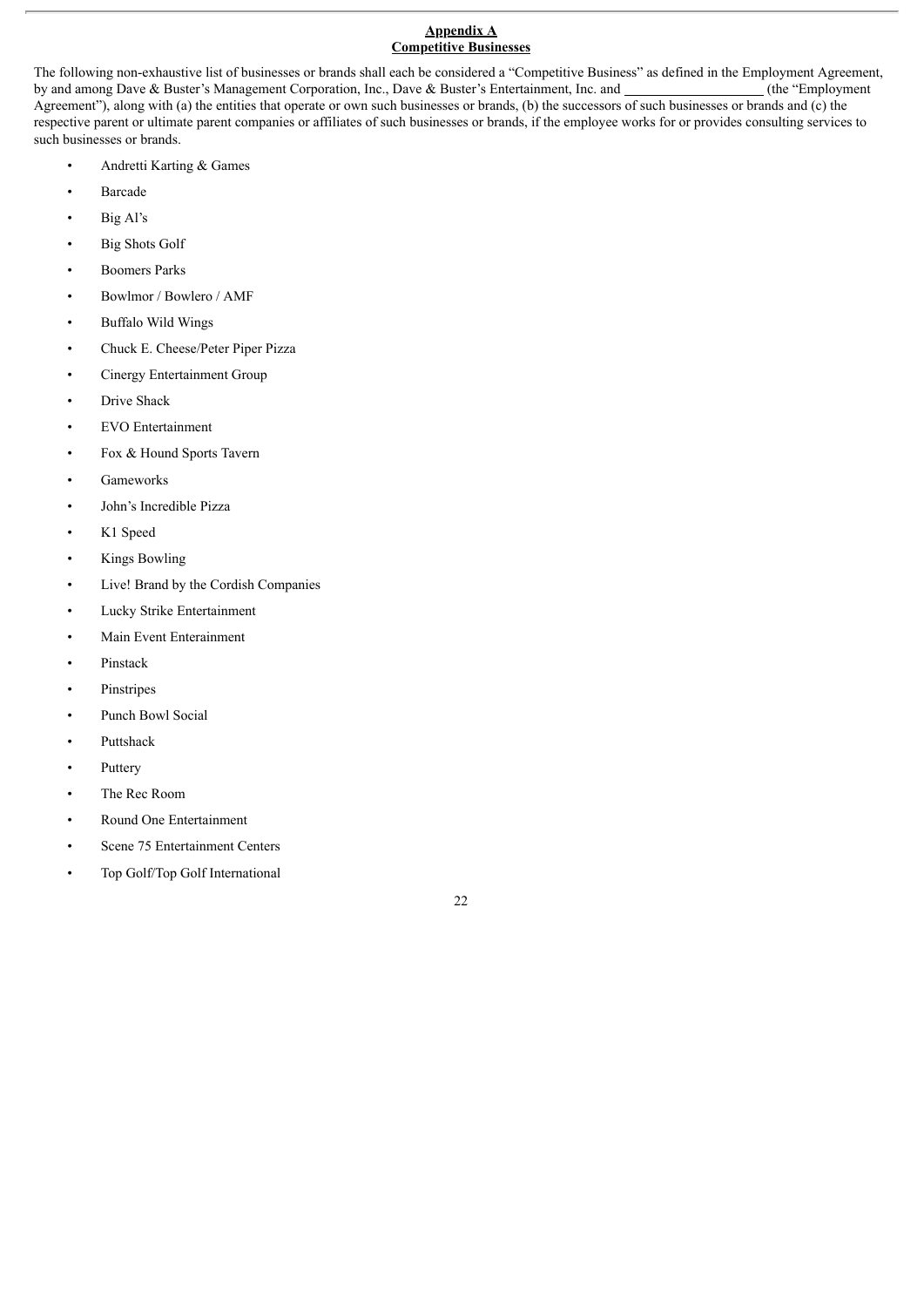<span id="page-48-0"></span>I, Kevin M. Sheehan, Interim Chief Executive Officer of Dave & Buster's Entertainment, Inc., certify that:

- 1. I have reviewed this quarterly report on Form 10-Q of Dave & Buster's Entertainment, Inc.;
- 2. Based on my knowledge, this report does not contain any untrue statement of a material fact or omit to state a material fact necessary to make the statements made, in light of the circumstances under which such statements were made, not misleading with respect to the period covered by this report;
- 3. Based on my knowledge, the financial statements, and other financial information included in this report, fairly present in all material respects the financial condition, results of operations and cash flows of the registrant as of, and for, the periods presented in this report;
- 4. The registrant's other certifying officer and I are responsible for establishing and maintaining disclosure controls and procedures (as defined in Exchange Act Rules 13a-15(e) and 15d-15(e)) and internal control over financial reporting (as defined in Exchange Act Rules 13a-15(f) and 15d-15(f)) for the registrant and have:
	- a) Designed such disclosure controls and procedures, or caused such disclosure controls and procedures to be designed under our supervision, to ensure that material information relating to the registrant, including its consolidated subsidiaries, is made known to us by others within those entities, particularly during the period in which this report is being prepared;
	- b) Designed such internal control over financial reporting, or caused such internal control over financial reporting to be designed under our supervision, to provide reasonable assurance regarding the reliability of financial reporting and the preparation of financial statements for external purposes in accordance with generally accepted accounting principles;
	- c) Evaluated the effectiveness of the registrant's disclosure controls and procedures and presented in this report our conclusions about the effectiveness of the disclosure controls and procedures, as of the end of the period covered by this report based on such evaluation; and
	- d) Disclosed in this report any change in the registrant's internal control over financial reporting that occurred during the registrant's first fiscal quarter that has materially affected, or is reasonably likely to materially affect, the registrant's internal control over financial reporting; and
- 5. The registrant's other certifying officer and I have disclosed, based on our most recent evaluation of internal control over financial reporting, to the registrant's auditors and the audit committee of registrant's board of directors (or persons performing the equivalent functions):
	- a) All significant deficiencies and material weaknesses in the design or operation of internal control over financial reporting which are reasonably likely to adversely affect the registrant's ability to record, process, summarize and report financial information; and
	- b) Any fraud, whether or not material, that involves management or other employees who have a significant role in the registrant's internal control over financial reporting.

Date: June 7, 2022 /s/ Kevin M. Sheehan

Kevin M. Sheehan Interim Chief Executive Officer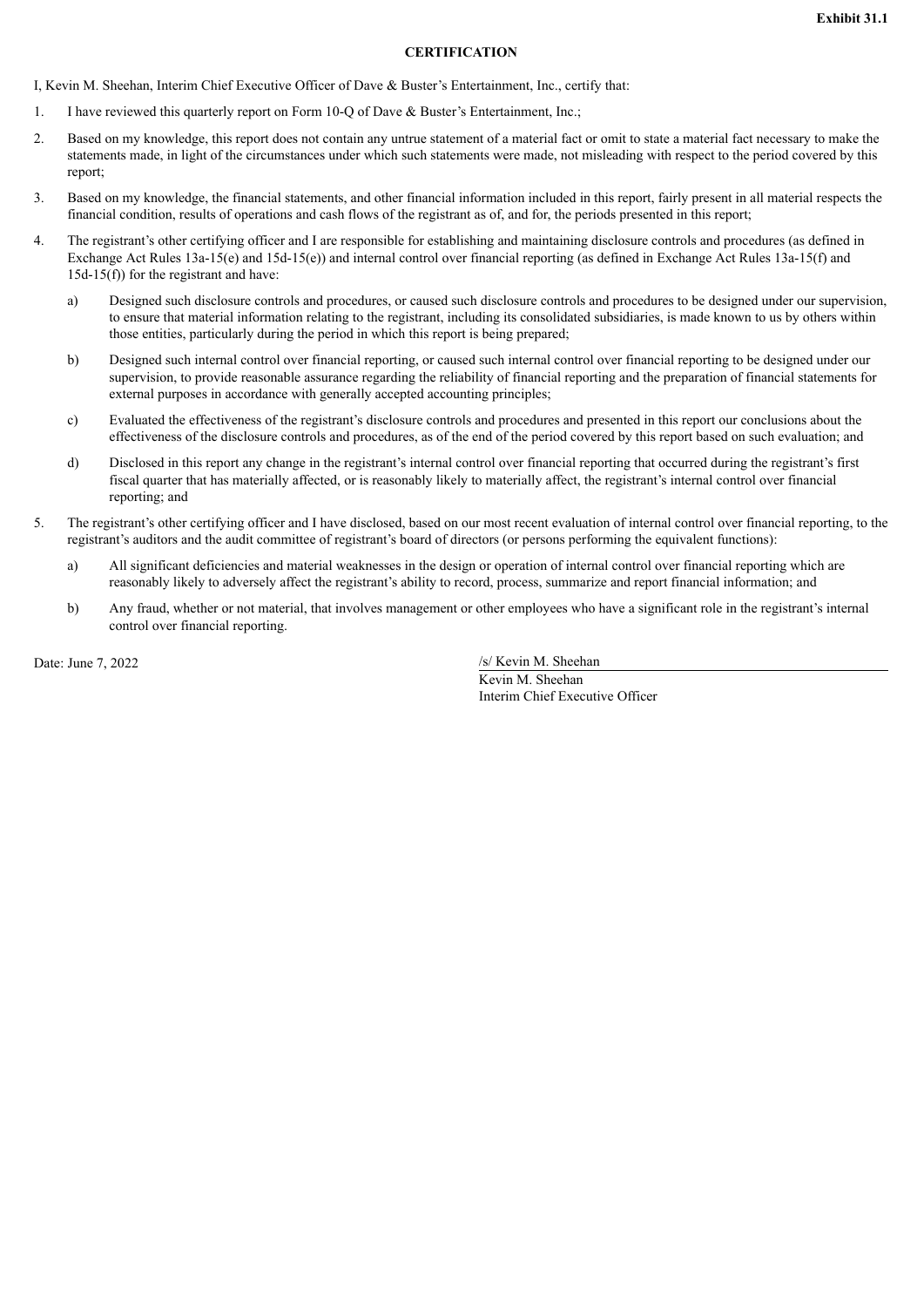<span id="page-49-0"></span>I, Michael A. Quartieri, Chief Financial Officer of Dave & Buster's Entertainment, Inc., certify that:

- 1. I have reviewed this quarterly report on Form 10-Q of Dave & Buster's Entertainment, Inc.;
- 2. Based on my knowledge, this report does not contain any untrue statement of a material fact or omit to state a material fact necessary to make the statements made, in light of the circumstances under which such statements were made, not misleading with respect to the period covered by this report;
- 3. Based on my knowledge, the financial statements, and other financial information included in this report, fairly present in all material respects the financial condition, results of operations and cash flows of the registrant as of, and for, the periods presented in this report;
- 4. The registrant's other certifying officer and I are responsible for establishing and maintaining disclosure controls and procedures (as defined in Exchange Act Rules 13a-15(e) and 15d-15(e)) and internal control over financial reporting (as defined in Exchange Act Rules 13a-15(f) and 15d-15(f)) for the registrant and have:
	- a) Designed such disclosure controls and procedures, or caused such disclosure controls and procedures to be designed under our supervision, to ensure that material information relating to the registrant, including its consolidated subsidiaries, is made known to us by others within those entities, particularly during the period in which this report is being prepared;
	- b) Designed such internal control over financial reporting, or caused such internal control over financial reporting to be designed under our supervision, to provide reasonable assurance regarding the reliability of financial reporting and the preparation of financial statements for external purposes in accordance with generally accepted accounting principles;
	- c) Evaluated the effectiveness of the registrant's disclosure controls and procedures and presented in this report our conclusions about the effectiveness of the disclosure controls and procedures, as of the end of the period covered by this report based on such evaluation; and
	- d) Disclosed in this report any change in the registrant's internal control over financial reporting that occurred during the registrant's first fiscal quarter that has materially affected, or is reasonably likely to materially affect, the registrant's internal control over financial reporting; and
- 5. The registrant's other certifying officer and I have disclosed, based on our most recent evaluation of internal control over financial reporting, to the registrant's auditors and the audit committee of registrant's board of directors (or persons performing the equivalent functions):
	- a) All significant deficiencies and material weaknesses in the design or operation of internal control over financial reporting which are reasonably likely to adversely affect the registrant's ability to record, process, summarize and report financial information; and
	- b) Any fraud, whether or not material, that involves management or other employees who have a significant role in the registrant's internal control over financial reporting.

Date: June 7, 2022 /s/ Michael A. Quartieri Michael A. Quartieri Chief Financial Officer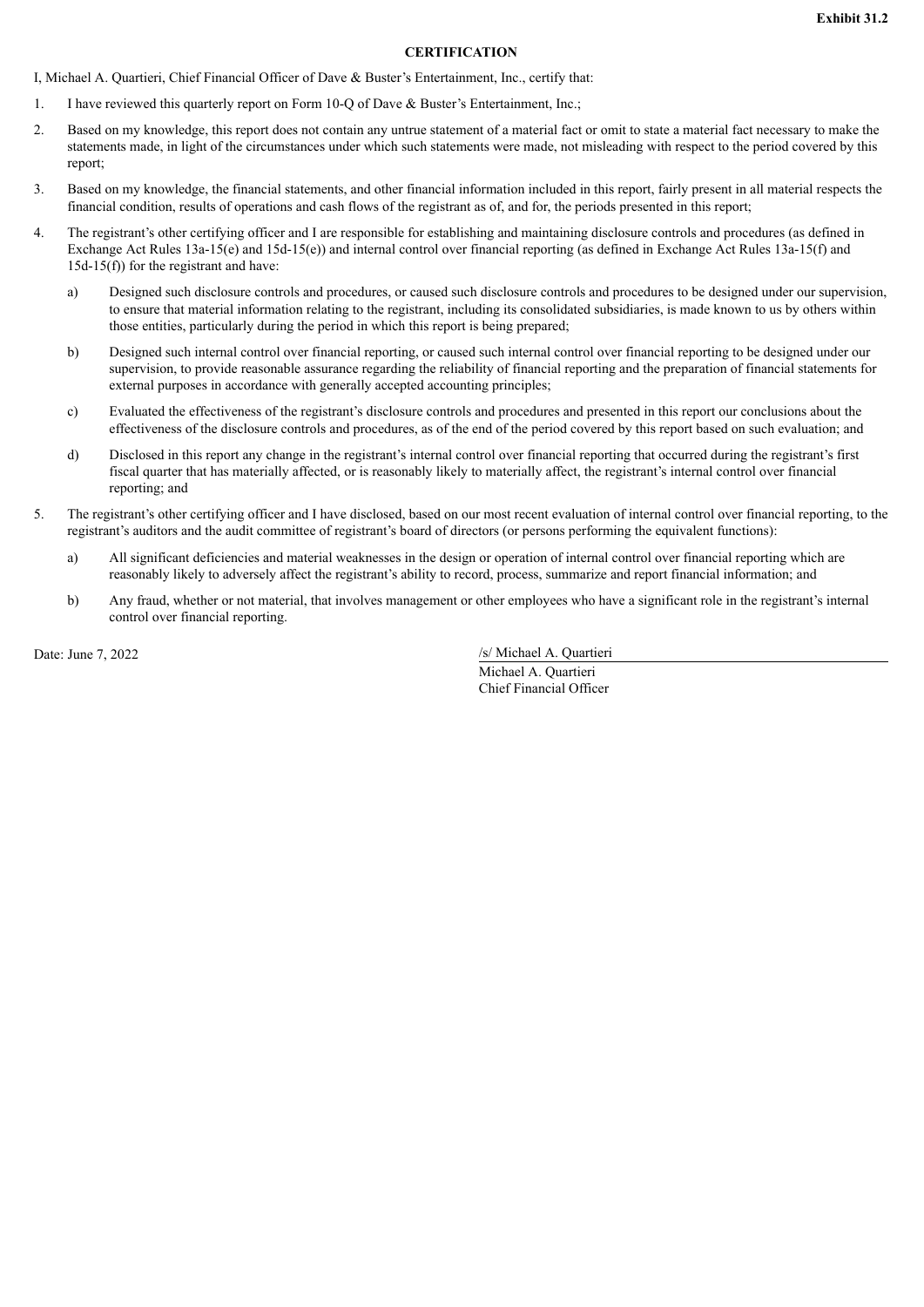<span id="page-50-0"></span>In connection with the Quarterly Report of Dave & Buster's Entertainment, Inc. (the "Company") on Form 10-Q for the period ended May 1, 2022 as filed with the Securities and Exchange Commission on the date hereof (the "Report"), I, Kevin M. Sheehan, Interim Chief Executive Officer of the Company, certify, pursuant to 18 U.S.C. Section 1350, that:

- (1) The Report fully complies with the applicable requirements of Section 13(a) or 15(d), as applicable, of the Securities Exchange Act of 1934; and
- (2) The information contained in the Report fairly presents, in all material respects, the financial condition and results of operations of the Company.

Date: June 7, 2022 /s/ Kevin M. Sheehan

Kevin M. Sheehan Interim Chief Executive Officer